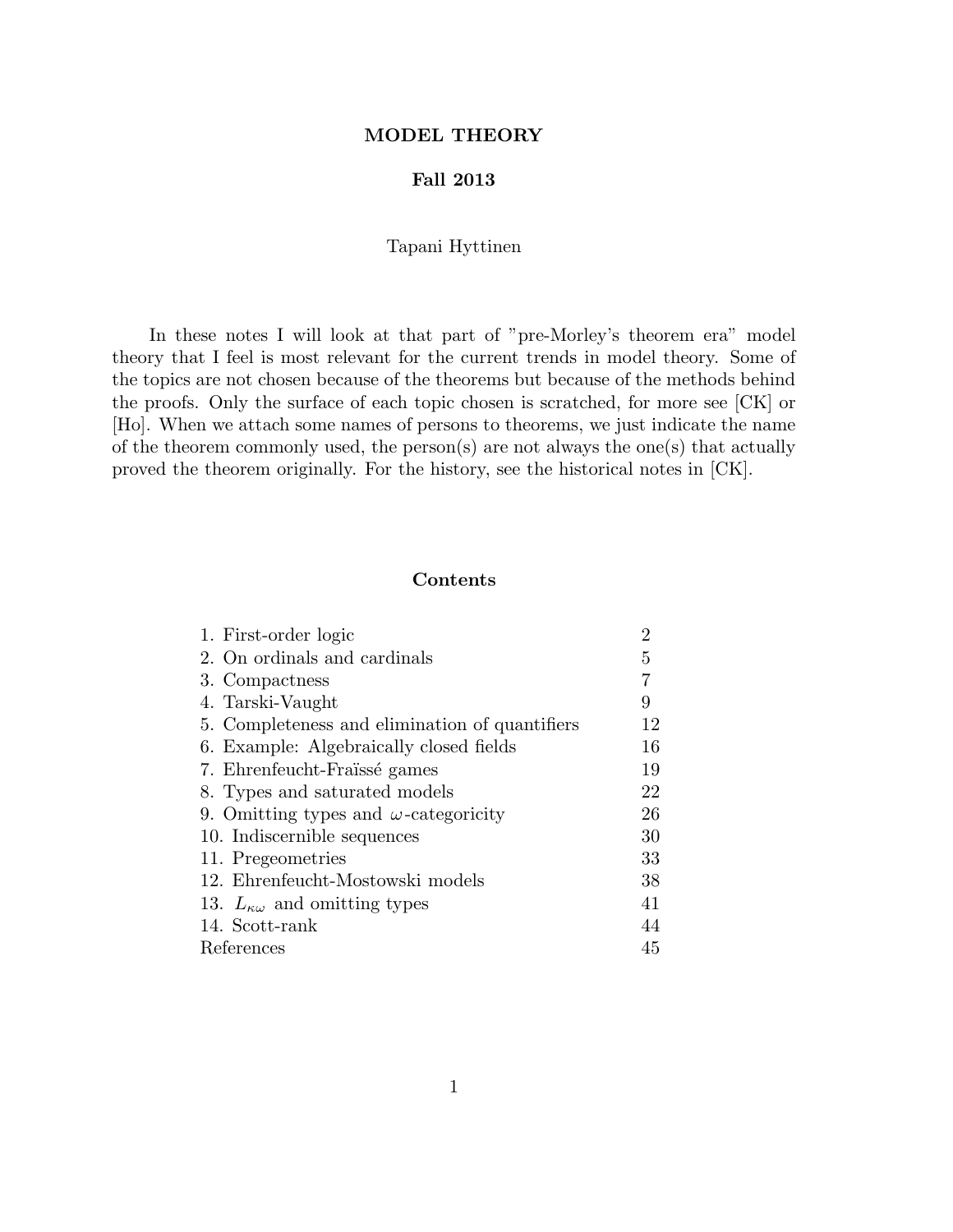### 1. First-order logic

In this section we recall the basic definitions of the first-order logic.

1.1 Definition. A vocabulary L is a collection of relation, function and constant symbols. Each relation symbol  $R$  and function symbol  $f$  come with the arity  $\#R, \#f \in \mathbb{N} - \{0\}$ . Relation symbols are also called predicates.

We let  $L = \{R_i, f_j, c_k | i \in I^*, j \in J^*, k \in K^*\}$  be a fixed but arbitrary vocabulary. So when we say e.g. a function symbol  $f_i$  we mean the symbol from  $L$ . By e.g. a function symbol  $f \in L$  we obviously mean  $f_i$  for some  $i \in J^*$ .

**1.2 Definition.** The collection of  $(L-)$  terms is defined as follows:

(i) variables  $v_i, i \in \mathbb{N}$ , are terms,

(ii) constant symbols  $c_k$  are terms,

(iii) if  $n = #f_j$  and  $t_1, ..., t_n$  are terms, then  $f_j(t_1, ..., t_n)$  is a term.

**1.3 Definition.** The collection of atomic  $(L-)$  formulas is defined as follows: (i) if t and u are terms, then  $t = u$  is an atomic formula, (ii) if  $n = \#R_i$  and  $t_1, ..., t_n$  are terms, then  $R_i(t_1, ..., t_n)$  is an atomic formula, (iii)  $\top$  is an atomic formula.

The formula  $\top$  is needed for the elimination of quantifiers in the case L does not contain constant symbols, see section 5.

**1.4 Definition.** The collection of  $(L-)$  formulas is defined as follows: (i) atomic formulas are formulas,

(ii) if  $\phi$  is a formula, then  $\neg \phi$  is a formula,

(iii) if  $\phi$  and  $\psi$  are formulas, then  $(\phi \land \psi)$  is a formula,

(iv) if  $\phi$  is a formula and  $i \in \mathbb{N}$ , then  $\exists v_i \phi$  is a formula.

By  $L_{\omega\omega}$  we denote the set of all L-formulas.

The following notation is used:

$$
\phi \lor \psi = \neg(\neg \phi \land \neg \psi)
$$

$$
\phi \to \psi = \neg \phi \lor \psi
$$

$$
\phi \leftrightarrow \psi = (\phi \to \psi) \land (\psi \to \phi)
$$

$$
\forall v_i \phi = \neg \exists v_i \neg \phi.
$$

**1.5 Definition.** The notion  $v_i$  is free in  $\phi$  is defined as follows:

(i)  $\phi$  is atomic:  $v_i$  is free in  $\phi$  if  $v_i$  appears in  $\phi$ ,

(ii)  $\phi = \neg \psi : v_i$  is free in  $\phi$  if it is free in  $\psi$ ,

(iii)  $\phi = \psi \wedge \theta$ :  $v_i$  is free in  $\phi$  if it is free in  $\psi$  or  $\theta$ ,

(iv)  $\phi = \exists v_j \psi : v_i$  is free in  $\phi$  if it is free in  $\psi$  and  $i \neq j$ .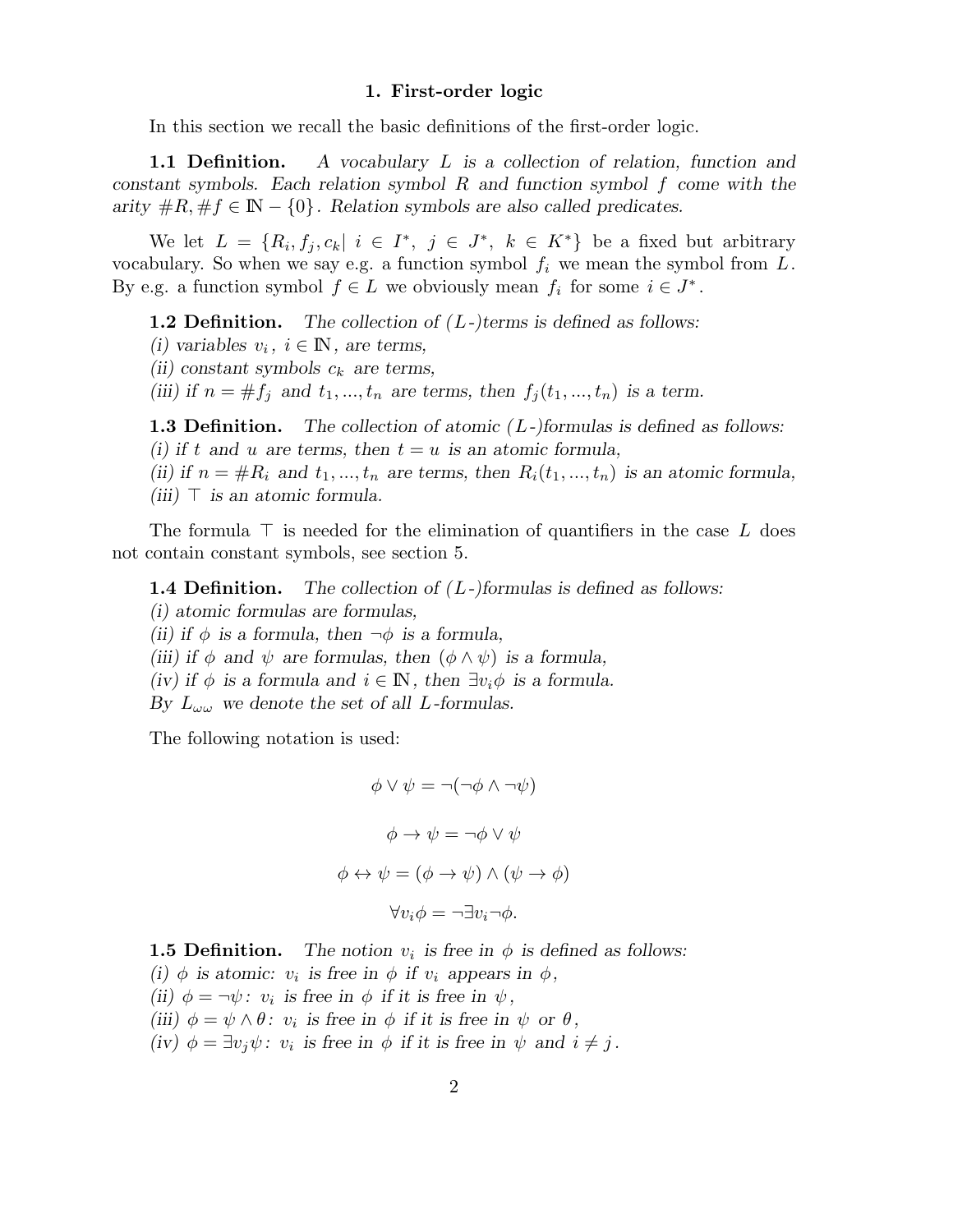A sentence is a formula in which no  $v_i$  is free. A(n L-)theory is a collection of  $(L-)$ sentences.

If  $x = (x_1, ..., x_n)$  is a sequence of variables (when we write like this we assume that for  $k \neq m$ ,  $x_k \neq x_m$ , then the notation  $\phi(x)$  means that if  $v_i$  is free in  $\phi$  then  $v_i \in \{x_1, ..., x_n\}$ . Similarly for a term t,  $t(x)$  means that if  $v_i$  appears in t, then  $v_i \in \{x_1, ..., x_n\}$ . Often we split x into two (or more) sequences y and z and write  $\phi(y, z)$  in place of  $\phi(x)$ .

**1.6 Definition.** A  $(L$ -)structure (i.e. model) is a sequence

$$
\mathcal{A} = (\mathcal{A}, R_i^{\mathcal{A}}, f_j^{\mathcal{A}}, c_k^{\mathcal{A}})_{i \in I^*, j \in J^*, k \in K^*}
$$

where

(i) A is a non-empty set (the universe of  $A$ , when we want to make a distinction between the model and its universe, we write  $dom(\mathcal{A})$  for the universe),

(ii)  $R^{\mathcal{A}_i} \subseteq \mathcal{A}^{\#R_i}$ , (iii)  $f_j^{\mathcal{A}} : \mathcal{A}^{\#f_j} \to \mathcal{A},$ (iv)  $c_k^{\mathcal{A}} \in \mathcal{A}$ .

When there is no risk of confusion, we write just  $R_i = R_i^{\mathcal{A}}$  etc.

**1.7 Definition.** For a term  $t(x)$ ,  $x = (x_1, ..., x_n)$ , structure A and  $a =$  $(a_1, ..., a_n) \in \mathcal{A}^n$ ,  $t^{\mathcal{A}}(a)$  is defined as follows:

(i)  $t = v_i$ :  $t^{\mathcal{A}}(a) = a_m$ , where m is such that  $v_i = x_m$ , (ii)  $t = c_k : t^{\mathcal{A}}(a) = c_k^{\mathcal{A}}$ , (iii)  $t = f_j(t_1, ..., t_m)$ :  $t^{\mathcal{A}}(a) = f_j^{\mathcal{A}}(t_1^{\mathcal{A}}(a), ..., t_m^{\mathcal{A}}(a))$ .

**1.8 Definition (Tarski).** For a formula  $\phi(x)$ ,  $x = (x_1, ..., x_n)$ , structure A and  $a = (a_1, ..., a_n) \in \mathcal{A}^n$ ,  $\mathcal{A} \models \phi(a)$  is defined as follows:

(i)  $\phi(x) = t(x) = u(x)$ :  $\mathcal{A} \models \phi(a)$  if  $t^{\mathcal{A}}(a) = u^{\mathcal{A}}(a)$ , (ii)  $\phi(x) = R_i(t_1(x), ..., t_m(x))$ :  $\mathcal{A} \models \phi(a)$  if  $(t_1^{\mathcal{A}}(a), ..., t_m^{\mathcal{A}}(a)) \in R_i^{\mathcal{A}}$ , (iii)  $\phi(x) = \top(x)$ :  $\mathcal{A} \models \phi(a)$  always, (iv)  $\phi(x) = \neg \psi(x) : A \models \phi(a)$  if  $A \not\models \psi(a)$ , (v)  $\phi(x) = \psi(x) \wedge \theta(x)$ :  $\mathcal{A} \models \phi(a)$  if  $\mathcal{A} \models \psi(a)$  and  $\mathcal{A} \models \theta(a)$ , (vi)  $\phi(x) = \exists v_i \psi(v_i, x) : A \models \phi(a)$  if for some  $b \in A$ ,  $A \models \psi(b, a_1, ..., a_n)$ .

For a theory T, by  $\mathcal{A} \models T$ , we mean that  $\mathcal{A} \models \phi$  for every  $\phi \in T$ .

**1.9 Remark.** In Definition 1.8 (v) we assumed that  $v_i \notin \{x_1, ..., x_n\}$ . This can be done without loss of generality, see the course Matemaattinen logiikka. This sloppy notation will be used regularly in these notes.

**1.10 Fact.** For all  $\phi(x)$ ,  $x = (x_1, ..., x_n)$ ,  $y = (y_1, ..., y_n)$  and  $z = (z_1, ..., z_m)$ , there is  $\psi(y)$  such that for all A and  $a \in \mathcal{A}^n$ ,  $\mathcal{A} \models \phi(a)$  iff  $\mathcal{A} \models \psi(a)$ . Further more, we can choose  $\psi$  so that no  $z_i$ ,  $1 \leq i \leq m$ , is bounded in  $\phi$  (i.e.  $\exists z_i$  does not appear in  $\psi$ ).

Proof. See the course Matemaattinen logiikka.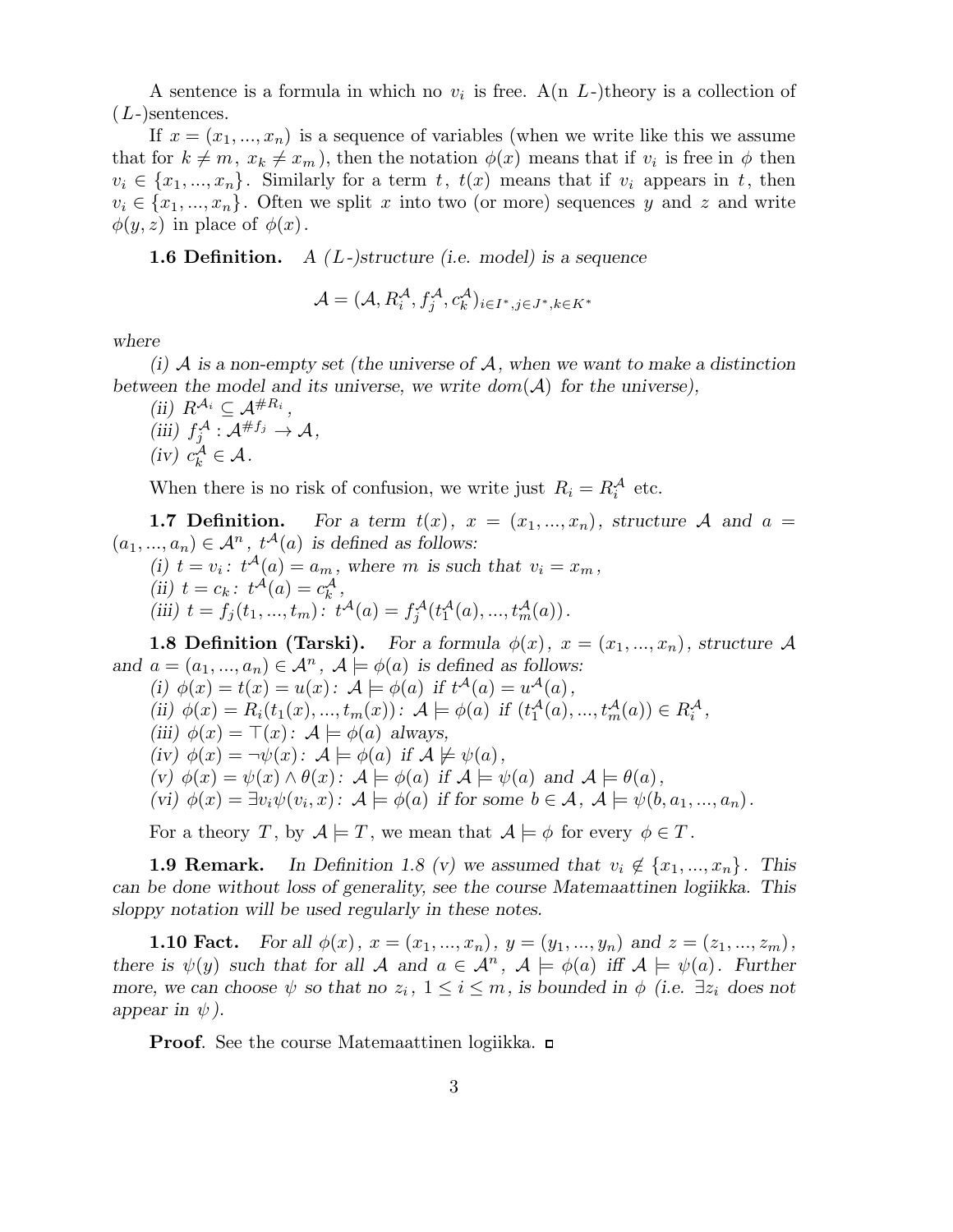**1.11 Definition.** For a structure A, a relation  $R \subseteq \mathcal{A}^n$  is definable (in the vocabulary L), if there are a formula  $\phi(x, y)$ ,  $x = (x_1, ..., x_n)$  and  $y = (y_1, ..., y_m)$ , and  $b \in \mathcal{A}^m$  such that for all  $a \in \mathcal{A}^n$ ,  $a \in R$  iff  $\mathcal{A} \models \phi(a, b)$  (i.e.  $R = \phi(\mathcal{A}, b)$ ). The elements of b are called the parameters of the definition. If the parameters are not needed, we say that R is definable without parameters. A function  $f: \mathcal{A}^n \to \mathcal{A}$ is definable if the relation  $\{(a_1, ..., a_{n+1}) \in \mathcal{A}^{n+1} | f(a_1, ..., a_n) = a_{n+1}\}\$ is definable. An element  $a \in \mathcal{A}$  is definable if the relation  $\{a\}$  is definable.

**1.12 Exercise.** Show that the set of integers is definable without parameters in  $(C, +, \times, exp, 0, 1)$ , where  $+$  and  $\times$  are the addition and multiplication of complex numbers and  $exp(x) = e^x$ .

**1.13 Definition.** Suppose  $L' \subseteq L$ , A is an L-structure and  $X \subseteq A$ .

(i) We say that X is L'-closed if  $c^A \in X$  for all constants  $c \in L'$  and for all  $n \in \mathbb{N} - \{0\}, a_1, ..., a_n \in X$  and n-ary function symbols  $f \in L'$ ,  $f^{\mathcal{A}}(a_1, ..., a_n) \in X$ .

(ii) Suppose X is L'-closed. By  $A \restriction X, L'$  we mean the L'-structure B such that  $dom(\mathcal{B}) = X$ , for all constants  $c \in L'$ ,  $c^{\mathcal{B}} = c^{\mathcal{A}}$ , *n*-ary function symbols  $f \in L'$ ,  $f^{\mathcal{B}} = f^{\mathcal{A}} \restriction X^{n}$  and n-ary relation symbols  $R \in L'$ ,  $R^{\mathcal{B}} = R^{\mathcal{A}} \cap X^{n}$ . If  $X = A$ , we write just  $A \restriction L'$  for  $A \restriction X, L'$  and if  $L' = L$  we write just  $A \restriction X$  for  $A \restriction X, L'$ .

So e.g.  $(C, +, \times, exp, 0, 1) \upharpoonright R, \{+, \times, 0, 1\} = (R, +, \times, 0, 1).$ 

**1.14 Exercise.** Let A be an  $L \cup \{R\}$ -structure,  $\#R = n$ , and  $X \subseteq \mathcal{A}^m$  be definable in A. Show that if  $R^{\mathcal{A}}$  is definable in  $\mathcal{A} \restriction L$ , then X is definable in  $\mathcal{A} \restriction L$ .

**1.15 Exercise.** Let  $L' \subseteq L$  be vocabularies,  $\phi(v_0)$  be an L-formula and T an L-theory such that for all  $\mathcal{A} \models T$ ,  $\phi(\mathcal{A})$  is L'-closed. Show that for all L'-formulas  $\psi(x)$ , there is an L-formula  $\psi^*(x)$ ,  $x = (x_1, ..., x_n)$ , such that for all  $\mathcal{A} \models T$  and  $a \in (\phi(\mathcal{A}))^n$ ,  $\mathcal{A} \models \psi^*(a)$  iff  $\mathcal{A} \restriction \phi(\mathcal{A}), L' \models \psi(a)$ .

**1.16 Definition.** Let A and B be L-structures. We say that  $F : A \rightarrow B$  is an isomorphism if F is one-to-one and onto, for all constants  $c \in L$ ,  $F(c^{\mathcal{A}}) = c^{\mathcal{B}}$ , for all *n*-ary function symbols and  $a = (a_1, ..., a_n) \in \mathcal{A}^n$ ,  $F(f^{\mathcal{A}}(a)) = f^{\mathcal{B}}(F(a))$  (=  $f^{\mathcal{B}}((F(a_1),...,F(a_n))))$  and n-ary relation symbols  $R \in L$  and  $a \in \mathcal{A}^n$ ,  $a \in \mathbb{R}^{\mathcal{A}}$  iff  $F(a) \in R^{\mathcal{B}}$ . Isomorphisms  $F : \mathcal{A} \to \mathcal{A}$  are called automorphisms (of  $\mathcal{A}$ ).

1.17 Fact.

(i) Suppose  $F : A \rightarrow B$  is an isomorphism. Then for all formulas  $\phi(x)$ ,  $x =$  $(x_1, ..., x_n)$ , and  $a \in \mathcal{A}^n$ ,  $\mathcal{A} \models \phi(a)$  iff  $\mathcal{B} \models \phi(F(a))$ .

(ii) If  $F: A \to B$  and  $G: B \to C$  are isomorphisms, then so are  $F^{-1}: B \to A$ and  $G \circ F : \mathcal{A} \to \mathcal{C}$ .

Proof. See the course Matemaattinen logiikka. □

**1.18 Exercise.** Suppose  $F : A \to A$  is an automorphism. Show that  $X \subseteq A^n$ is definable iff  $F(X)$  (= { $F(a) | a \in X$ }) is definable and that if X is definable without parameters, then  $F(X) = X$ . Conclude that i is not definable in  $(C, +, \times, 0, 1)$  (see Exercise 1.12).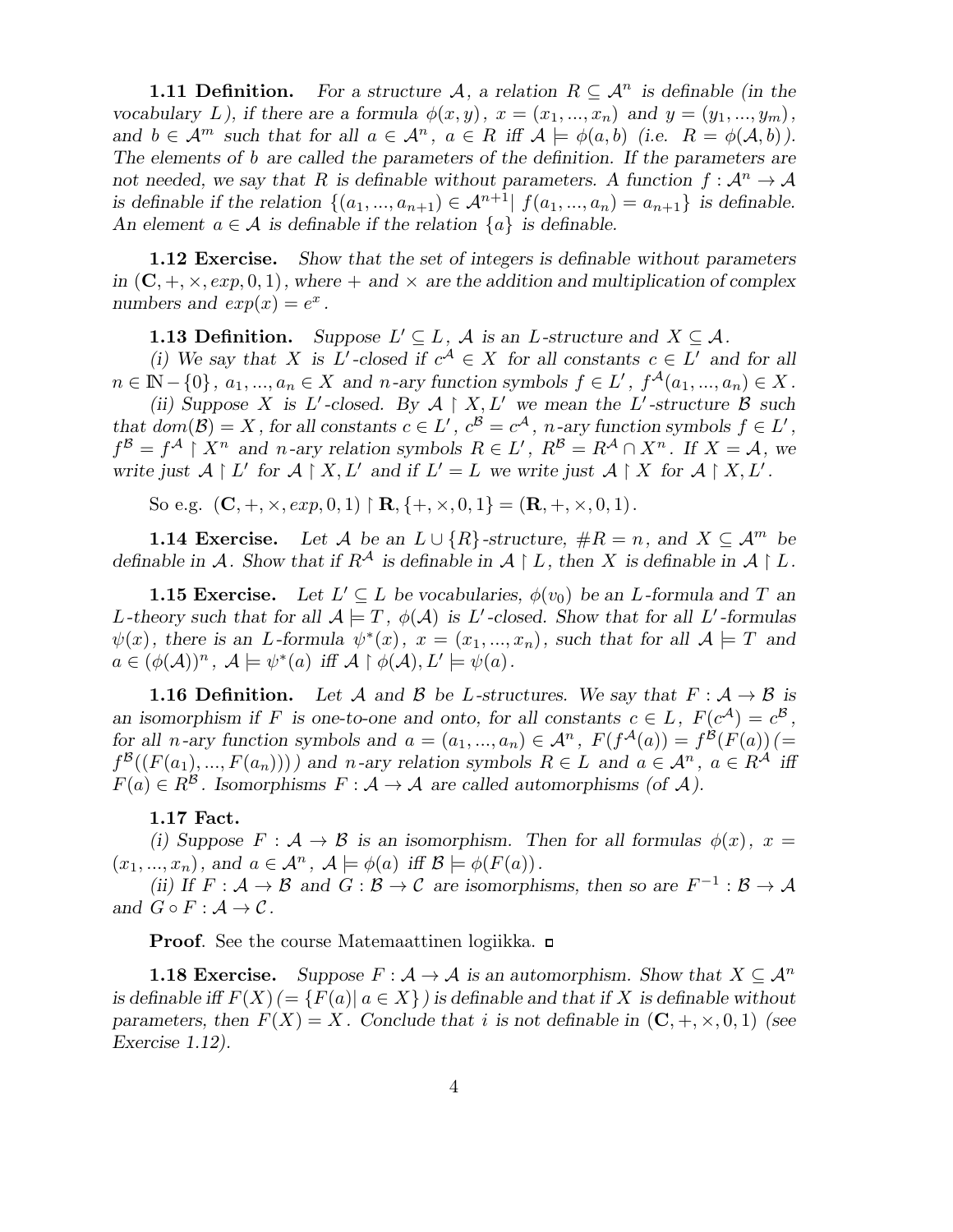**1.19 Exercise.** Suppose L consists of unary predicates  $P$  and  $S$  and a binary predicate I. Let  $\mathcal{A} (= A_2(\mathbf{R}))$  be an L-structure such that its universe is  $P^{\mathcal{A}} \cup S^{\mathcal{A}}$ ,  $P^{\mathcal{A}} = \mathbb{R}^{2}$ ,  $S^{\mathcal{A}} = \{l_{abc} | (a, b) \in \mathbb{R}^{2} - \{(0, 0)\}, c \in \mathbb{R}\},\$  where  $l_{abc} = \{(x, y) \in \mathbb{R}^{2} - \{(0, 0)\}\}\$  $\mathbf{R}^2 \vert \; ax + by + c = 0$  and  $(p, l) \in I^{\mathcal{A}}$  if  $p \in P^{\mathcal{A}}$ ,  $l \in S^{\mathcal{A}}$  and  $p \in l$ . Let  $l_x = l_{010}$ and  $\mathbf{0} = (0, 0)$ . Show that using  $l_x$  and  $\mathbf{0}$  as parameters the relation

$$
R = \{((a, 0), (b, 0), (c, 0)) \in l_x^3 | c = a + b\}
$$

can be defined. Show also that R is not definable using just  $l_x$  as a parameter.

# 2. On ordinals and cardinals

In this section we recall some facts from set theory that are needed throughout these notes.

**2.1 Definition.** Suppose  $R \subseteq X^2$ . We say that  $(X, R)$  is a well-ordering and alternatively that  $R$  well-orders  $X$  if

(i)  $(X, R)$  is a linear ordering i.e. for all  $x, y, z \in X$ , (a)-(c) below holds:

(a) if  $(x, y) \in R$  and  $(y, z) \in R$  then  $(x, z) \in R$ ,

(b) if  $(x, y) \in R$ , then  $(y, x) \notin R$ ,

(c)  $(x, y) \in R$  or  $x = y$  or  $(y, x) \in R$ ,

(ii) there are no  $x_n \in X$ ,  $n \in \mathbb{N}$ , such that for all  $n \in \mathbb{N}$ ,  $(x_{n+1}, x_n) \in R$ .

Notice that if  $(X, \leq)$  is a well-ordering and  $Y \subseteq X$  is not empty, then there is  $a \leq$ -least element in Y.

Collections of sets definable (with parameters) in the vocabulary  $\{\in\}$  of set theory are called classes.

**2.2 Definition.** We say that a set  $\alpha$  is an ordinal if  $(\alpha, \in)$  is a well-ordering and  $\alpha$  is transitive i.e. for all x and y, if  $y \in x \in \alpha$ , then  $y \in \alpha$ . The class of all ordinals is denoted by On.

### 2.3 Fact.

(i)  $\in$  well-orders the class On (for ordinals  $\alpha$  and  $\beta$ , instead of writing  $\alpha \in \beta$ we write  $\alpha < \beta$ ).

(ii) If  $\alpha$  is an ordinal and  $x \in \alpha$ , then x is an ordinal i.e.  $\alpha = {\beta \in On | \beta < \alpha}$ .

(iii) For every well-ordering  $(X, R)$  there are a unique ordinal  $\alpha$  and a unique bijection  $\pi: X \to \alpha$  such that for all  $x, y \in X$ ,  $(x, y) \in R$  iff  $\pi(x) < \pi(y)$ .

(iv) For ordinals  $\alpha$  and  $\beta$ ,  $\alpha \subseteq \beta$  iff  $\alpha = \beta$  or  $\alpha < \beta$ .

(v)  $\emptyset$  is an ordinal (usually denoted by 0), if  $\alpha$  is an ordinal then  $\alpha \cup {\alpha}$  is the least ordinal strictly greater than  $\alpha$  (usually denoted by  $\alpha + 1$ ) and if  $\alpha_i$ ,  $i \in I$ , are ordinals, then  $\bigcup_{i \in I} \alpha_i$  is the least ordinal greater or equal to every  $\alpha_i$ .

**Proof.** Basic set theory course or  $\left[ \text{Je} \right]$ .  $\Box$ 

Finite ordinals and natural numbers are often thought as the same, i.e.  $0 = \emptyset$ ,  $1 = 0 + 1 = \emptyset \cup {\emptyset} = {\emptyset}, 2 = 1 + 1 = {\emptyset} \cup {\{\emptyset\}} = {\emptyset}, {\{\emptyset\}}$  etc. The set of all finite ordinals is called  $\omega$  (by Fact 2.3 (v),  $\omega$  is an ordinal) and so  $\omega = \mathbb{N}$ . An ordinal  $\alpha$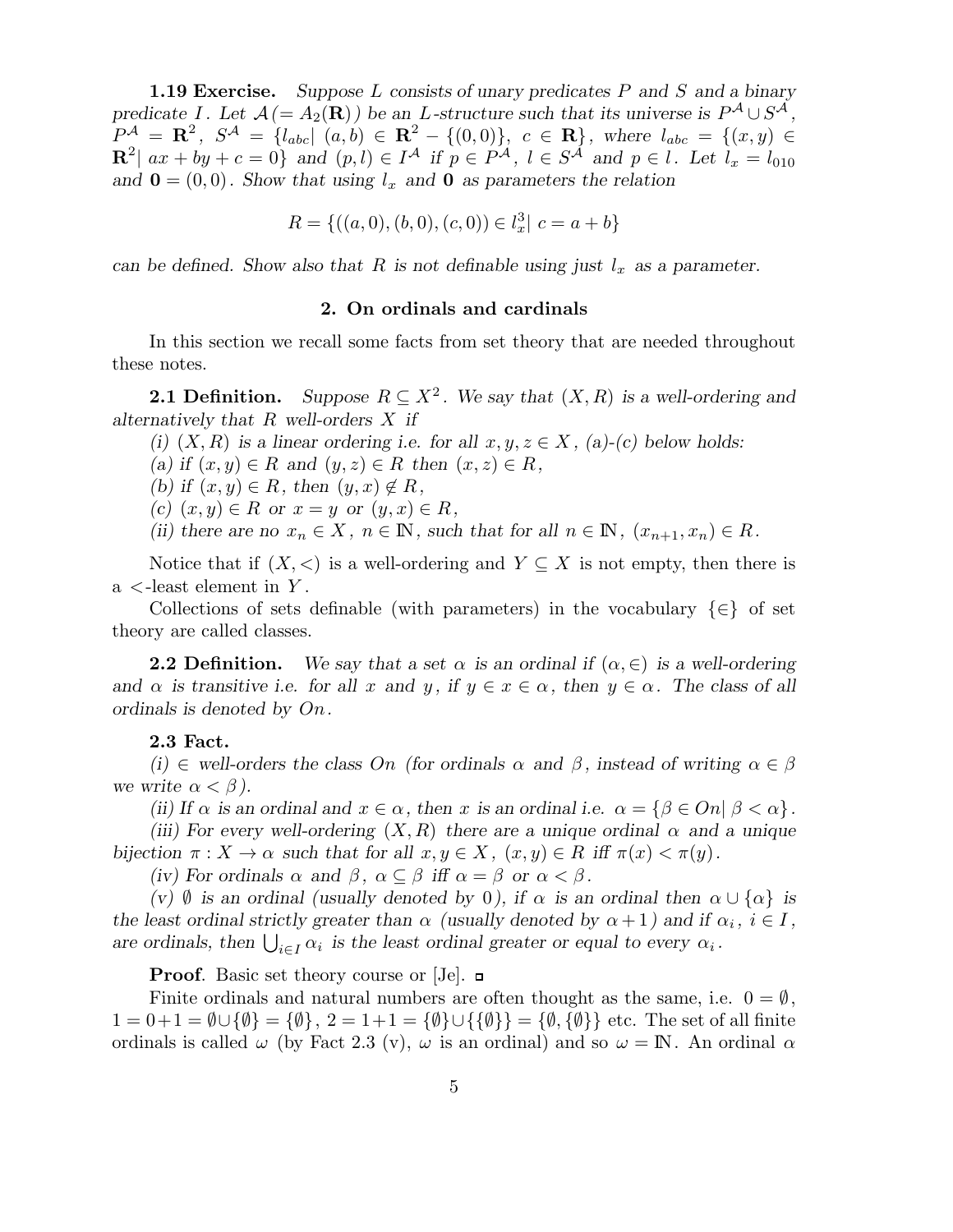is a successor ordinal if there is an ordinal  $\beta$  such that  $\alpha = \beta + 1$ . Otherwise  $\alpha$  is called a limit ordinal.

Many of our constructions and proofs are based on the following recursion and induction principles.

# 2.4 Fact.

(i) Suppose G is a function from sets to sets definable in the vocabulary of set theory (i.e. a class function). Then there is a unique class function  $F$  from  $On$  to sets such that for all ordinals  $\alpha$ ,  $F(\alpha) = G(F \restriction \alpha)$ .

(ii) Suppose that P and  $X \subseteq On$  are classes. Then  $X \subseteq P$  if for all ordinals  $\alpha \in X$  the following holds:

(\*) if for all  $\beta \in X \cap \alpha$ ,  $\beta \in P$ , then  $\alpha \in P$ .

**Proof.** Basic set theory course or [Je].  $\Box$ 

**2.5 Fact (Schröder-Bernstein).** If there are one-to-one functions (injections)  $f: X \to Y$  and  $g: Y \to X$ , then there is a one-to-one and onto function (bijection)  $\pi: X \to Y$ .

**Proof.** Basic set theory course or [Je].  $\Box$ 

**2.6 Definition.** We say that an ordinal  $\alpha$  is a cardinal if for all  $\beta < \alpha$ , there is no injection ( $\Leftrightarrow$  bijection by Schröder-Bernstein) from  $\alpha$  to  $\beta$ .

Notice that every finite ordinal is a cardinal as well as  $\omega$  and that infinite cardinals are limit ordinals.

**2.7 Definition.** For all ordinals  $\alpha$ , a cardinal  $\omega_{\alpha}$  (often also called  $\aleph_{\alpha}$ ) is defined to be the least infinite cardinal strictly greater than  $\omega_{\beta}$  for any  $\beta < \alpha$ .

Notice that the class function  $\alpha \mapsto \omega_{\alpha}$  exists by Fact 2.4 (i) and that  $\omega_0 = \omega$ (= IN). For a cardinal  $\kappa$ , by  $\kappa^+$  we denote the least cardinal  $>\kappa$  (so if  $\kappa = \omega_\alpha$ ,  $\kappa^+ = \omega_{\alpha+1}$ ).

### 2.8 Fact.

(i) For every set X there are a cardinal  $\kappa$  and a bijection  $\pi: X \to \kappa$ . Furthermore such  $\kappa$  is unique and is denoted by |X| and called the cardinality of X (or just the size or power of  $X$ ).

(ii) Suppose that at least one of X and Y is infinite and that neither is empty. Then  $|X \cup Y| = |X \times Y| = max\{|X|, |Y|\}$  (usually this cardinal is denoted by  $|X| + |Y|$ .

(iii) Suppose I is infinite and  $X_i$ ,  $i \in I$ , are non-empty and distinct. Then  $|\bigcup_{i\in I} X_i| = max\{\kappa, |I|\},\$  where  $\kappa = \bigcup_{i\in I} |X_i|$ .

(iv) Suppose X is infinite and let  $\overline{P}(X)$  be the set of all subsets of X and  $X^X$ be the set of all function from X to X. Then  $|P(X)| = |X^X| > |X|$ . We denote  $|P(X)|$  by  $2^{|X|}$  (so  $2^{\omega}$  is the cardinality of the continuum).

(v) If  $\kappa$  is a cardinal and  $\alpha < \kappa^+$ , then there is no function  $f : \alpha \to \kappa^+$  such that  $\bigcup_{i \leq \alpha} f(i) = \kappa^+$  (i.e. successor cardinals are regular).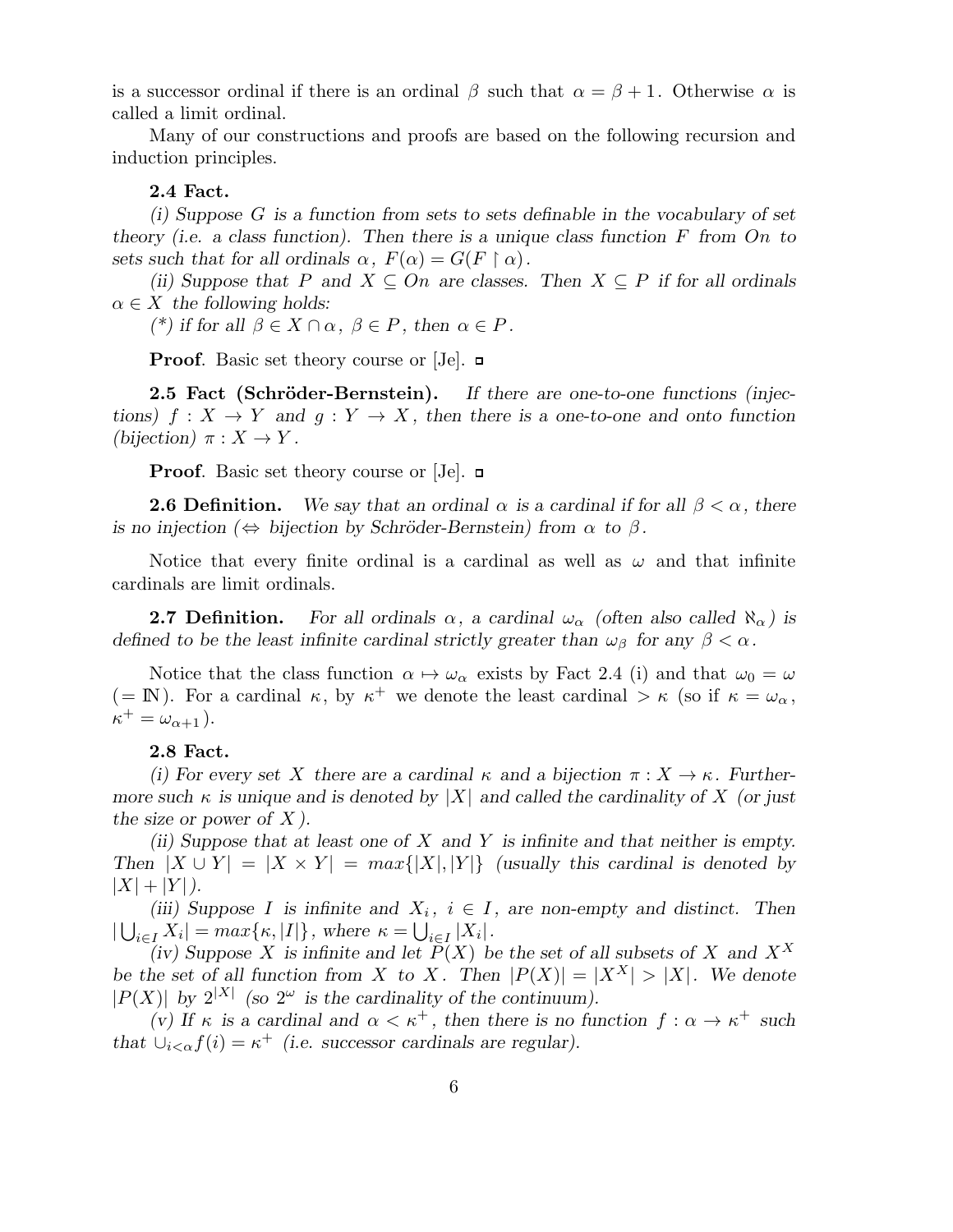**Proof.** Basic set theory course or  $|Je|$ .  $\Box$ 

If A is a structure, then by the cardinality  $|\mathcal{A}|$  of A we mean the cardinality of the universe of  $A$ .

For an L-structure A, by  $Th(A)$  we mean the set of all L-sentences true in A.

**2.9 Exercise.** Let  $\mathcal{A} = (\mathbb{N}, S, 0)$ , where  $S : \mathbb{N} \to \mathbb{N}$  is such that  $S(x) = x+1$ , for all  $x \in \mathbb{N}$  and  $T = Th(\mathcal{A})$ . Show that if  $\mathcal{B}, \mathcal{C} \models T$  and  $|\mathcal{B}| = |\mathcal{C}| > \omega$ , then  $\beta$  and  $\beta$  are isomorphic. Hint: Think the equivalence classes of the equivalence relation xEy if for some  $n \in \mathbb{N}$ ,  $S^n(x) = y$  or  $S^n(y) = x$  (where  $S^0 = id$  and  $S^{n+1} = S \circ S^n$ ).

### 3. Compactness

**3.1 Definition.** Let  $F \subset P(X)$ .

(i) F has the finite intersection property if for all  $X_i \in F$ ,  $i < n$ ,  $\bigcap_{i < n} X_i \neq \emptyset$ . (ii) F is a filter if  $X \in F$ ,  $\emptyset \notin F$ , if  $Z, Y \in F$ , then  $Z \cap Y \in F$  and if  $Z \in F$ and  $Z \subseteq Y \subseteq X$ , then  $Y \in F$ .

(iii) F is an ultrafilter if it is a filter and for all  $Y \subseteq X$ , either  $Y \in F$  or  $X - Y \in F$ .

**3.2 Lemma.** Suppose  $F \subseteq P(X)$  has the finite intersection property. Then there is an ultrafilter  $U \subset P(X)$  such that  $F \subset U$ .

**Proof.** Let  $X_i$ ,  $i < \alpha$ , enumerate all elements of  $P(X)$ . By recursion we define an increasing sequence of subsets  $U_i$  of  $P(X)$  with the finite intersection property:  $i = 0: U_i = F$ .

 $i = j+1$ : If  $U_j \cup \{X_j\}$  has the finite intersection property, we let  $U_i = U_j \cup \{X_j\}$ . Otherwise  $U_j \cup \{(X - X_j)\}\)$  has the finite intersection property and we let this be  $U_i$ .  $(\text{If } (\bigcap_{k\leq n} Y_j)\cap X_i=\emptyset \text{ and } (\bigcap_{k\leq m} Z_j)\cap (X-X_i)=\emptyset \text{ then } (\bigcap_{k\leq n} Y_j)\cap (\bigcap_{k\leq m} Z_j)=$  $\emptyset$ .)

i is limit:  $U_i = \bigcup_{j.$ 

It is easy to see that  $U = \bigcup_{i < \alpha} U_i$  is as wanted (exercise)

Suppose  $\mathcal{A}_{\eta}$ ,  $\eta \in X$ , are models and  $U \subseteq P(X)$  is an ultrafilter. By  $\Pi_{\eta \in X} \mathcal{A}_{\eta}$ we mean the set of all  $f: X \to \bigcup_{\eta \in X} A_{\eta}$  such that for all  $\eta \in X$ ,  $f(\eta) \in A_{\eta}$ . Then  $f \equiv g \mod U$  if  $\{\eta \in X | f(\eta) = g(\eta)\}\in U$  is an equivalence relation (exercise). By  $f/U$  we mean the equivalent class of f and let  $\Pi_{\eta \in X}{\cal A}_{\eta}/U$  be the set of all these equivalence classes. We make  $\Pi_{n\in X}\mathcal{A}_n/U$  into an L-structure  $\mathcal A$  (also denoted by  $\Pi_{\eta \in X} \mathcal{A}_{\eta}/U$  by adding the following interpretations:

 $(g_1/U, ..., g_n/U) \in R_i^{\mathcal{A}}$  if  $\{\eta \in X \mid (g_1(\eta), ..., g_n(\eta)) \in R_i^{\mathcal{A}_{\eta}}\}$  $\{ \xi^{A\eta} \} \in U$ , where  $n =$  $\#R_i$  ,

$$
f_j^{\mathcal{A}}(g_1/U, ..., g_n/U) = g/U
$$
, where  $n = #f_j$  and  $g(\eta) = f_j^{\mathcal{A}_{\eta}}(g_1(\eta), ..., g_n(\eta))$ ,  
 $c_k^{\mathcal{A}} = g/U$ , where  $g(\eta) = c_k^{\mathcal{A}_n}$ .

We notice that these definitions do not depend on the representatives of the equivalence classes  $g_1/U, ..., g_n/U$  (exercise).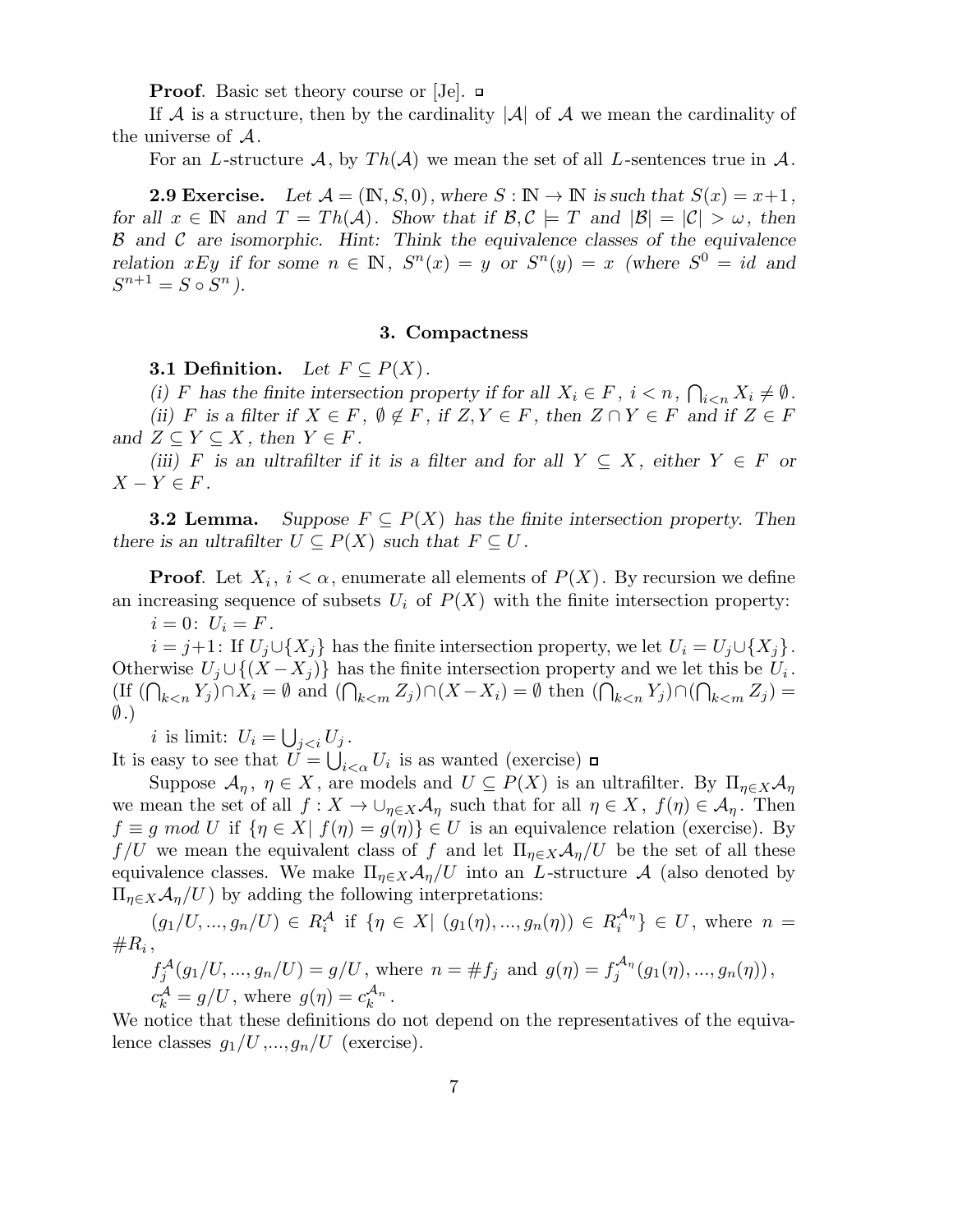**3.3 Lemma.** For all terms  $t = t(x)$ ,  $x = (x_1, ..., x_n)$ ,  $\mathcal{A} = \Pi_{n \in X} \mathcal{A}_n / U$ and  $a_i \in \Pi_{\eta \in X} A_{\eta}$ ,  $1 \leq i \leq n$ ,  $t^{\mathcal{A}}(a_1/U, ..., a_n/U) = g/U$ , where g is such that  $g(\eta) = t^{\mathcal{A}_{\eta}}(a_i(\eta),...,a_n(\eta)).$ 

**Proof.** By induction on  $t$ : For variables and constants the claim is the definition of the interpretation. So suppose  $t(x) = f(t_1(x),..., t_m(x))$ ,  $f \in L$  a function symbol. By the induction assumption, for  $1 \leq k \leq m$ ,  $t_k^{\mathcal{A}}(a_1/U, ..., a_n/U) = g_k/U$ , where  $g_k(\eta) \, = \, t_k^{\mathcal{A}_{\eta}}$  $\kappa^{A_n}(a_1(\eta),...,a_n(\eta))$ . Then  $t^{\mathcal{A}}(a_1/U,...,a_n/U) = f^{\mathcal{A}}(g_1/U,...,g_n/U)$ . By the definition of  $f^{\mathcal{A}}$ ,

 $f^{\mathcal{A}}(g_1/U,...,g_n/U) = g/U$ , where  $g(\eta) = f^{\mathcal{A}_{\eta}}(g_1(\eta),...,g_m(\eta)) =$ f <sup>A</sup><sup>η</sup> (t A<sup>η</sup>  $t_1^{\mathcal{A}_{\eta}}(a_1(\eta),...,a_n(\eta)),...,t_m^{\mathcal{A}_{\eta}}(a_1(\eta),...,a_n(\eta)))=t^{\mathcal{A}_{\eta}}(a_i(\eta),...,a_n(\eta)).$ 

**3.4 Theorem (Los).** For all formulas  $\phi$ ,  $\Pi_{\eta \in X} A_{\eta}/U \models \phi(g_1/U, ..., g_n/U)$  iff  $\{\eta \in X | \mathcal{A}_{\eta} \models \phi(g_1(\eta), ..., g_n(\eta))\} \in U$ .

**Proof.** Easy induction on  $\phi$  (exercise)

**3.5 Definition.** We recall that a collection of sentences is called a theory. If T is a theory, we say that it is consistent if it has a model i.e. there is a structure  $\mathcal A$ such that  $A \models T$ . If  $x = (x_1, ..., x_n)$  and  $\Sigma$  is a collection of formulas of the form  $\psi(x)$ , then we write that  $\Sigma \models \phi(x)$  if for all A and  $a \in \mathcal{A}^n$ ,  $\mathcal{A} \models \phi(a)$  if  $\mathcal{A} \models \psi(a)$ for all  $\psi \in \Sigma$ . In particular, for a theory T and a sentence  $\phi$ , we write  $T \models \phi$  if every model of T is a model of  $\phi$ . If  $T = \emptyset$ , we write just  $\models \phi$ .

3.6 Compactness theorem. If every finite  $T' \subseteq T$  is consistent, then T is consistent.

**Proof.** We prove this by induction on  $|T|$ . For finite T the claim is trivial. So we may assume that  $\kappa = |T|$  is infinite. Let  $\phi_i, i \lt \kappa$ , enumerate T. By the induction assumption, for all  $i < \kappa$ , there is  $\mathcal{A}_i$  such that  $\mathcal{A}_i \models \phi_j$  for all  $j \leq i$ . Let  $F = \{\kappa - \alpha | \alpha < \kappa\}.$  Then F has the finite intersection property and thus there is an ultrafilter U extending F by Lemma 3.2. By Los, since for all  $\alpha < \kappa$ ,  $\kappa - \alpha \subseteq \{i < \kappa \vert \mathcal{A}_i \models \phi_\alpha\}$  and  $\kappa - \alpha \in U$ , for all  $\alpha < \kappa$ ,  $\Pi_{\eta \in X} \mathcal{A}_{\eta} / U \models \phi_\alpha$ .

Notice that compactness theorem implies the following: if  $\Sigma \models \phi$ , then there is finite  $\Sigma' \subseteq \Sigma$  such that  $\Sigma' \models \phi$  (exercise, see fact 4.4 below).

In the following example, we let  $L = \{+, \times, -, 0, 1\}$ , where  $+$  and  $\times$  are 2-ary function symbols, – is 1-ary function symbol and 0 and 1 are constant symbols. In stead of  $+(x, y)$  we write  $x + y$  and the same for  $\times$ . (The function symbol – is included for convenience for section 6, it is not really needed.) We let  $T_f$  consist of the following sentences:

 $\forall v_0 \forall v_1 \forall v_2(v_0 + (v_1 + v_2) = (v_0 + v_1) + v_2),$  $\forall v_0 \forall v_1(v_0 + v_1 = v_1 + v_0),$  $\forall v_0(v_0 + 0 = v_0),$  $\forall v_0(v_0 + (-v_0) = 0),$  $\forall v_0 \forall v_1 \forall v_2 (v_0 \times (v_1 \times v_2) = (v_0 \times v_1) \times v_2),$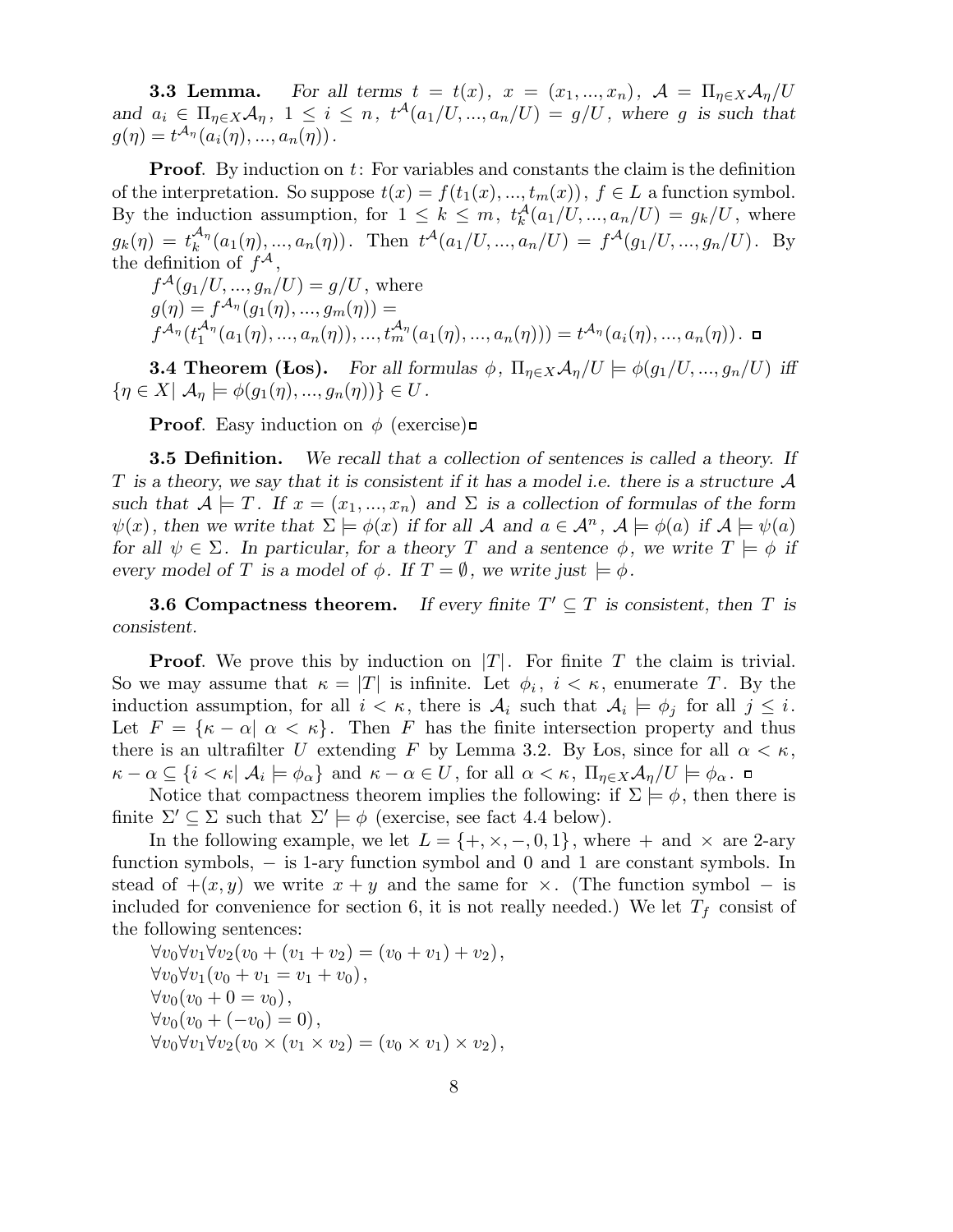$\forall v_0 \forall v_1 (v_0 \times v_1 = v_1 \times v_0),$  $\forall v_0(v_0 \times 1 = v_0),$  $\neg 0 = 1,$  $\forall v_0 \exists v_1((v_0 = 0) \vee (v_0 \times v_1 = 1)),$  $\forall v_0 \forall v_1 \forall v_2 (v_0 \times (v_1 + v_2) = (v_0 \times v_1) + (v_0 \times v_2)),$  $\forall v_0 \forall v_1 \forall v_2 ((v_0 + v_1) \times v_2 = (v_0 \times v_2) + (v_1 \times v_2)).$ So  $\mathcal{A} \models T_f$  iff  $\mathcal A$  is a field.

For  $n \in \mathbb{N}$ , the notation nt, t a term, is defined as follows:  $0t = 0$  (here the first 0 is the natural number and the second is the constant) and  $(n + 1)t = nt + t$ . Similarly  $t^0 = 1$  and  $t^{n+1} = t^n \times t$ . Then we let

 $T_{f_0} = T_f \cup {\neg p1 = 0}$  p a prime} and for primes  $p$ ,

 $T_{f_p} = T_f \cup \{p1 = 0\}.$ 

Then  $\mathcal{A} \models T_{f_0}$  iff  $\mathcal{A}$  is a field of characteristic 0 and  $\mathcal{A} \models T_{f_p}$  iff  $\mathcal{A}$  is a field of characteristic p.

**3.7 Example.** For all L-sentences  $\phi$ , if  $T_{f_0} \models \phi$  then there is n such that  $T_{f_p} \models \phi$  for all  $p > n$ .

**Proof.** Suppose not. Let  $\phi$  witness this. Then  $X = \{p \in \mathbb{N} | T_{f_p} \not\models \phi\}$  is infinite. For all  $p \in X$  choose  $\mathcal{A}_p \models T_{f_p}$  so that  $\mathcal{A}_p \not\models \phi$ . Let F consist of sets  ${p \in X | p > m}, m \in \mathbb{N}$ . Then F has the finite intersection property and can be extended to an ultrafilter U. By Los,  $\mathcal{A} = \Pi_{p \in X} \mathcal{A}_p / U \models T_f$  and  $\mathcal{A} \not\models \phi$ . Also for all primes q, the set of  $p \in X$  such that  $\mathcal{A}_p \models q1 = 0$  contains at most q. Thus by Los,  $\mathcal{A} \models \neg q1 = 0$  for all primes q i.e.  $\mathcal{A} \models T_{f_0}$ , a contradiction.

3.8 Exercise (Finite Ramsay's theorem). Show using infinite Ramsay's theorem (Theorem 10.3 below, see also Definition 10.2) that for all  $n, k, p \in \mathbb{N} - \{0\}$ , there is  $m \in \mathbb{N}$  such that for all  $f : [m]^n \to k$ , there is  $X \subseteq m$  such that  $f \upharpoonright [X]^n$ is constant and  $|X| \geq p$ . Hint: Suppose that the claim is not true for some n, k and p and use compactness to construct a counter example for  $\omega \to (\omega)_k^n$ .

The claim in the following exercise is not provable in Peano arithmetic.

**3.9 Exercise (Paris-Harrington).** We say that a non-empty set  $X \subseteq \mathbb{N}$  is fat if  $|X| > min(X)$ . Show using infinite Ramsay's theorem that for all  $n, k, p \in$  $\mathbb{N} - \{0\}$ , there is  $m \in \mathbb{N}$  such that for all  $f : [m]^n \to k$ , there is fat  $X \subseteq m$  such that  $f \restriction [X]^n$  is constant and  $|X| \geq p$ . Hint: As Exercise 3.8.

# 4. Tarski-Vaught

**4.1 Definition.** Suppose A and B are structures,  $X \subseteq \mathcal{A}$  and  $f : X \to \mathcal{B}$ .

(i) We say that f is a partial isomorphism from A to B if for all atomic  $\phi(x)$ ,  $x = (x_1, ..., x_n)$  and  $a \in X^n$ ,  $\mathcal{A} \models \phi(a)$  iff  $\mathcal{B} \models \phi(f(a))$ .

(ii) We say that f is a partial elementary map from  $A$  to  $B$  if for all formulas  $\phi(x), x = (x_1, ..., x_n)$  and  $a \in X^n$ ,  $\mathcal{A} \models \phi(a)$  iff  $\mathcal{B} \models \phi(f(a))$ .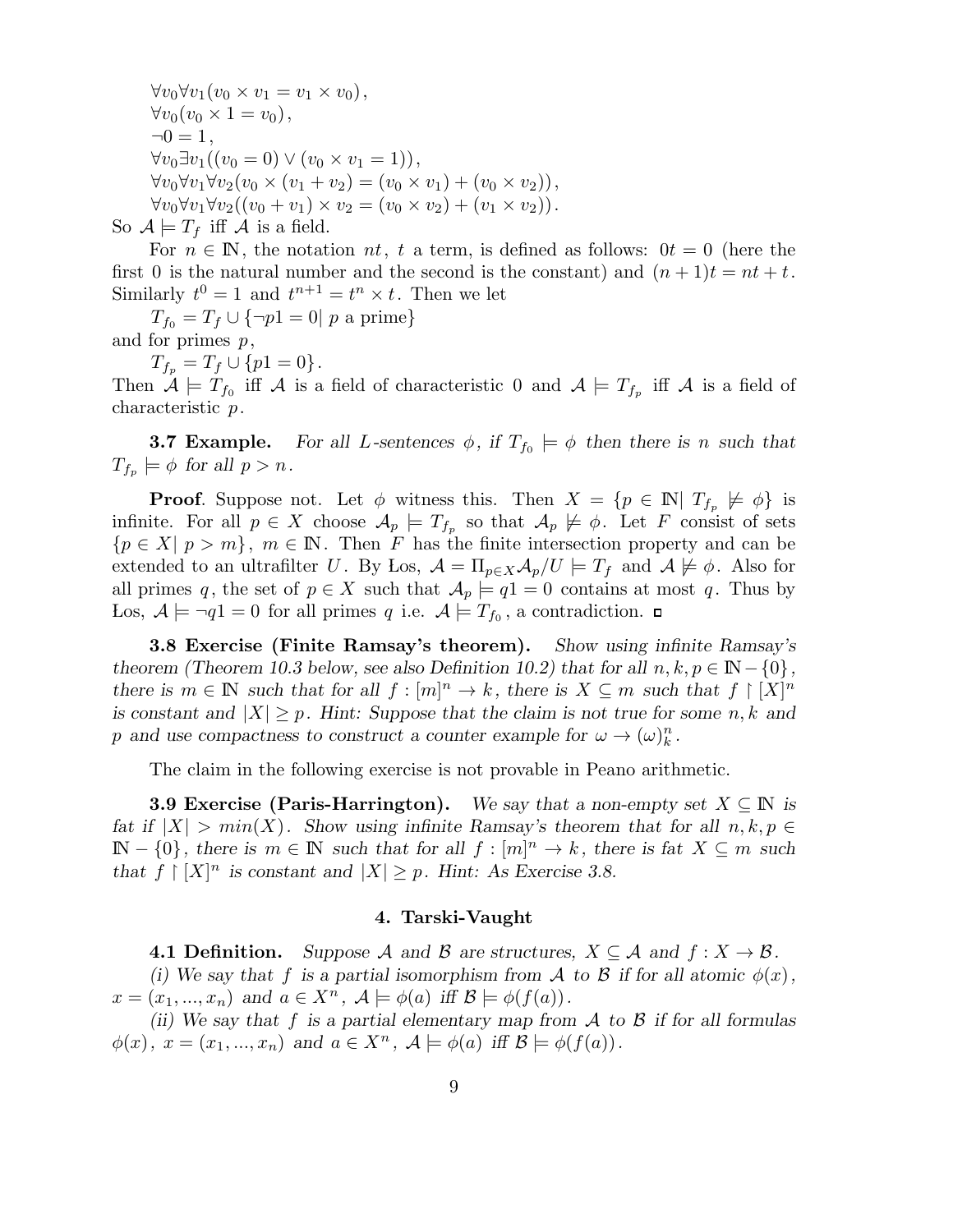(iii) f is embedding if it is a partial isomorphism and  $X = A$ .

(iv) f is elementary embedding if it is a partial elementary map and  $X = A$ .

(v) A is a submodel of B (denoted  $A \subseteq B$ ) if the identity function  $id_A$  is an embedding. A is an elementary submodel of B (denoted  $A \preceq B$ ) if  $id_A$  is an elementary embedding.

Abusing the notation, if 4.1 (i) (4.1 (ii)) holds we write also that  $f : A \rightarrow B$  is a partial isomorphism (elementary map) although the domain of f may not be the whole A. Notice that if  $f : A \to B$  is a partial isomorphism (partial elementary map), then also  $f^{-1}: \mathcal{B} \to \mathcal{A}$  is a partial isomorphism (partial elementary map).

**4.2 Exercise.** Let  $A$  and  $B$  be  $L$ -structures.

(i) A is a submodel of B iff  $dom(\mathcal{A}) \subseteq dom(\mathcal{B})$  is L-closed in B and  $\mathcal{A} = \mathcal{B}$  $dom(\mathcal{A})$ .

(ii) Suppose  $f : A \rightarrow B$  is onto. Show (using Fact 1.17) that the following are equivalent

(a)  $f$  is an isomorphism,

(b)  $f$  is an elementary embedding,

 $(c)$  f is an embedding.

(iii) Show that  $f : \mathcal{A} \to \mathcal{B}$  is an (elementary) embedding iff f is an isomorphism between  $A$  and some (elementary) substructure of  $B$ .

(iv) Show that if  $A \subseteq B$  and  $a \in A^n$  and  $\phi(x)$ ,  $x = (x_1, ..., x_n)$  is quantifier free (i.e. no quantifier appear in  $\phi$ ), then  $\mathcal{A} \models \phi(a)$  iff  $\mathcal{B} \models \phi(a)$ .

(v) Suppose  $A \subseteq \mathcal{A}$  and  $B = \{t^{\mathcal{A}}(a)| t(x_1, ..., x_n)$  is a term and  $a \in \mathcal{A}^n\}$ . Show that  $A \upharpoonright B$  is the least submodel of A containing A (i.e. the submodel generated by  $A$ ).

(vi) Suppose  $U \subseteq P(X)$  is an ultrafilter and for all  $i \in X$ ,  $\mathcal{A}_i = \mathcal{A}$  for some structure A. Show that A is isomorphic with an elementary submodel of  $\Pi_{i\in X}A_i/U$ .

**4.3 Definition.** Let A be a structure and  $A \subseteq \mathcal{A}$ . By  $L(A)$  we mean a vocabulary we get from L by adding new constants  $\underline{a}$  for all  $a \in A$ .  $(A, A)$  means an  $L(A)$ -structure we get from A by interpreting  $\underline{a}^{\mathcal{A}} = a$ . Recall that by  $Th(A)$ we mean the set of all L-sentences true in A and so by  $Th(A, A)$  we mean the set of all  $L(A)$ -sentences true in  $(A, A)$ .

For a formula  $\phi$  and constant c,  $\phi(c/x_i)$  is defined as follows:

(i) if  $\phi$  is atomic then  $\phi(c/x)$  is what we get from  $\phi$  by replacing x by c everywhere,

(ii) if  $\phi = \neg \psi$  then  $\phi(c/x) = \neg(\psi(c/x))$ ,

(iii) if  $\phi = \psi \wedge \theta$  then  $\phi(c/x) = \psi(c/x) \wedge \theta(c/x)$ ,

(iv) if  $\phi = \exists v_i \psi$ , then  $\phi(c/x) = \phi$  if  $v_i = x$  and otherwise  $\phi(c/x) = \exists v_i(\psi(c/x))$ .

For  $\phi(y, x)$ ,  $x = (x_1, ..., x_n)$  and  $a = (a_1, ..., a_n) \in A^n$ , we write  $\phi(y, a)$  instead of  $\phi(a_1/x_1)...(a_n/x_n)$ .

**4.4 Fact.**  $\mathcal{A} \models \phi(a)$  iff  $(\mathcal{A}, A) \models \phi(\underline{a})$ .

**Proof.** The course Matemaattinen logiikka. □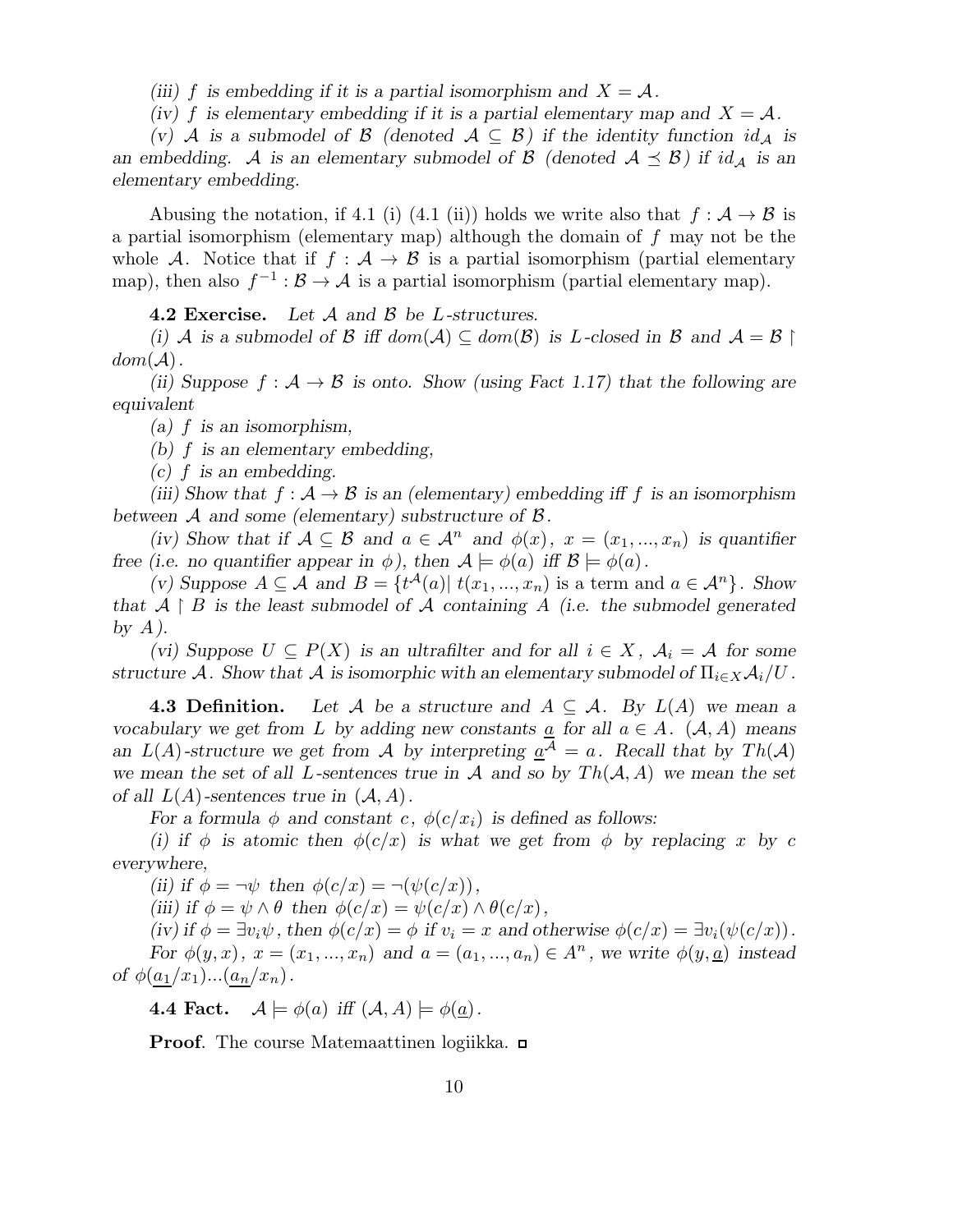**4.5 Lemma.** If A is infinite and  $\kappa$  is a cardinal, then there is B of cardinality  $\geq \kappa$  such that  $\mathcal{A} \preceq \mathcal{B}$ . (In particular, the Hanf number of the first-order logic is  $\omega$ .)

**Proof.** Let  $L^* = L(\mathcal{A}) \cup \{c_i | i \leq \kappa\}$ , where  $c_i$  are new constant symbols. Let  $T^* = Th(\mathcal{A}, \mathcal{A}) \cup T$  where  $T = \{\neg c_i = c_j | i < j < \kappa\}$ . Since  $\mathcal{A}$  is infinite, for all finite  $T' \subseteq T$ , we can interpret the constants  $c_i$  in  $(\mathcal{A}, \mathcal{A})$  so that  $T'$  is true in that model. Since  $(A, A) \models Th(A, A)$ , by the compactness theorem  $T^*$  has a model  $\mathcal{B}^*$ . Clearly  $|\mathcal{B}^*| \geq \kappa$ . By renaming the elements of  $\mathcal{B}^*$  (i.e. by taking an isomorphic copy of  $\mathcal{B}^*$ ), we may assume that for all  $a \in \mathcal{A}$ ,  $\underline{a}^{\mathcal{B}} = a$ . Let  $\mathcal{B} = \mathcal{B}^* \restriction L$  (see Definition 1.13). We are left to show that  $A \prec B$ . But  $A \models \phi(a)$  iff  $(A, A) \models \phi(a)$ iff  $\phi(\underline{a}) \in T^*$  iff  $\mathcal{B}^* \models \phi(\underline{a})$  iff  $\mathcal{B} \models \phi(a)$ .

4.6 Theorem (Tarski-Vaught).  $A \preceq B$  if  $A \subseteq B$  and for all formulas  $\phi(v_i, x), x = (x_1, ..., x_n)$  and  $a \in \mathcal{A}^n$  the following holds: If  $\mathcal{B} \models \exists v_i \phi(v_i, a)$ , then there is  $b \in \mathcal{A}$  such that  $\mathcal{B} \models \phi(b, a)$ .

**Proof.** By induction on  $\psi(y)$ ,  $y = (y_1, ..., y_m)$ , we show that for all  $b \in \mathcal{A}^m$ ,  $\mathcal{A} \models \psi(b)$  iff  $\mathcal{B} \models \psi(b)$ .

1.  $\psi$  is atomic: Immediate since  $\mathcal{A} \subseteq \mathcal{B}$ .

2.  $\psi = \neg \phi$  or  $\phi \wedge \theta$ : Immediate by the induction assumption.

3.  $\psi = \exists v_i \phi(v_i, y)$ : Two directions:

" $\Rightarrow$ ": If  $\mathcal{A} \models \psi(b)$ , then there is  $c \in \mathcal{A}$  such that  $\mathcal{A} \models \phi(c, b)$ . By the induction assumption,  $\mathcal{B} \models \phi(c, b)$  and thus  $\mathcal{B} \models \psi(b)$ .

" $\Leftarrow$ ": If  $\mathcal{B} \models \psi(b)$ , then by the assumption, there is  $c \in \mathcal{A}$  such that  $\mathcal{B} \models \phi(c, b)$ . By the induction assumption,  $\mathcal{A} \models \phi(c, b)$  and thus  $\mathcal{A} \models \psi(b)$ .

Suppose that for all  $\gamma < \beta < \alpha$ ,  $\mathcal{A}_{\gamma} \subseteq \mathcal{A}_{\beta}$ . Then  $\bigcup_{\beta < \alpha} \mathcal{A}_{\beta}$  is the structure  $\beta$ such that  $dom(\mathcal{B}) = \bigcup_{\beta < \alpha} A_{\beta}, R_i^{\mathcal{B}} = \bigcup_{\beta < \alpha} R_i^{\mathcal{A}_{\beta}}$  $i^{\mathcal{A}_{\beta}}$  ,  $f_j^{\mathcal{B}} = \bigcup_{\beta < \alpha} f_j^{\mathcal{A}_{\beta}}$  $c_k^{\mathcal{A}_\beta}$  and  $c_k^{\mathcal{B}} = c_k^{\mathcal{A}_0}$  $\frac{\mathcal{A}_0}{k}$  . We say that  $(\mathcal{A}_{\beta})_{\beta<\alpha}$  is an elementary chain if for all  $\gamma<\beta<\alpha$ ,  $\mathcal{A}_{\gamma}\preceq\mathcal{A}_{\beta}$ .

**4.7 Corollary.** Suppose that  $(A_\beta)_{\beta<\alpha}$  is an elementary chain and let  $\beta=$  $\bigcup_{\beta<\alpha}\mathcal{A}_\beta$ . Then for all  $\gamma<\alpha$ ,  $\mathcal{A}_\gamma\preceq\mathcal{B}$ . Furthermore, if for all  $\beta<\alpha$ ,  $\mathcal{A}_\beta\preceq\mathcal{C}$ , then  $\mathcal{B} \preceq \mathcal{C}$ .

**Proof.** We repeat the proof of Tarski-Vaught and proof by induction on  $\phi(x)$ ,  $x = (x_1, ..., x_n)$ , that for all  $a \in \mathcal{B}^n$ ,  $\mathcal{B} \models \phi(a)$  iff  $\mathcal{A}_{\gamma} \models \phi(a)$  for all  $\gamma < \alpha$  such that  $a \in \mathcal{A}_{\gamma}^n$ . We prove the case  $\phi = \exists v_i \psi(v_i, x)$ , the other cases are left as an exercise:

" $\Rightarrow$ ": Then there is  $b \in \mathcal{B}$  such that  $\mathcal{B} \models \psi(b, a)$ . But then we can find  $\gamma \leq \beta < \alpha$  such that  $b \in A_{\beta}$ . By the induction assumption,  $A_{\beta} \models \psi(b, a)$  and thus  $\mathcal{A}_{\beta} \models \phi(a)$ . Since  $\mathcal{A}_{\gamma} \preceq \mathcal{A}_{\beta}$ ,  $\mathcal{A}_{\gamma} \models \phi(a)$ .

" $\Leftarrow$ ": Exactly as the direction " $\Rightarrow$ " in the proof of Tarski-Vaught.

The furthermore part follows immediately from Tarski-Vaught (exercise). Recall that  $L_{\omega\omega}$  is the set of all  $(L-)$  formulas. Notice that  $|L_{\omega\omega}| = |L| + \omega$ .

**4.8 Lemma.** Suppose  $A \subseteq \mathcal{A}$ . Then there is  $A \subseteq \mathcal{B} \preceq \mathcal{A}$  such that  $|\mathcal{B}| \leq$  $|A| + |L_{\omega \omega}|$  (i.e. the Löwenheim-Skolem number of the first-order logic is  $|L_{\omega \omega}|$ ).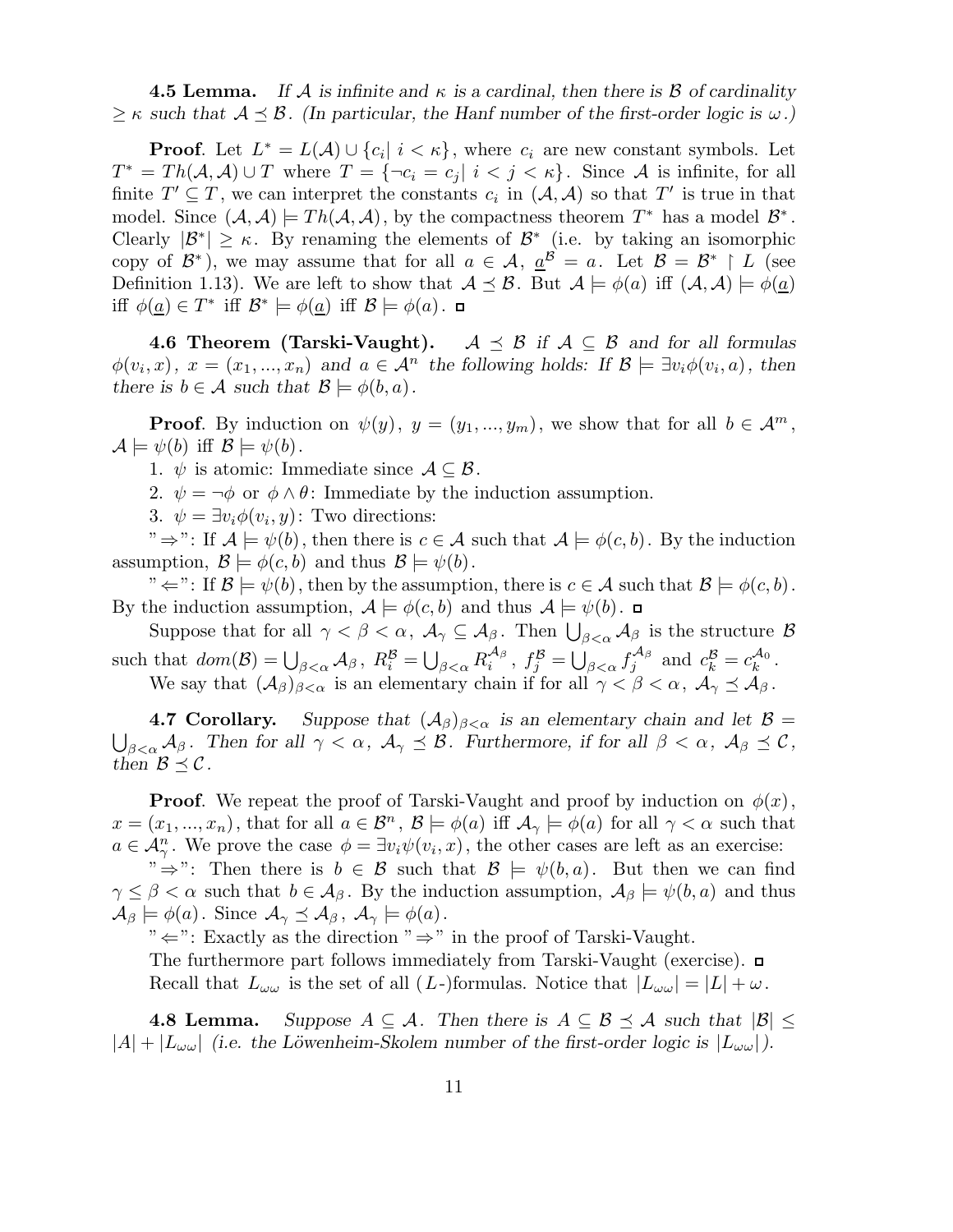**Proof.** For every formula  $\phi(v_i, x)$ ,  $x = (x_1, ..., x_n)$  we define a function  $g_{\phi(v_i, x)}$ :  $\mathcal{A}^n \to \mathcal{A}$  so that if  $\mathcal{A} \models \exists v_i \phi(v_i, a)$ , then  $\mathcal{A} \models \phi(g_{\phi(v_i, x)}(a), a)$ . (Such functions are called Skolem functions, see Section 12.) Then we close  $C = A \cup \{c^{\mathcal{A}}| c \in$ L, c is a constant symbol under these function and under the functions  $f^{\mathcal{A}}$ , for all function symbols  $f \in L$  (we could drop the elements  $c^{\mathcal{A}}$  from C and forget the functions  $f^{\mathcal{A}}$  and still get the same set) i.e. we let  $B \subseteq \mathcal{A}$  be the intersection of all  $D \subseteq A$  such that  $C \subseteq D$  and if  $a \in D^n$  and g is an n-ary function as above, then  $g(a) \in D$ . Then  $|B| \leq |A| + |L_{\omega}(\omega)|$  (see basic set theory course or [Je]). Then we let  $\mathcal{B} = \mathcal{A} \restriction B$ . By Tarski-Vaught,  $\mathcal{B} \preceq \mathcal{A}$ .  $\Box$ 

4.9 Löwenheim-Skolem theorem. If T is a theory and it has an infinite model, then it has a model in every cardinality  $\kappa \geq |L_{\omega \omega}|$ .

**Proof.** By Lemma 4.5 T has a model A of cardinality  $\geq \kappa$ . By 4.8 we can find  $\mathcal{B} \preceq \mathcal{A}$  of cardinality κ. Then  $\mathcal{B} \models T$ .  $\Box$ 

### 5. Completeness and elimination of quantifiers

#### 5.1 Definition.

(i) We say that a theory T is complete if for all sentences  $\phi$ , either  $T \models \phi$  or  $T \models \neg \phi$ .

(ii) We say that T is  $\kappa$ -categorical if upto isomorphisms T has exactly one model of cardinality  $\kappa$ .

Often when one talks about complete theories, one assumes also that T is consistent (inconsistent theories are not usually considered interesting). In fact unless otherwise stated, whenever we talk about a theory  $T, T$  is assumed to be consistent.

**5.2 Lemma (Los-Vaught).** If T is  $\kappa$ -categorical for some  $\kappa \geq |L_{\omega \omega}|$  and T does not have finite models, then T is complete.

**Proof.** Suppose not. Let  $\phi$  be a sentence that witnesses this. Then by Löwenheim-Skolem both  $T \cup {\neg \phi}$  and  $T \cup {\phi}$  have a model of size  $\kappa$ . This contradicts the assumption that T is  $\kappa$ -categorical.  $\Box$ 

**5.3 Definition.** We say that T is closed under unions if for all  $A_i \models T$ ,  $i < \alpha$ , the following holds: If for all  $i < j < \alpha$ ,  $\mathcal{A}_i \subseteq \mathcal{A}_j$ , then  $\bigcup_{i < \alpha} \mathcal{A}_i \models T$ .

**5.4 Lemma.** If T consists of sentences of the form  $\forall x_1...\forall x_n \exists y_1...\exists y_m \phi$ , where  $\phi$  is quantifier free, then T is closed under unions.

Proof. Exercise. □

### 5.5 Definition.

(i) T has quantifier free set amalgamation (AP for short) if for all  $\mathcal{A}, \mathcal{B} \models T$  and partial isomorphism  $f : A \to B$  there are  $B \subseteq C \models T$  and an embedding  $g : A \to C$ such that  $q \restriction dom(f) = f$ .

(ii) T has quantifier free joint embedding (JEP for short) if for all  $A, B \models T$ there are  $\mathcal{B} \subseteq \mathcal{C} \models T$  and an embedding  $f : \mathcal{A} \to \mathcal{C}$ .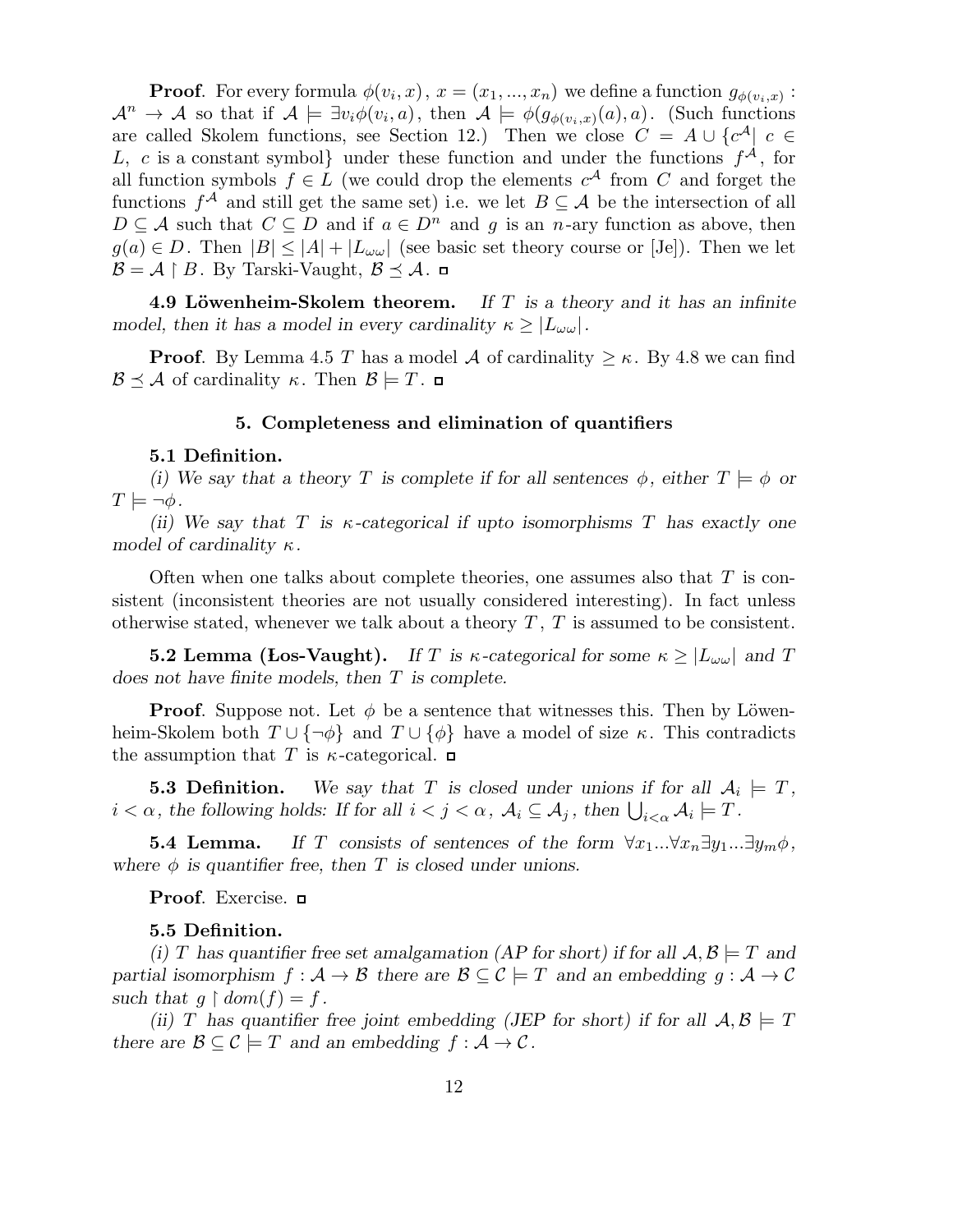**5.6 Lemma.** If T has AP and there is A (not necessarily a model of T) such that for all  $\mathcal{B} \models T$  there is an embedding  $f : \mathcal{A} \to \mathcal{B}$ , then T has JEP.

Proof. Exercise.

**5.7 Lemma.** Suppose  $\kappa \geq |L_{\omega \omega}|$  and T has JEP and is closed under unions. Then there is a model A of T such that for all  $\mathcal{B} \models T$  of power  $\leq \kappa$ , there is an embedding  $f : \mathcal{B} \to \mathcal{A}$ .

**Proof.** Let  $\mathcal{B}_i$ ,  $i < \alpha$ , list all models of T of power  $\leq \kappa$  i.e. if  $\beta$  is a model of T of power  $\leq \kappa$ , then B is isomorphic with some  $\mathcal{B}_i$ ,  $i < \alpha$ . By recursion on  $i \leq \alpha$ , we define models  $\mathcal{A}_i$  of T as follows:

 $i=0$ :  $\mathcal{A}_i=\mathcal{B}_0$ .

 $i = j + 1$ : By JEP we choose  $\mathcal{A}_j \subseteq \mathcal{A}_i \models T$  such that there is an embedding  $f: \mathcal{B}_j \to \mathcal{A}_i$  .

*i* is limit:  $A_i = \bigcup_{j.$ Clearly  $A = A_{\alpha}$  is as wanted.

**5.8 Lemma.** Suppose T has AP and is closed under unions and  $A \models T$ . Then there is  $A \subseteq B \models T$  such that for all partial isomorphisms  $f : A \rightarrow A$  there is an embedding  $g : A \rightarrow B$  such that  $g \restriction dom(f) = f$ .

**Proof.** Let  $f_i$ ,  $i < \alpha$ , list all partial isomorphism from A to A. We define models  $\mathcal{B}_i$  of  $T, i \leq \alpha$ , as follows:

 $i = 0$ :  $\mathcal{B}_i = \mathcal{A}$ .

 $i = j + 1$ : Now  $f_j$  is a partial isomorphism from A also to  $\mathcal{B}_j$  since  $\mathcal{A} \subseteq \mathcal{B}_j$ and thus by AP there is  $\mathcal{B}_j \subseteq \mathcal{B}_i \models T$  and an embedding  $g: \mathcal{A} \to \mathcal{B}_i$  such that  $g \restriction dom(f_j) = f_j$ .

i is limit:  $\mathcal{B}_i = \bigcup_{j.$ Clearly  $\mathcal{B} = \mathcal{B}_{\alpha}$  is as wanted.  $\Box$ 

**5.9 Definition.** We say that  $\mathcal{A} \models T$  is existentially closed if for all  $\mathcal{A} \subseteq \mathcal{B} \models$ T, atomic or negated atomic formulas  $\phi_i(v_k, x)$ ,  $i < n$  and  $x = (x_1, ..., x_m)$ , and  $a \in \mathcal{A}^m$ , the following holds: if  $\mathcal{B} \models \exists v_k \wedge_{i \leq n} \phi_i(v_k, a)$  then  $\mathcal{A} \models \exists v_k \wedge_{i \leq n} \phi_i(v_k, a)$ .

**5.10 Lemma.** If  $\mathcal{A} \models T$  is existentially closed, then for all  $\mathcal{A} \subseteq \mathcal{B} \models T$ , quantifier free formula  $\phi(v_k, x)$ ,  $x = (x_1, ..., x_m)$ , and  $a \in \mathcal{A}^m$ , the following holds: if  $\mathcal{B} \models \exists v_k \phi(v_k, a)$  then  $\mathcal{A} \models \exists v_k \phi(v_k, a)$ .

**Proof.** Exercise. (Hint: By e.g. the course Logiikka I, every quantifier free formula  $\phi(x)$  is equivalent with a formula of the form  $\vee_{i\leq n}\wedge_{j\leq m}\phi_{ij}(x)$ , where each  $\phi_{ij}$  is atomic or negated atomic formula.)  $\Box$ 

**5.11 Theorem.** Suppose  $\kappa \geq |L_{\omega \omega}|$  and T has AP, JEP and is closed under unions. Then there is a model A of T such that for all  $\mathcal{B} \models T$  of power  $\leq \kappa$ , there is an embedding  $f : \mathcal{B} \to \mathcal{A}$  and for all partial isomorphisms  $f : \mathcal{A} \to \mathcal{A}$  of power  $\leq k$ , there is an automorphism g of A such that  $g \restriction dom(f) = f$ . Furthermore, such a model is existentially closed.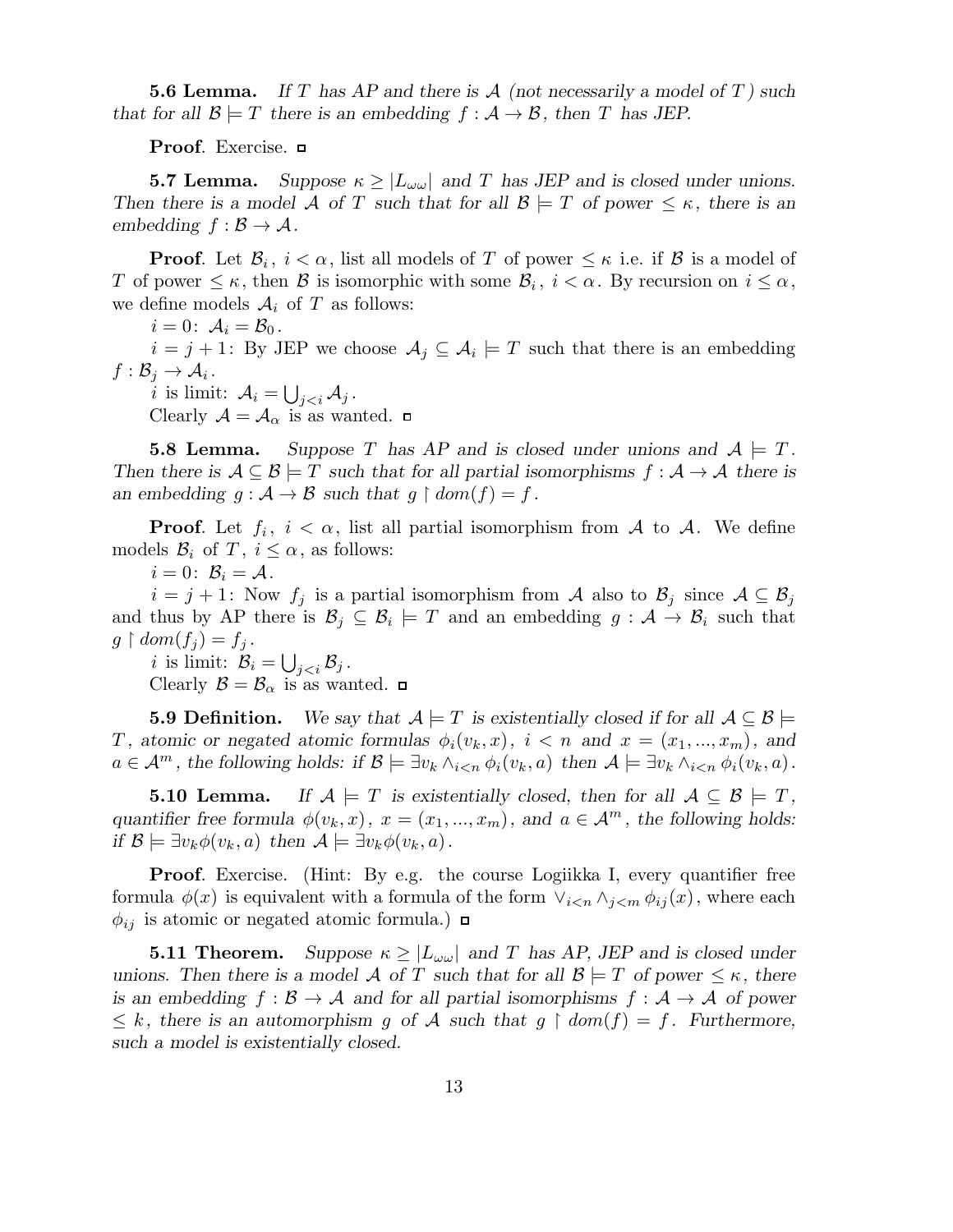**Proof.** By recursion on  $i \leq \kappa^+$  we define models  $\mathcal{A}_i$  of T as follows:

 $i = 0$ : We let  $\mathcal{A}_i$  be as given by Lemma 5.7.

 $i = j + 1$ : By Lemma 5.8 we can find  $\mathcal{A}_j \subseteq \mathcal{A}_i \models T$  such that every partial isomorphism from  $A_j$  to  $A_j$  extends to an embedding from  $A_j$  to  $A_i$ .

i is limit:  $A_i = \bigcup_{j.$ 

We show that  $A = A_{\kappa^+}$  is as wanted. Clearly A has the first of the required properties. For the second, let  $f : A \to A$  be a partial isomorphism of power  $\leq \kappa$ . Then by Fact 2.8 (v), there is  $\alpha < \kappa^+$  such that  $dom(f) \cup rng(f) \subseteq \mathcal{A}_{\alpha}$ . By recursion on  $\alpha \leq i \leq \kappa^+$  we define an increasing sequence of partial isomorphism  $f_i: \mathcal{A}_{i+1} \to \mathcal{A}_{i+1}$  as follows:

 $i = \alpha$ :  $f_i = f$ .

 $i = j + 1$ : Since  $f_j$  is a partial isomorphism from  $A_i \rightarrow A_i$ , by the choice of  $\mathcal{A}_{i+1}$ , there is a an embedding  $f_i: \mathcal{A}_i \to \mathcal{A}_{i+1}$ .

*i* is limit: Let  $f_i^* = \bigcup_{\alpha \leq j < i} f_j$ . Then  $(f_i^*)^{-1}$  is a partial isomorphism from  $\mathcal{A}_i$ to  $\mathcal{A}_i$  and thus there is an embedding  $g : \mathcal{A}_i \to \mathcal{A}_{i+1}$  such that  $g \restriction rng(f_i^*) = (f_i^*)^{-1}$ . We let  $f_i = g^{-1}$ .

Then  $g = \bigcup_{\alpha \leq i < \kappa^+} f_i$  is a partial isomorphism,  $dom(g) = A$  and  $rng(g) = A$ i.e.  $g$  is an isomorphism and clearly it extends  $f$ .

To prove the furthermore part, let  $\mathcal{B}, a = (a_1, ..., a_m)$  and  $\phi_i(v_k, x), i < n$ , be as in the definition of existentially closed. Choose  $b \in \mathcal{B}$  such that  $\mathcal{B} \models \wedge_{i \leq n} \phi_i(b, a)$ and by Lemma 4.8 choose  $\mathcal{C} \preceq \mathcal{B}$  of power  $\leq \kappa$  such that  $a \in \mathcal{C}^m$  and  $b \in \mathcal{C}$ . Then  $\mathcal{C} \models T$  and there is an embedding  $f: \mathcal{C} \to \mathcal{A}$ . Now  $g = (f \restriction \{a_1, ..., a_m\})^{-1}$  is a partial isomorphism from  $\mathcal A$  to  $\mathcal A$  and thus there is an automorphism  $h'$  of  $\mathcal A$  such that  $h' \restriction dom(g) = g$ . Let  $h = h' \restriction rng(f)$ . Then  $h \circ f$  is an embedding of C to A and for all  $1 \leq j \leq m$ ,  $(h \circ f)(a_j) = a_j$ . Since  $\phi_i$ ,  $i < n$ , are atomic or negated atomic,  $\mathcal{A} \models \phi_i((h \circ f)(b), (h \circ f)(a))$ . Thus  $\mathcal{A} \models \exists v_k \wedge_{i \leq n} \phi_i(v_k, a)$ . □

**5.12 Definition.** Let K be a class of L-structure. We say that K has the elimination of quantifiers if for all formulas  $\phi(x)$ ,  $x = (x_1, ..., x_n)$ , there is a quantifier free formula  $\psi(x)$  such that for all  $\mathcal{A} \in \mathcal{K}$ ,  $\mathcal{A} \models \forall x_1...\forall x_n(\phi(x) \leftrightarrow \psi(x))$ . If the class of all models of  $T$  has the elimination of quantifiers, we say that  $T$  has the elimination of quantifiers.

**5.13 Theorem.** Suppose  $T$  has  $AP$ , JEP and is closed under unions. If  $T^*$  is such a theory that its models are exactly the existentially closed models of  $T$ , then T ∗ is complete and it has the elimination of quantifiers.

**Proof.** Let  $\kappa \geq |L_{\omega \omega}|$  and A be as in Theorem 5.11. Since A is existentially closed,  $A \models T^*$ . The completeness of  $T^*$  follows easily from the elimination of quantifiers and the existence of  $A$  (exercise). To prove the elimination of quantifiers, we prove by a simultaneous induction on  $\phi(x)$ ,  $x = (x_1, ..., x_n)$  that

(i) if  $\mathcal{B} \subseteq \mathcal{A}, \mathcal{B} \models T^*$  and  $a \in \mathcal{B}^n$ , then  $\mathcal{B} \models \phi(a)$  iff  $\mathcal{A} \models \phi(a)$ ,

(ii) there is quantifier free  $\psi(x)$  such that  $T^* \models \forall x_1...\forall x_n(\phi(x) \leftrightarrow \psi(x)).$ 

The steps  $\phi$  atomic,  $\phi = \neg \theta$  and  $\phi = \theta \wedge \theta'$  are trivial. So we assume that  $\phi(x) = \exists v_i \theta(v_i, x).$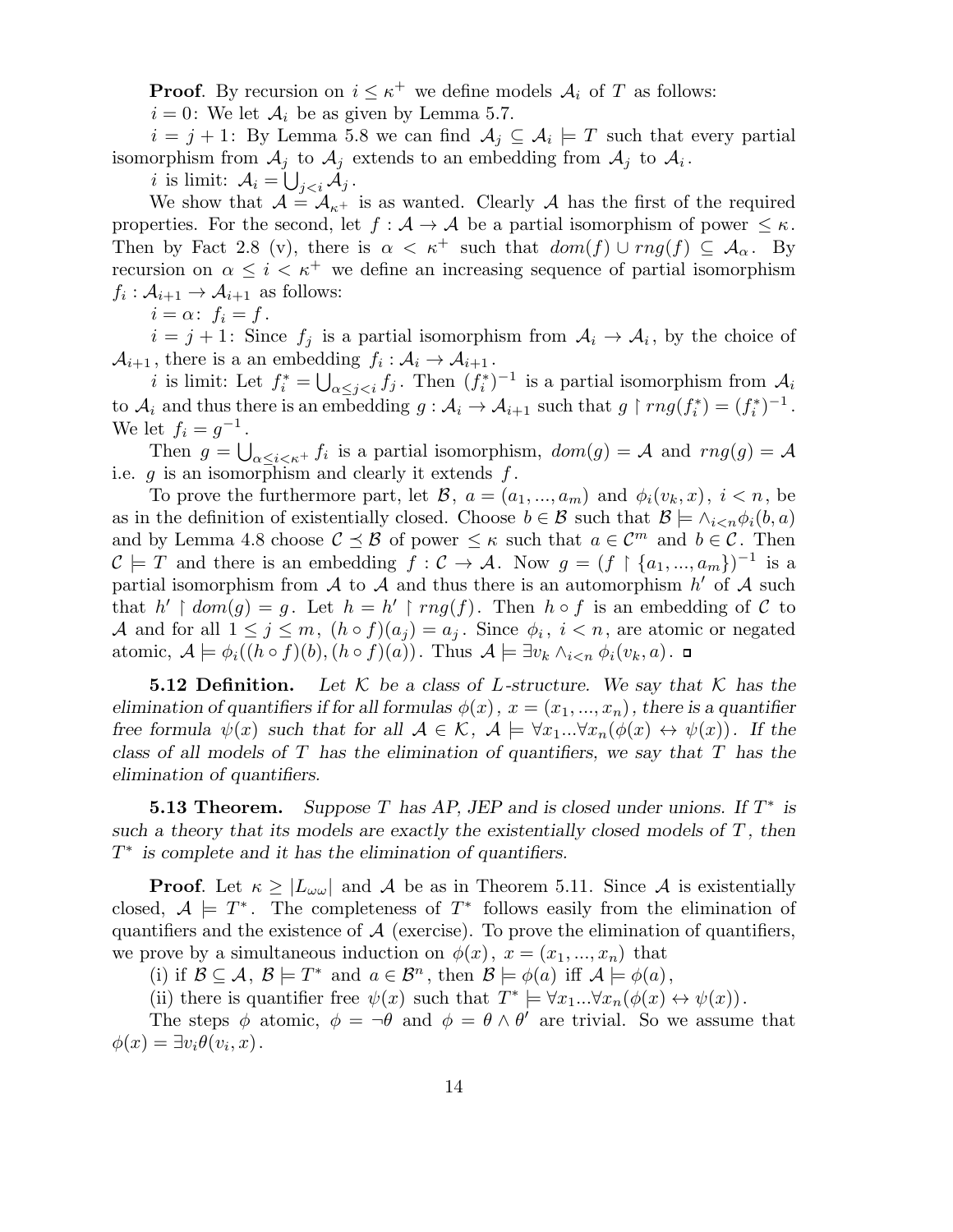Proof of (i): If  $\mathcal{B} \models \phi(a)$  then for some  $b \in \mathcal{B}$ ,  $\mathcal{B} \models \theta(b, a)$  and so by (i) of the induction assumption,  $A \models \theta(b, a)$ , so  $A \models \phi(a)$ . Then suppose  $A \models \phi(a)$ . By (ii) in the induction assumption, let  $\psi$  be quantifier free such that

(\*)  $T^* \models \forall v_i \forall x_1 ... \forall x_n (\theta(v_i, x) \leftrightarrow \psi(v_i, x)).$ Now  $\mathcal{A} \models \exists v_i \psi(v_i, a)$  and since  $\mathcal{B}$  is existentially closed  $\mathcal{B} \models \exists v_i \psi(v_i, a)$ . By  $(*)$ ,  $\mathcal{B} \models \phi(a)$ .

Proof of (ii): For  $a \in \mathcal{A}^n$  and  $x = (x_1, ..., x_n)$ , let

 $t_{at}^x(a/\emptyset; \mathcal{A}) = \{\theta(x) | \theta \text{ atomic or negated atomic}, \mathcal{A} \models \theta(a)\}.$ 

We write  $(\mathcal{B},b) \models t_{at}^{x}(a/\emptyset;\mathcal{A})$  if  $\mathcal{B} \models \theta(b)$  for all  $\theta(x) \in t_{at}^{x}(a/\emptyset;\mathcal{A})$ .

**1 Claim.** Suppose  $A \models \phi(a)$ ,  $B \models T^*$  and  $(B, b) \models t_{at}^x(a/\emptyset; A)$ . Then  $\mathcal{B} \models \phi(b)$ .

Proof of Claim 1: Suppose not. Let  $\beta$  and b witness this. By Lemma 4.8 we may assume that  $|\mathcal{B}| \leq \kappa$ . By the choice of A, there is an embedding of B to A and so we may assume that  $\mathcal{B} \subseteq \mathcal{A}$ . Then  $(\mathcal{A}, b) \models t_{at}^x(a/\emptyset; \mathcal{A})$  and thus  $b_i \mapsto a_i$ ,  $1 \leq i \leq n$ , is a partial isomorphism and thus there is an automorphism f of A such that  $f(b_i) = a_i$  for all  $1 \leq i \leq n$ . But then  $\mathcal{A} \models \neg \phi(a)$ , since  $\mathcal{A} \models \neg \phi(b)$  by (i) and the choice of  $\beta$  and b, a contradiction.  $\Box$  Claim 1.

**2 Claim.** Suppose  $\mathcal{A} \models \phi(a)$ . Then there is finite  $q \subseteq t_{at}^x(a/\emptyset; \mathcal{A})$  such that  $T^* \models \forall x_1...\forall x_n((\land q) \rightarrow \phi).$ 

Proof of Claim 2: By Claim 1,  $T^* \cup t^x_{at}(a/\emptyset; \mathcal{A}) \models \phi(x)$  and thus the claim follows from compactness.  $\Box$  Claim 2.

Let  $p_i$ ,  $i < \alpha$ , enumerate the set  $\{t_{at}^x(a/\emptyset; \mathcal{A}) | \mathcal{A} \models \phi(a)\}\.$  Let  $q_i \subseteq p_i$  be as in Claim 2 and  $\psi_i(x) = \wedge q_i$ .

**Claim 3.** If  $\mathcal{B} \models T^*$  and  $\mathcal{B} \models \phi(b)$ , then for some  $i < \alpha$ ,  $\mathcal{B} \models \psi_i(b)$ .

Proof of Claim 3: Suppose not. Then as in the proof of Claim 1, we can find B and b witnessing this so that  $\mathcal{B} \subseteq \mathcal{A}$ . Then  $\mathcal{A} \models \neg \psi_i(b)$  for all  $i < \alpha$  and by (i),  $A \models \phi(b)$ . This contradicts the fact that  $p_i, i < \alpha$ , enumerates the set  ${t_{at}^x(a/\emptyset; \mathcal{A}) | \mathcal{A} \models \phi(a)}$ .  $\Box$  Claim 3.

So  $T^* \cup {\neg \psi_i(x)} \mid i < \alpha$   $\models \neg \phi(x)$ . By compactness, there is finite  $X \subseteq \alpha$ such that  $T^* \models \forall x_1...\forall x_n(\wedge_{i\in X}\neg\psi_i(x) \rightarrow \neg\phi(x))$  i.e.  $T^* \models \forall x_1...\forall x_n(\phi(x) \rightarrow \phi(x))$  $\forall_{i\in X}\psi_i(x)$ . Since for all  $i\in X$ ,  $T^* \models \forall x_1...\forall x_n(\psi_i(x) \rightarrow \phi(x)),$ 

$$
T^* \models \forall x_1...\forall x_n(\phi(x) \leftrightarrow \vee_{i \in X}\psi_i(x)).
$$

### $\Box$

**5.14 Definition.** We say that T is model complete if for all  $\mathcal{A}, \mathcal{B} \models T, \ \mathcal{A} \subseteq \mathcal{B}$ implies  $A \preceq B$ .

**5.15 Lemma.** If T has the elimination of quantifiers, then T is model complete.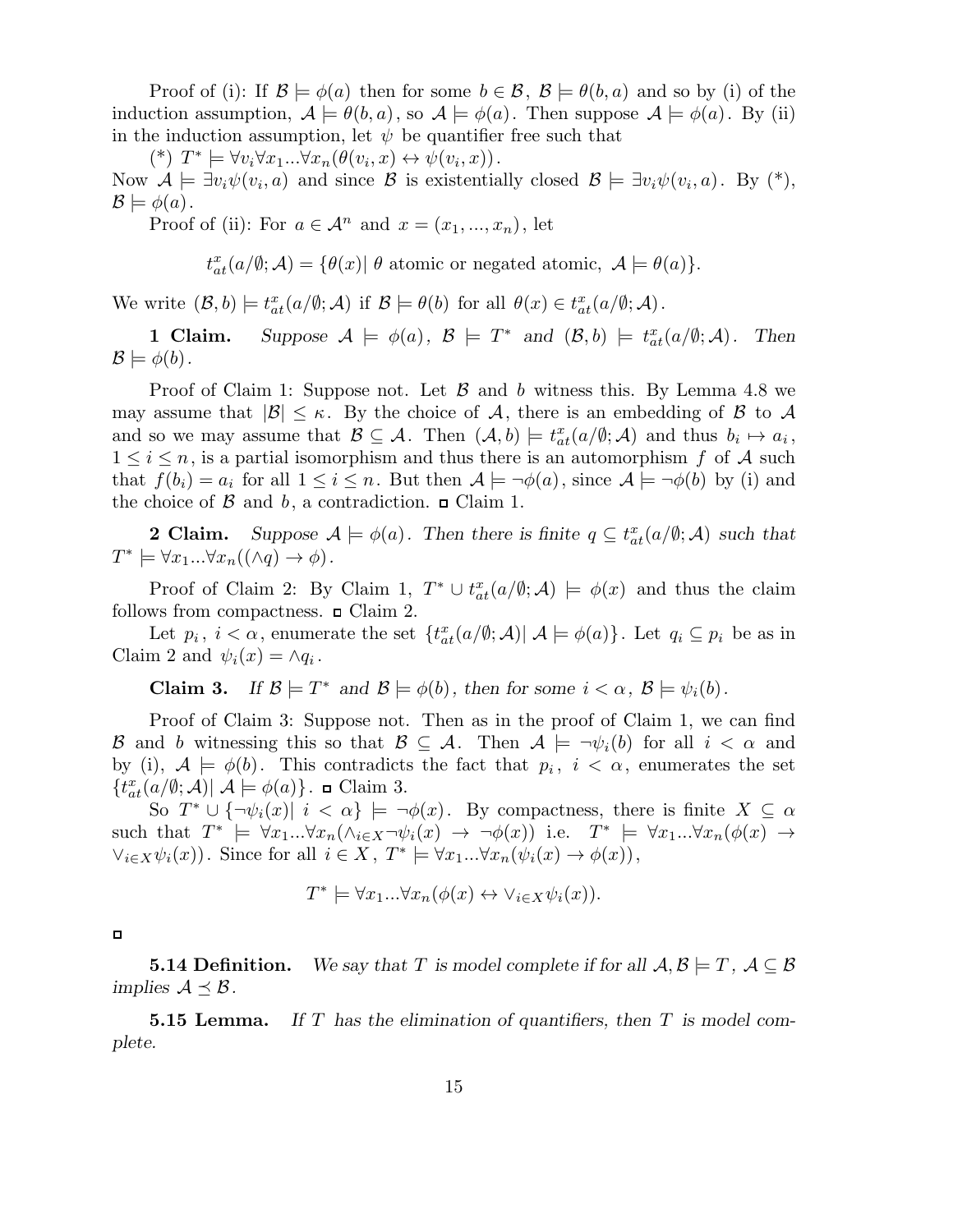Proof. Exercise.

**5.16 Exercise.** In section 1 we said that the atomic formula  $\top$  is needed in the proof of Theorem 5.13. Where was it needed in the proof?

**5.17 Exercise.** Let  $L = \{ \langle \rangle, \langle \rangle \}$  is a 2-ary predicate symbols, and let  $T_{lo}$  (lo for linear ordering) consist of the following sentences:

 $\forall v_0 \forall v_1 \forall v_2 ((v_0 < v_1 \land v_1 < v_2) \rightarrow v_0 < v_2)$ 

 $\forall v_0 \forall v_1(v_0 \langle v_1 \rightarrow \neg v_1 \langle v_0 \rangle)$ 

 $\forall v_0 \forall v_1(v_0 < v_1 \lor v_0 = v_1 \lor v_1 < v_0).$ 

Show that  $T_{lo}$  has AP, JEP and is closed under unions and find a theory T so that the models of T are exactly the existentially closed models of  $T_{lo}$ .

**5.18 Exercise.** Let  $L = \{E\}$ , E is a 2-ary predicate symbols, and let  $T_{qr}$  $gr$  for graph) consist of the following two sentences:

 $\forall v_0 \neg E(v_0, v_0)$ 

 $\forall v_0 \forall v_1 (E(v_0, v_1) \rightarrow E(v_1, v_0)).$ 

Show that  $T_{qr}$  has AP, JEP and is closed under unions and find a theory T so that the models of T are exactly the existentially closed models of  $T_{qr}$ .

Next example shows that from AP, JEP and closed under unions alone one can not deduce that the class of existentially closed models of T has the elimination of quantifiers. And so there may not be a theory  $T^*$  whose models are exactly the existentially closed models of T .

**5.19 Example.** Let L consist of unary relation symbols  $P_i$ ,  $i < 3$ , binary relation symbols R and Q and constants  $c_i$ ,  $i < \omega$ . Let T be an L-theory such that  $\mathcal{A} \models T$  if

(a)  $P_i^{\mathcal{A}}$ ,  $i < 3$ , form a partition of  $dom(\mathcal{A})$ ,

(b)  $c_i^{\mathcal{A}}$ ,  $i < \omega$ , are distinct and belong to  $P_0^{\mathcal{A}}$ ,

(c) if  $(a, b) \in Q^{\mathcal{A}}$ , then  $a \in P_0^{\mathcal{A}}$  and  $b \in P_1^{\mathcal{A}}$ ,

(d) if  $(a, b) \in R^{\mathcal{A}}$ , then  $a \in P_1^{\mathcal{A}}$  and  $b \in P_2^{\mathcal{A}}$ ,

(e) for all  $i < \omega$  and  $a \in P_1^{\mathcal{A}}$ , if  $(c_i^{\mathcal{A}}, a) \in Q^{\mathcal{A}}$ , then  $(a, b) \in R^{\mathcal{A}}$  for all  $b \in P_2^{\mathcal{A}}$ . It is easy to see (exercise) that T has AP, JEP and is closed under unions. Also if A is an existentially closed model of T and  $a \in \mathcal{A}$ , then a satisfies the formula  $\phi = \forall v_1(P_2(v_1) \to R(v_0, v_1))$  iff for some  $i < \omega$ ,  $(c_i^{\mathcal{A}}, a) \in Q^{\mathcal{A}}$  (exercise). But then, in the class of existentially closed models of  $T$ , one can not eliminate quantifiers from  $\phi$  (exercise).

### 6. Example: Algebraically closed fields

We return to the example from section 3. So in this section  $L = \{+, \times, -, 0, 1\}$ , and we study the theory  $T_{f_0}$ . Instead of 0 we could work also with any positive characteristic p, only changes needed would be that we should replace  $\bf{Q}$  and  $\bf{Z}$  by the p element field  $F_p$ .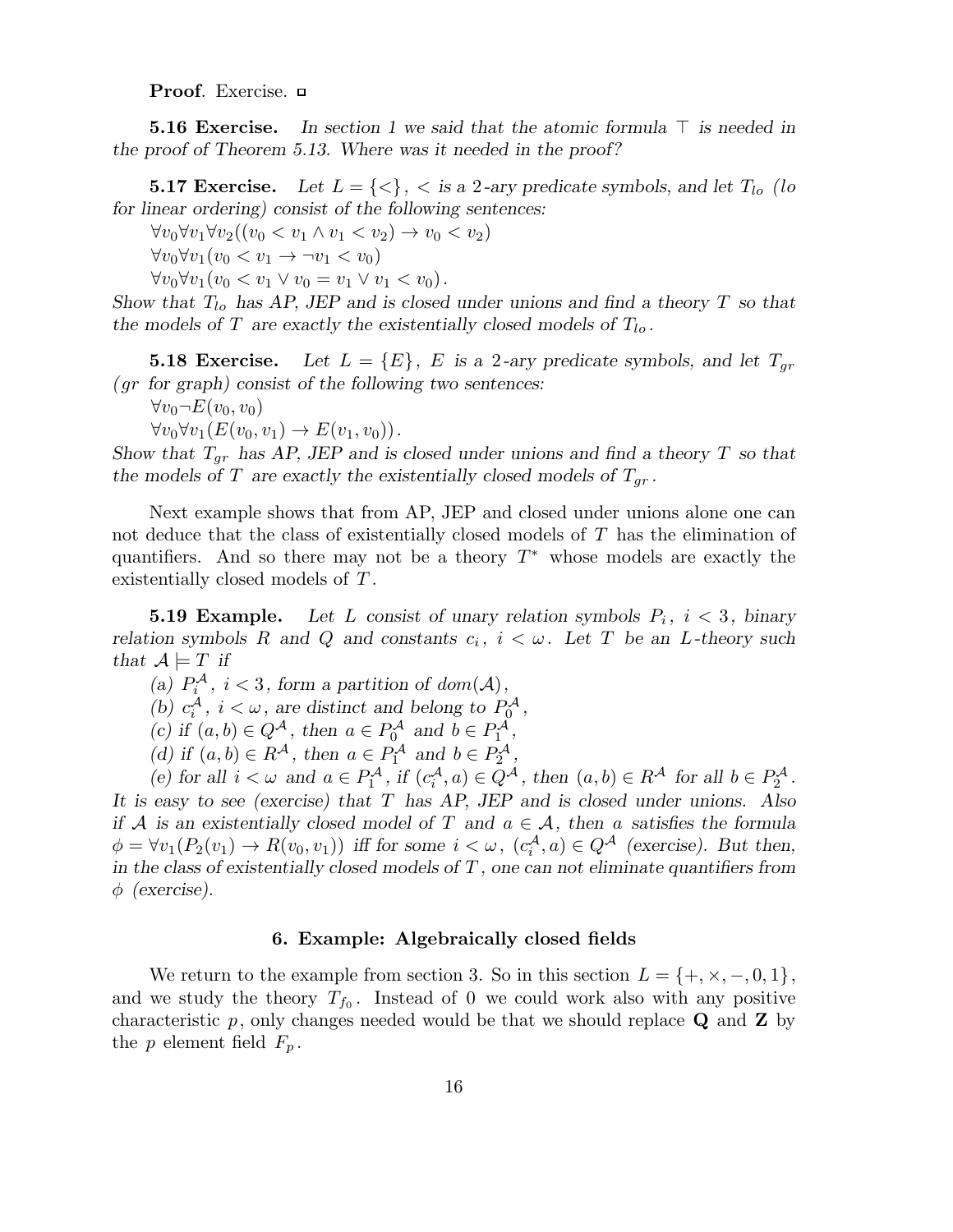**6.1 Lemma.** For all polynomials  $P \in \mathbf{Z}[x_1, ..., x_n]$  there is a term  $t(x_1, ..., x_n)$ such that for all  $\mathcal{A} \models T_{f_0}$  and  $a \in \mathcal{A}^n$ ,  $P(a) = t^{\mathcal{A}}(a)$  and vice versa.

Proof. Exercise. □

So for every atomic formula  $\phi(x)$ ,  $x = (x_1, ..., x_n)$ , there is a polynomial  $P \in$  $\mathbf{Z}[x_1, ..., x_n]$  such that for all  $\mathcal{A} \models T_{f_0}$  and  $a \in \mathcal{A}^n$ ,  $\mathcal{A} \models \phi(a)$  iff  $P(a) = 0$ .

 $T_{act_0}$  is the theory we get from  $T_{f_0}$  by adding the sentences

 $\forall v_0...\forall v_n (\neg v_n = 0 \to \exists v_{n+1} \sum_{i=0}^{i=n} v_i \times v_{n+1}^i = 0),$ 

for all  $n \in \mathbb{N} - \{0\}$ . Then  $\mathcal{A} \models T_{acl_0}$  if  $\mathcal{A}$  is an algebraically closed closed field of characteristic 0.

We need few facts from algebra.

### 6.2 Fact.

(i) Every field  $\mathcal A$  can be extended to an algebraically closed field  $\mathcal B$ . Furthermore, this can be done so that there is  $a \in \mathcal{B}$  such that for all non-zero  $P \in \mathcal{A}[X], P(a) \neq 0$ (i.e. a is not algebraic over  $A$ ).

(ii) If  $A, B \models T_{f_0}, C \subseteq A, D \subseteq B$  (i.e. C and D are subrings) and  $f: C \to D$ is an isomorphism, then there is an isomorphism  $q$  between the fields generated by C and D such that  $q \restriction C = f$ .

(iii) If  $A, B, C, D \models T_{f_0}, C \subseteq A, D \subseteq B, a \in A$  and  $b \in B$  are algebraic over C and D, respectively,  $P \in C[X]$  is the minimal polynomial of a,  $f : C \to D$  is an isomorphism and  $f(P)(b) = 0$ , then there is an isomorphism  $g: C(a) \to \mathcal{D}(b)$  such that  $g \restriction C = f$  and  $g(a) = b$ . (Here  $C(a)$  is the field generated by  $C \cup \{a\}$  and  $f(\sum_{i=0}^{i=n} c_i X^i) = \sum_{i=0}^{i=n} f(c_i) X^i$ .)

(iv) If  $A, B, C, D \models T_{f_0}, C \subseteq A, D \subseteq B, a \in A$  and  $b \in B$  are not algebraic over C and D respectively and  $f: C \to D$  is an isomorphism, then there is an isomorphism  $g: \mathcal{C}(a) \to \mathcal{D}(b)$  such that  $g \restriction \mathcal{C} = f$  and  $g(a) = b$ .

Proof. See the course Algebra II.

**6.3 Lemma.**  $T_{f_0}$  has AP, JEP and is closed under unions.

**Proof.**  $T_{f_0}$  is closed under unions by Lemma 5.4 and since for all  $\mathcal{A} \models T_{f_0}$ , there is an embedding  $f : (\mathbf{Z}, +, \times, -, 0, 1) \to A$ , JEP follows from AP and Lemma 5.6. So we are left to prove AP.

So suppose  $\mathcal{A}, \mathcal{B} \models T_{f_0}$  and  $f : \mathcal{A} \to \mathcal{B}$  is a partial isomorphism. By recursion on ordinals i we define subfields  $A_i$  of A, algebraically closed fields  $C_i \supseteq \mathcal{B}$  and embeddings  $f_i: \mathcal{A}_i \to \mathcal{C}_i$  as follows:

 $i = 0$ : We start by letting  $C = \{t^{\mathcal{A}}(a) | t(x_1, ..., x_n) \text{ a term}, a \in dom(f)^n\}$  and  $D = \{t^{\mathcal{B}}(b)| t(x_1,...,x_n)$  a term,  $b \in rng(f)^n\}$ . When equipped with the induced structure, C and D are subrings of A and B, respectively, and since f is a partial isomorphism  $g(t^{\mathcal{A}}(a)) = t^{\mathcal{B}}(f(a))$  is an isomorphism from C to D such that  $g \upharpoonright$  $dom(f) = f$  (exercise). Let  $\mathcal{A}_0$  be the subfield generated by C and D be the subfield generated by D. By Fact 6.2 (ii), there is an isomorphism  $f_0 : A_0 \to \mathcal{D}$ such that  $f_0 \restriction C = g$ . By Fact 6.2 (i), we let  $C_0$  be any algebraically closed field containing  $\beta$ .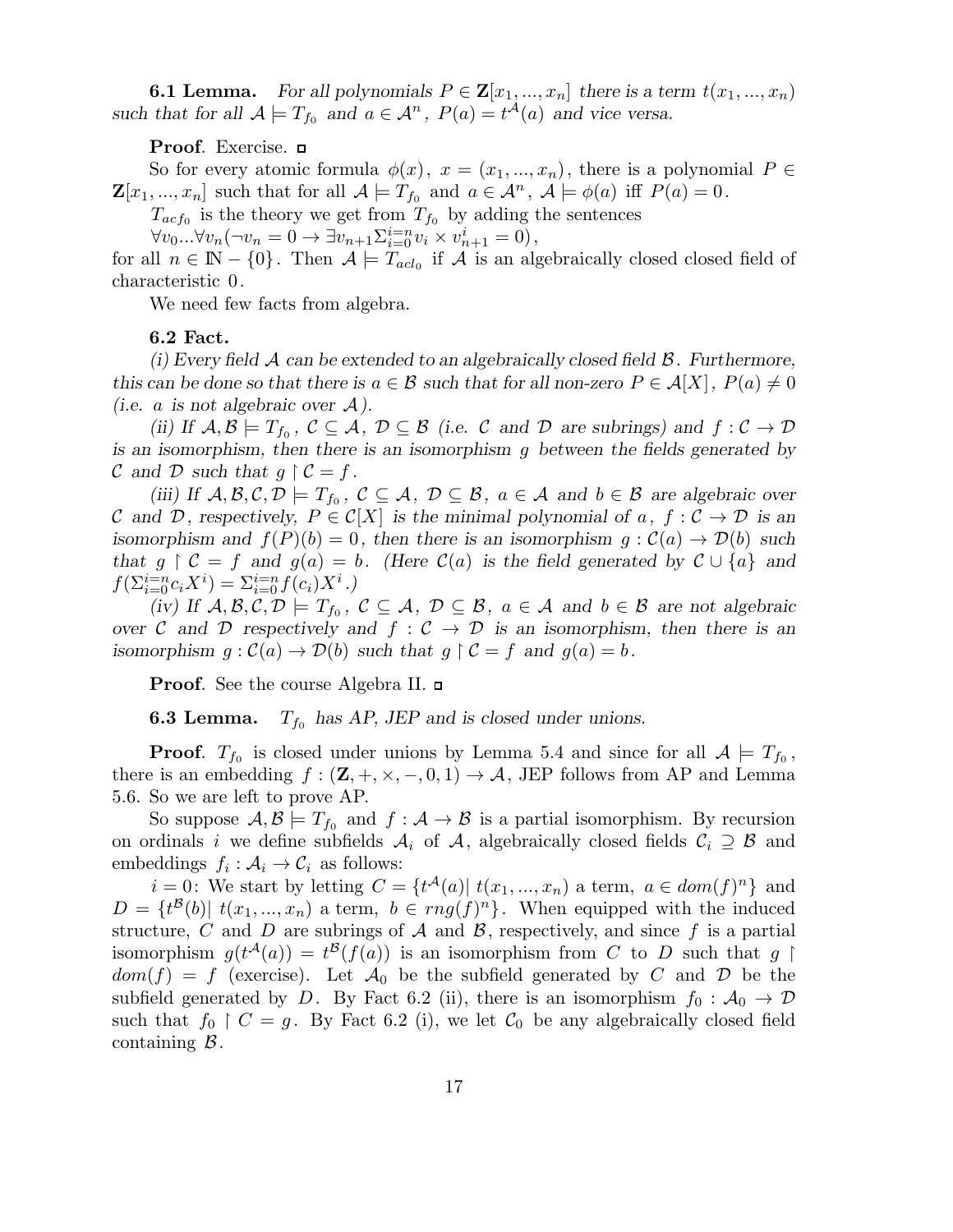$i = j + 1$ : If  $\mathcal{A}_j = \mathcal{A}$ , then  $f_j$  is the require embedding of  $\mathcal A$  to  $\mathcal{C}_j \supseteq \mathcal{B}$ . So suppose  $a \in \mathcal{A} - \mathcal{A}_j$ . There are two cases:

(a) a is algebraic over  $\mathcal{A}_j$ : We let  $\mathcal{C}_i = \mathcal{C}_j$ ,  $\mathcal{A}_i = \mathcal{A}_j(a)$  and  $P \in \mathcal{A}_j[X]$  be the minimal polynomial of a over  $A_j$ . Since  $C_i$  is algebraically closed, there is  $b \in C_i$ such that  $f(P)(b) = 0$ . By Fact 6.2 (iii) there is an isomorphism  $f_i : \mathcal{A}_i \to rng(f_j)(b)$ such that  $f_i \restriction A_j = f_j$ .

(b) a is not algebraic: Let  $A_i = A_j(a)$  and choose an algebraically closed  $\mathcal{C}_i \supseteq \mathcal{C}_j$  such that some  $b \in \mathcal{C}_i$  is not algebraic over  $\mathcal{C}_j$ . Then b is not algebraic over  $rng(f_j)$  and thus by Fact 6.2 (iv) there is an isomorphism  $f_i: \mathcal{A}_i \to rng(f_j)(b)$  such that  $f_i \upharpoonright A_j = f_j$ .

i is limit: Let  $\mathcal{A}_i = \bigcup_{j,  $f_i = \bigcup_{j,  $\mathcal{C}_i = \bigcup_{j.$$$ 

**6.4 Theorem.**  $T_{acf_0}$  is complete and has the elimination of quantifiers.

Proof. By Lemma 6.3 and Theorem 5.13, it is enough to show that for all  $\mathcal{A} \models T_{f_0}, \mathcal{A}$  is existentially closed iff  $\mathcal{A} \models T_{acf_0}$ . By Fact 6.2 (i), the claim from left to right is clear. So we prove the other direction. So suppose  $\mathcal{A} \models T_{act_0},$  $\mathcal{A} \subseteq \mathcal{B} \models T_{f_0}, \ \phi_i(v_k, x), \ i < n$ , are atomic or negated atomic formulas,  $a \in \mathcal{A}^m$  and  $\mathcal{B} \models \exists v_k \wedge_{i \leq n} \phi_i(v_k, a)$ . Let  $b \in \mathcal{B}$  be such that  $\mathcal{B} \models \wedge_{i \leq n} \phi_i(b, a)$ . There are two cases:

1. b is algebraic over A: Since A is algebraically closed,  $b \in A$  and thus  $\mathcal{A} \models \exists v_k \wedge_{i \leq n} \phi_i(v_k, a).$ 

2. b is not algebraic over A: Then w.o.l.g. each  $\phi_i(v_k, a)$  is of the form  $\neg P_i(v_k, a) = 0$  (or  $0 = 0$ ), where  $P_i(v_k, a) = \sum_{i=0}^{i=l} b_i v_k^i$  where each  $b_i \in \{a_1, ..., a_m\}$ . Since each polynomial  $P_i(v_k, a)$  has only finitely many roots and A is infinite, there is  $c \in \mathcal{A}$  such that  $P_i(c, a) \neq 0$  for all  $i < n$ . Thus  $\mathcal{A} \models \exists v_k \wedge_{i \leq n} \phi_i(v_k, a)$ . □

**6.5 Remark.** So  $\{\phi \mid (\mathbf{C}, +, \times, -, 0, 1) \models \phi\}$  is recursive (i.e. computer can be programmed to tell for all sentences  $\phi$ , whether  $(C, +, \times, -, 0, 1) \models \phi$  or not, see the course Matemaattinen logiikka). Similarly one (Tarski) can show that  $\{\phi \mid (\mathbf{R}, +, \times, -, 0, 1) \models \phi\}$  is recursive. The following is a famous open question: Is  $\{\phi \mid (\mathbf{R}, +, \times, -, exp, 0, 1) \models \phi\}$  recursive? Schanuel's conjecture (see Section 11) implies that the answer is yes. By Exercise 1.12,  $\{\phi \mid (\mathbf{C}, +, \times, -, exp, 0, 1) \models \phi\}$  knows which Diophantine equations  $P(X_1, ..., X_n) = 0$ ,  $P(X_1, ..., X_n) \in \mathbf{Z}[X_1, ..., X_n]$ , have an integer root and thus by the negative answer to Hilbert's 10th problem (due to M.Davis, Y.Matiyasevich, H.Putnam and J.Robinson)  $\{\phi \mid (\mathbf{C}, +, \times, -, exp, 0, 1) \models$  $\phi$ } is not recursive.

**6.6 Exercise.** Let F be an algebraically closed field of characteristic 0.  $C \subseteq$  $F<sup>n</sup>$  is called (Zariski) closed a.k.a. affine variety if it is a zero set of some finite number of polynomials from  $F[X_1...X_n]$ . Complements of closed sets are called open. Show that if  $X \subseteq F^n$  is definable, then it is a finite union of sets of the form  $U \cap C$ , where U is open and C is closed.

**6.7 Exercise.** Let  $L = \{+, 0\} \cup \{f_q | q \in \mathbf{Q}\}\$ , where  $+$  is a 2-ary function symbol and  $f_q$  are 1-ary function symbols and 0 is a constant (instead of  $+(t, u)$ )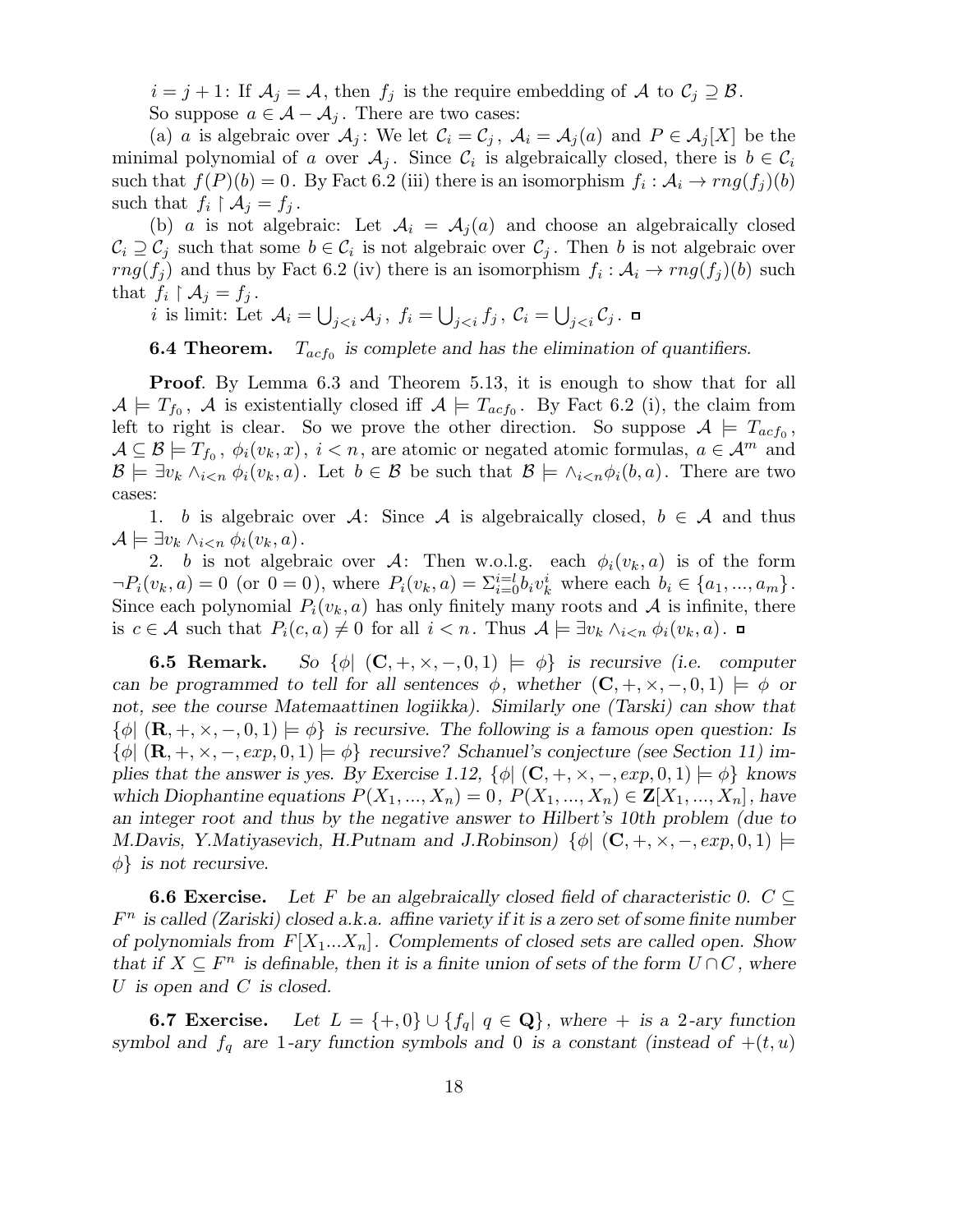we write  $t + u$  and insted of  $f_q(t)$  we write qt). Let  $T_{qv}$  consist of the following sentences:

$$
\forall v_0 \forall v_1 \forall v_2 ((v_0 + v_1) + v_2 = v_0 + (v_1 + v_2))
$$

$$
\forall v_0 \forall v_1 (v_0 + v_1 = v_1 + v_0)
$$

$$
\forall v_0 \exists v_1 (v_0 + v_1 = 0)
$$

$$
\forall v_0 (v_0 + 0 = v_0)
$$

$$
\exists v_0 \neg (v_0 = 0)
$$

for all  $q, r \in \mathbf{Q}$ ,

$$
\forall v_0 \forall v_1 (q(v_0 + v_1) = qv_0 + qv_1)
$$

$$
\forall v_0 ((q + r)v_0 = qv_0 + rv_0)
$$

$$
\forall v_0 ((qr)v_0 = q(rv_0))
$$

$$
\forall v_0 (1v_0 = v_0).
$$

(I.e. the models of  $T_{qv}$  are the (non-trivial) vector spaces over Q.) Show that  $T_{qv}$ is complete and has elimination of quantifiers.

### 7. Ehrenfeucht-Fraïssé games

### 7.1 Definition.

(i) We say that  $\phi$  is a relational atomic formula if it is of the form  $R_i(x_1, ..., x_n)$ or  $x_p = f_i(x_1, ..., x_n)$  or  $f_i(x_1, ..., x_n) = x_p$  or  $x_1 = c_k$  or  $c_k = x_1$  or  $x_1 = x_2$ .

(ii) Relational formulas are defined as follows: Relational atomic formulas are relational formulas and if  $\phi$  and  $\psi$  are relational then so are  $\neg \phi$ ,  $\phi \wedge \psi$  and  $\exists x \phi$ .

Notice that if L is finite, then for all  $n \in \mathbb{N} - \{0\}$ , the number of relational atomic formulas of the form  $\phi(v_1, ..., v_n)$  is finite (the same is true for atomic formulas only if  $J^* = \emptyset$ ).

#### 7.2 Definition.

(i) For terms t, the relationality rank  $rr(t)$  is defined as follows: If  $t = v_i$ , then  $rr(t) = 0$ , if  $t = c_k$ , then  $rr(t) = 1$  and if  $t = f_j(t_1, ..., t_n)$ , then  $rr(t) =$  $max\{rr(t_1), ..., rr(t_n)\} + 1.$ 

(ii) For atomic formulas  $\phi$ , the relationality rank  $rr(\phi)$  is defined as follows: If  $\phi = R_i(t_1, ..., t_n)$ , then  $rr(\phi) = max\{rr(t_1), ..., rr(t_n)\}$  and if  $\phi = t = u$ , then  $rr(\phi) = rr(t) + rr(u) - 1.$ 

Notice that atomic  $\phi$  is relational iff  $rr(\phi) \leq 0$ .

**7.3 Lemma.** For all atomic formulas  $\phi(x)$ ,  $x = (x_1, ..., x_n)$ , there is a relational formula  $\psi(x)$  such that for all A and  $a \in \mathcal{A}^n$ ,  $\mathcal{A} \models \phi(a) \leftrightarrow \psi(a)$  (i.e.  $\phi(x)$ ) and  $\psi(x)$  are equivalent).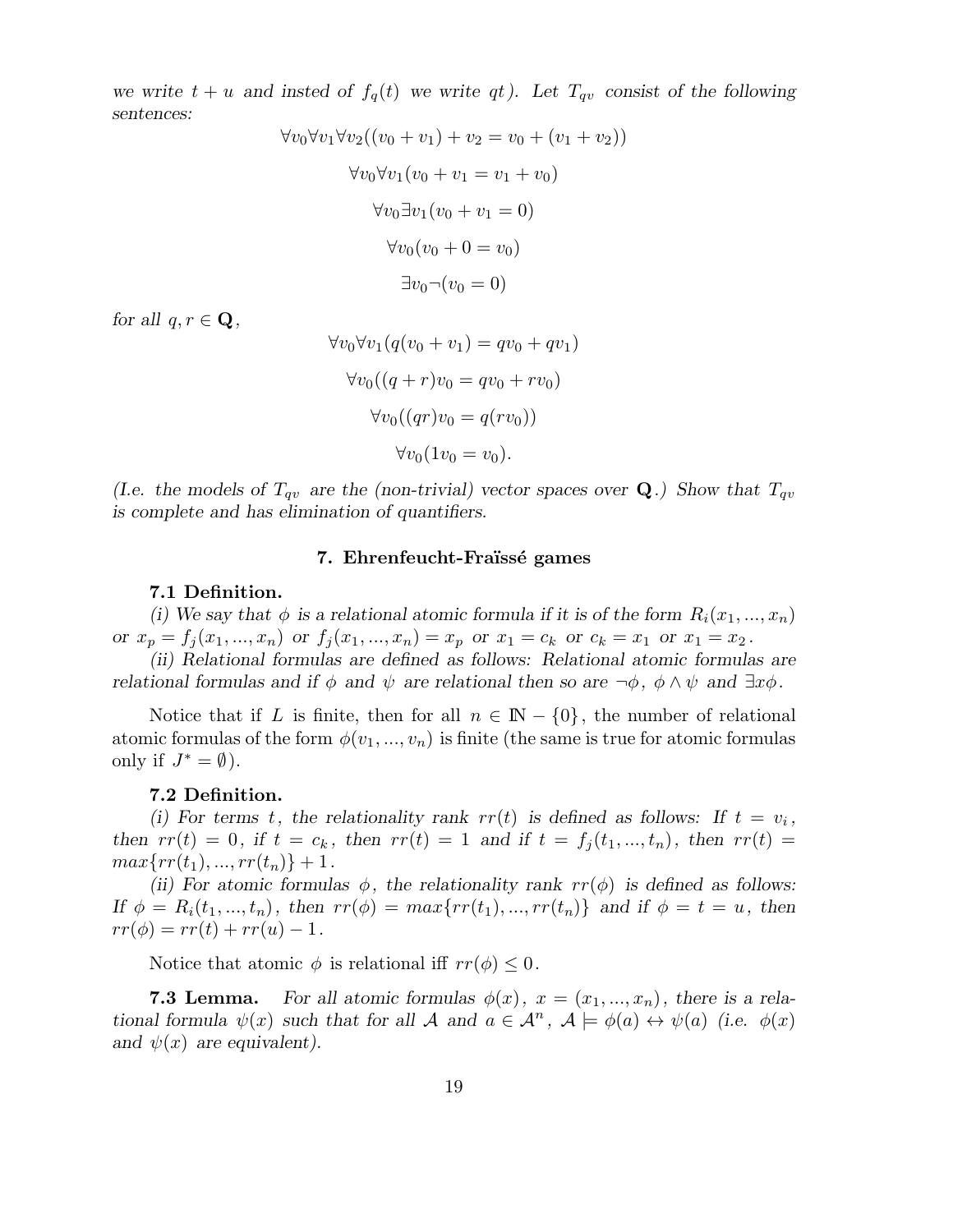**Proof.** Easy induction on  $rr(\phi)$ : If  $rr(\phi) \leq 0$ , the claim is clear and for  $rr(\phi) = p + 1 > 0$  e.g. if  $\phi = R_i(t_1(x), ..., t_m(x))$ , we observe that  $\phi$  is equivalent with  $\exists y_1...\exists y_m(R_i(y_1,...,y_m) \wedge \bigwedge_{1\leq j\leq m} y_j = t_j)$  and that the relationality ranks of formulas  $y_j = t_j$  are  $\leq p$  and thus the claim follows from the induction assumption.

**7.4 Lemma.** For all formulas  $\phi(x)$ , there is a relational formula  $\psi(x)$  such that it is equivalent with  $\phi(x)$ .

**Proof.** By Lemma 7.3, trivial induction on  $\phi$ .  $\Box$ .

**7.5 Definition.**  $f : A \rightarrow B$  is a relational partial isomorphism from A to B if  $A \subseteq \mathcal{A}$  and for all relational atomic formulas  $\phi(x_1, ..., x_n)$  and  $a \in A^n$ ,  $\mathcal{A} \models \phi(a)$ iff  $\mathcal{B} \models \phi(f(a))$ .

The definition of an Ehrenfeucht-Fraïssé game below is not the most common one, in Section 13 the common definition is given.

**7.6 Definition.** Suppose  $a \in \mathcal{A}^n$  and  $b \in \mathcal{B}^n$ . In order to simplify the notation, we assume that  $\mathcal{A} \cap \mathcal{B} = \emptyset$ .

(i) Ehrenfeucht-Fraüssé game  $EF_k((A, a), (B, b))$  of length  $k \leq \omega$  is a game played by two players, I and II. At each round  $m < k$ , first I chooses  $c_m \in \mathcal{A} \cup \mathcal{B}$ and then II chooses a relational partial isomorphism  $f_m : A \rightarrow B$  such that  $c_m \in$  $dom(f_m) \cup rng(f_m)$ , for all  $1 \leq i \leq n$ ,  $a_i \in dom(f_m)$ ,  $f_m(a_i) = b_i$  and if  $m > 0$ , then  $f_m \restriction dom(f_{m-1}) = f_{m-1}$ . For  $k = 0$ , II wins if  $a_i \mapsto b_i$  is a relational partial isomorphism and for  $k > 0$ , the first who breaks the rules looses and if neither break the rules, II wins.

(ii) A strategy for a player II in  $EF_k((\mathcal{A},a),(\mathcal{B},b))$  is a sequence  $(g_i)_{i\leq k}$  such that for all  $i < k$ ,  $g_i$  is an  $i + 1$ -ary function from  $\mathcal{A} \cup \mathcal{B}$  to partial maps from  $\mathcal{A}$  to B. The strategy is winning if II always wins the game by choosing  $g_i(c_0, \ldots, c_i)$  on each round i.

(iii) We say that II wins  $EF_k((\mathcal{A},a),(\mathcal{B},b))$  (II  $\uparrow EF_k((\mathcal{A},a),(\mathcal{B},b))$ ) if II has a winning strategy in the game.

If  $a = b = \emptyset$ , we write  $EF_k(\mathcal{A}, \mathcal{B})$  for  $EF_k((\mathcal{A}, a), (\mathcal{B}, b))$ .

Notice that in (i) above we could require that  $|dom(f_m)| = n + m + 1$  and this would not change the winner of the game.

**7.7 Definition.** The quantifier rank  $qr(\phi)$  of a formula  $\phi$  is defined as follows: If  $\phi$  is atomic,  $qr(\phi) = 0$ ,  $qr(\neg \psi) = qr(\psi)$ ,  $qr(\psi \wedge \theta) = max\{qr(\psi), qr(\theta)\}\$ and  $qr(\exists x\psi) = qr(\psi) + 1.$ 

**7.8 Theorem.** Suppose L is finite,  $a \in \mathcal{A}^n$  and  $b \in \mathcal{B}^n$ , Then for all  $k \in \mathbb{N}$ the following are equivalent:

(i)  $II \uparrow EF_k((\mathcal{A}, a),(\mathcal{B}, b))$ .

(ii) For all relational formulas  $\phi(x)$ ,  $x = (x_1, ..., x_n)$ , of quantifier rank  $\leq k$ ,  $\mathcal{A} \models \phi(a)$  iff  $\mathcal{B} \models \phi(b)$ .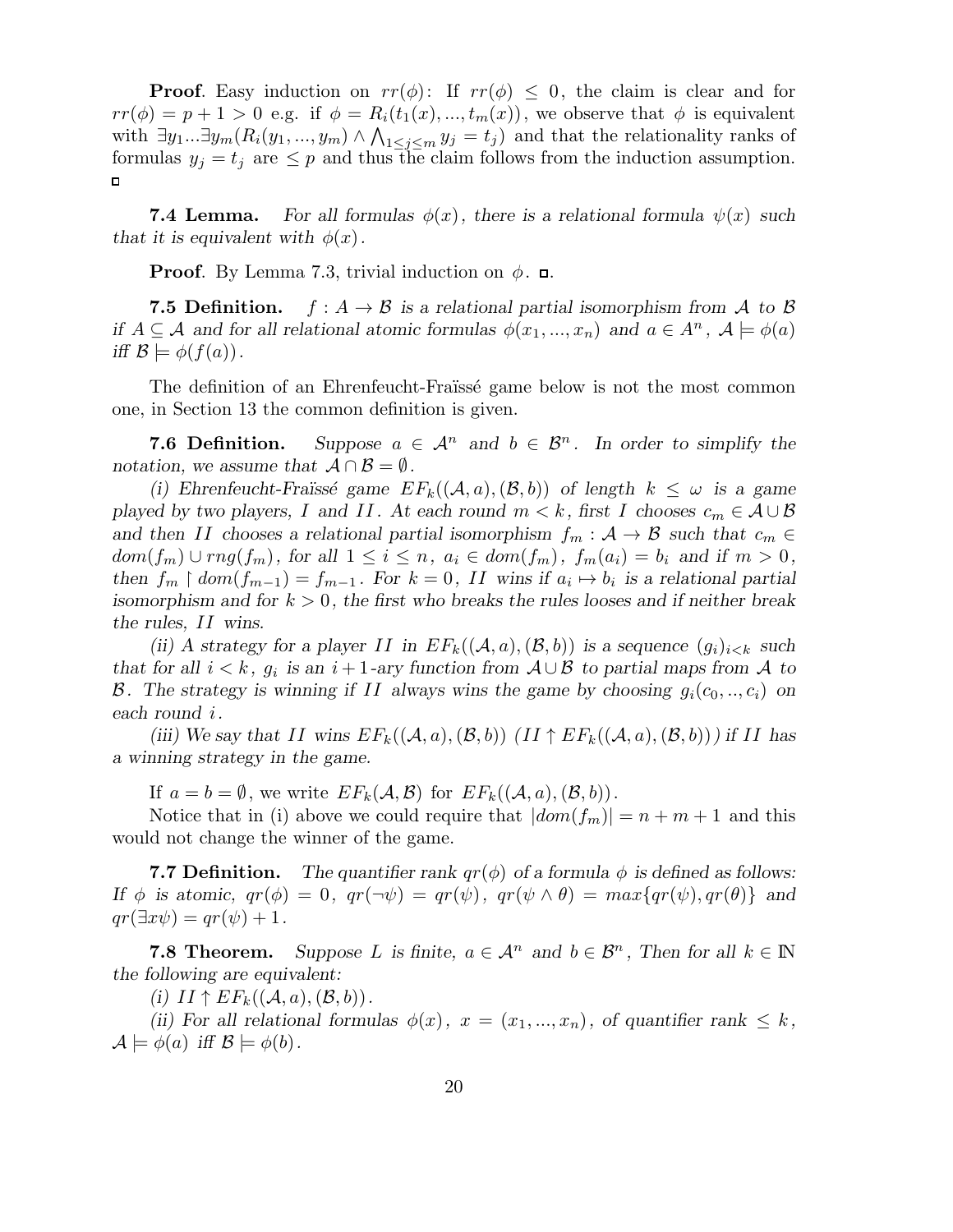**Proof.** (i)  $\Rightarrow$  (ii): We prove this by induction on k. The case  $k = 0$  is immediate by the definitions. So we assume that  $k = p + 1 > 0$ . We prove (ii) by induction on  $\phi$ . The cases when  $\phi$  is atomic or  $\neg \psi$  or  $\psi \wedge \theta$  are trivial. So we suppose  $\phi(x) = \exists y \psi(y, x)$ . Clearly we may assume that  $qr(\psi) \leq p$ . By symmetry it is enough to show that if  $\mathcal{A} \models \phi(a)$  then  $\mathcal{B} \models \phi(b)$ . Since  $\mathcal{A} \models \phi(a)$ , there is  $c \in \mathcal{A}$ such that  $\mathcal{A} \models \psi(c, a)$ . We let this c be the first choice of I in  $EF_k((\mathcal{A}, a),(\mathcal{B}, b))$ . Let  $f_0$  be the answer given by the winning strategy of II and let  $d = f_0(c)$ . Then  $II \uparrow EF_p((\mathcal{A}, c, a), (\mathcal{B}, d, b))$  and so by the induction assumption  $\mathcal{A} \models \psi(c, a)$  iff  $\mathcal{B} \models \psi(d, b)$ . So  $\mathcal{B} \models \psi(d, b)$  thus  $\mathcal{B} \models \phi(b)$ .

 $(ii) \Rightarrow (i)$ : Clearly it is enough to prove the following claim:

**1 Claim.** Suppose  $k \in \mathbb{N}$ . For all  $n \in \mathbb{N}$  there is a finite set  $F_n^k$  of relational formulas  $\phi(x)$ ,  $x = (v_1, ..., v_n)$ , (so for  $n = 0$  the formulas are sentences) of quantifier rank  $\leq k$  such that

(a) for all A and  $a \in \mathcal{A}^n$  there is  $\phi(x) \in F_n^k$  such that  $\mathcal{A} \models \phi(a)$ (b) if  $\mathcal{A} \models \phi(a)$  and  $\phi \in F_n^k$ , then the following holds: For all  $\mathcal{B}$  and  $b \in \mathcal{B}^n$ (\*)  $II \uparrow EF_k((\mathcal{A}, a), (\mathcal{B}, b))$  iff  $\mathcal{B} \models \phi(b)$ .

**Proof.** By induction on  $k$ .

 $k = 0$ : Let  $\psi_i(x)$ ,  $x = (v_1, ..., v_n)$  and  $i < m$ , list all relational atomic formulas in which only variables  $v_1, ..., v_n$  appear. For  $Y \subseteq m$ , let  $\phi_Y(x) = \bigwedge_{i \in Y} \psi_i(x) \wedge$  $\bigwedge_{i \in m-Y} \neg \psi_i(x)$ . Let  $F_n^k = \{\phi_Y | Y \subseteq m\}$ . Clearly  $F_n^k$  is as required.

 $k = p+1$ : Let  $\psi_i(x, v_{n+1}), x = (v_1, ..., v_n)$  and  $i < m$ , enumerate the set  $F_{n+1}^p$ . For all non-empty  $Y \subseteq m$ , let

$$
\phi_Y(x) = \bigwedge_{i \in Y} \exists v_{n+1} \psi_i(x, v_{n+1}) \land \forall v_{n+1} \bigvee_{i \in Y} \psi_i(x, v_{n+1}).
$$

We show that  $F_n^k = \{ \phi_Y(x) | Y \subseteq m, Y \neq \emptyset \}$  is as required.

By the induction assumption, each  $\phi_Y$  is relational and of quantifier rank  $\leq$  $p+1 = k$ . So let A and  $a \in \mathcal{A}^n$  be given. Let Y be the set of all  $i < m$  such that  $\mathcal{A} \models \exists v_{n+1} \psi_i(a, v_{n+1})$ . By the induction assumption,  $Y \neq \emptyset$  and so  $\phi_Y \in F_n^k$ . Furthermore,  $A \models \phi_Y(a)$ . Thus (a) holds.

For (b), suppose  $\mathcal{A} \models \phi_Y(a)$ ,  $Y \subseteq m$  non-empty. By (i)  $\Rightarrow$  (ii), if II  $\uparrow$  $EF_k((\mathcal{A}, a), (\mathcal{B}, b))$ , then  $\mathcal{B} \models \phi_Y(b)$ .

For the other direction in (\*), suppose  $\mathcal{B} \models \phi_Y(b)$  and we describe a winning strategy for II. Let  $c_0 \in \mathcal{A} \cup \mathcal{B}$  be the first move of I. We suppose  $c_0 \in \mathcal{B}$ , the other case is similar. Since  $\mathcal{B} \models \phi_Y(b)$ , there is  $i \in Y$  such that  $\mathcal{B} \models \psi_i(b, c_0)$ . Since  $\mathcal{A} \models \exists v_{n+1} \psi_i(a, v_{n+1}),$  there is  $d \in \mathcal{A}$  such that  $\mathcal{A} \models \psi_i(a, d)$ . The first move of II is  $f_0$ , where  $dom(f_0) = \{a_1, ..., a_n, d\}$ ,  $f_0(a_i) = b_i$  for  $1 \le i \le n$  and  $f_0(d) = c_0$ . By the induction assumption  $II \uparrow EF_p((\mathcal{A}, a, d),(\mathcal{B}, b, c_0))$  and thus the rest of the moves, II can play according to this winning strategy and win the game.  $\Box$  Claim 1.

 $\Box$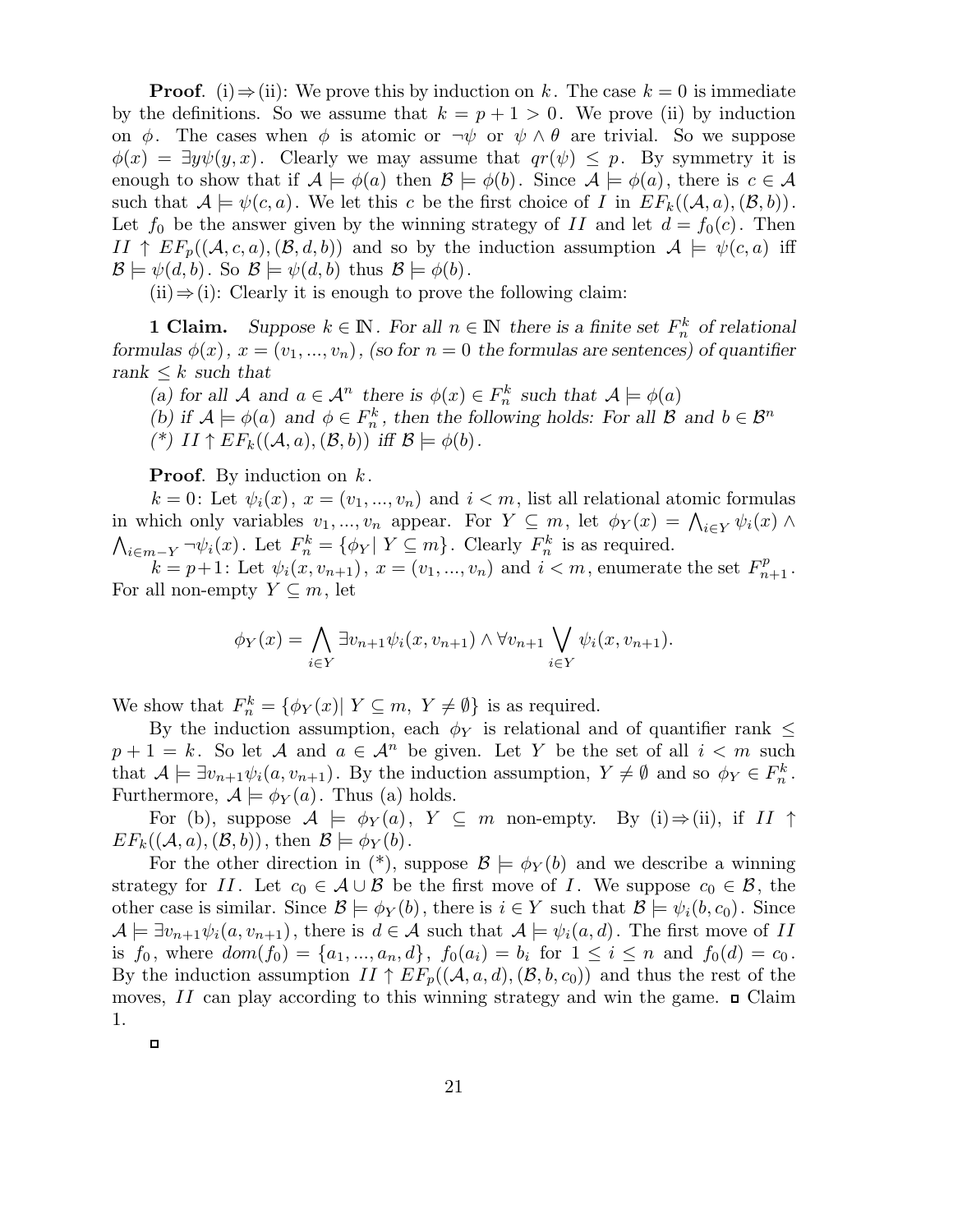**7.9 Definition.** We say that A and B are elementarily equivalent  $(A \equiv B)$ if for all sentences  $\phi$ ,  $\mathcal{A} \models \phi$  iff  $\mathcal{B} \models \phi$ .

7.10 Corollary. The following are equivalent:

(i)  $A \equiv B$ .

(ii) For all finite  $L^* \subseteq L$  and  $k \in \mathbb{N}$ ,  $II \uparrow EF_k(\mathcal{A} \upharpoonright L^*, \mathcal{B} \upharpoonright L^*)$ .

Proof. Immediate by Theorem 7.8, Lemma 7.4 and the fact that every Lformula is  $L^*$ -formula for some finite  $L^* \subseteq L$ .

**7.11 Remark.** There are a vocabulary L and L-structures  $\mathcal A$  and  $\mathcal B$  such that  $\mathcal{A} \equiv \mathcal{B}$  but II does not win  $EF_1(\mathcal{A}, \mathcal{B})$ .

Proof. Exercise.  $\Box$ 

**7.12 Exercise.** Let  $\mathcal{A} = (\mathbb{N}, S)$  where  $S(a) = a + 1$  for all  $a \in \mathbb{N}$ . Show that if  $X \subseteq \mathcal{A}$  is definable, then either X is finite or  $\mathcal{A} - X$  is finite. Hint: Suppose  $f: \mathcal{A} \to \mathcal{A}$  is a partial map with finite domain containing 0. For all  $a \in dom(f)$ , by  $pre(a, dom(f))$  we denote largest element in the set  $\{a' \in dom(f) | a' < a\}$  (if exists) and by  $succ(a, dom(f))$  we denote smallest element in the set  $\{a' \in dom(f) | a' > a\}$  $a_i$  (if exists) and similarly for  $rng(f)$  and  $a \in rng(f)$ . We say that f is ngood if for all  $a, a' \in dom(f)$ ,  $a < a'$  iff  $f(a) < f(a')$  and for all  $a \in dom(f)$ , either  $a-prec(a, dom(f)) = f(a)-prec(f(a), rng(f))$  or  $a-prec(a, dom(f)), f(a)$  $prec(f(a), rng(f)) \geq 2^{n+1}$  and either  $succ(a, dom(f)) - a = succ(f(a), rng(f)) - f(a)$ or  $succ(a, dom(f)) - a, succ(f(a), rng(f)) - f(a) \geq 2^{n+1}$ . Start by showing that if f is  $n+1$ -good and  $a \in \mathcal{A}$ , then there is  $b \in \mathcal{A}$  such that  $f \cup \{(a, b)\}\$ is n-good.

**7.13 Exercise.** In the proof of Exercise 7.12, the use of *n*-good functions can be replaced by the use of ultraproducts. How is this done? Hint: Exercise 2.9.

Next exercise explains why in the definition of Eherenfeucht-Fraïssé games, relational partial isomorphisms were used.

**7.14 Exercise.** Let  $L = \{f\}$  where f is a unary function symbol. Show that there are L-structures A and B and  $a \in A$  such that  $A \equiv B$  but there is no partial isomorphism  $h : \mathcal{A} \to \mathcal{B}$  with  $a \in dom(h)$ .

**7.15 Exercise.** Show directly from the definitions (i.e. without using Theorem 7.8) that if  $II \uparrow EF_k(\mathcal{A}, \mathcal{B})$  and  $II \uparrow EF_k(\mathcal{B}, \mathcal{C})$ , then  $II \uparrow EF_k(\mathcal{A}, \mathcal{C})$ .

# 8. Types and saturated models

**8.1 Lemma.** Suppose T is a complete theory and  $A, B \models T$ .

(i) If  $f : \mathcal{A} \to \mathcal{B}$  is an partial elementary map, then there is  $\mathcal{C} \models T$  and an elementary embedding  $g : A \to C$  such that  $B \preceq C$  and  $g \restriction dom(f) = f$ .

(ii) There are  $\mathcal{B} \preceq \mathcal{C}$  and an elementary embedding  $f : \mathcal{A} \to \mathcal{C}$ .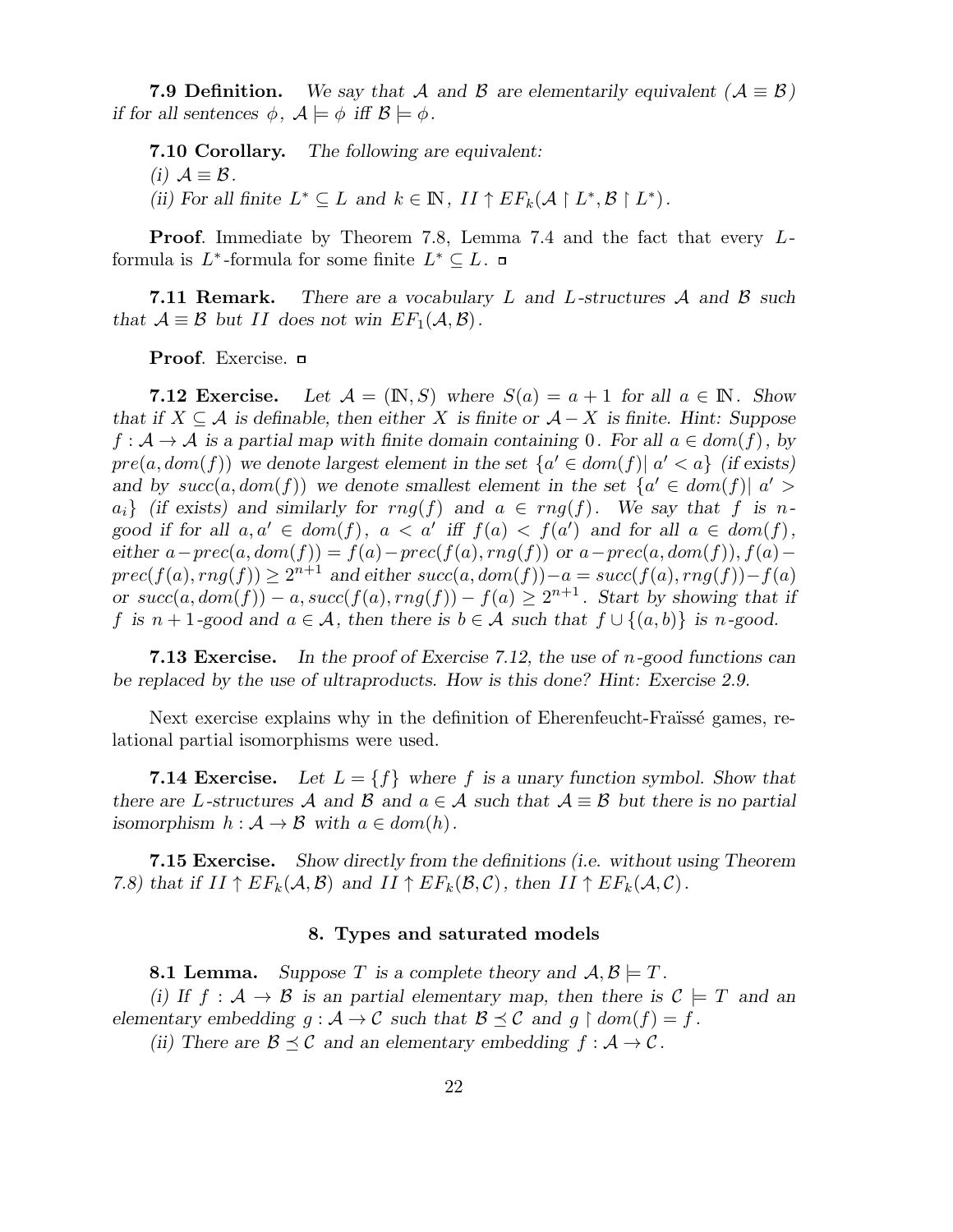**Proof.** Since T is complete, the empty function from  $\mathcal A$  to  $\mathcal B$  is elementary and thus (ii) follows from (i) (compare Lemma 5.6). We prove (i). Without loss of generality, we may assume that  $\mathcal{A} \cap \mathcal{B} = \emptyset$  (this simplifies the notation).

As e.g. in the proof of Lemma 4.5, it suffices to show that

$$
T^* = Th(\mathcal{A}, \mathcal{A}) \cup Th(\mathcal{B}, \mathcal{B}) \cup \{ \underline{d} = \underline{e} | d \in dom(f), e = f(a) \}
$$

is consistent (exercise). Let  $\phi(\underline{c}, \underline{b}) \in Th(\mathcal{B}, \mathcal{B})$ , where  $\phi = \phi(x, y)$ ,  $c \in (\mathcal{B} - rng(f))^m$ and  $b \in rng(f)^n$ . Let  $a \in dom(f)^n$  be such that  $f(a_i) = b_i$  for  $1 \leq i \leq n$ . Since  $Th(\mathcal{B}, \mathcal{B})$  is closed under conjunctions, by compactness it is enough to prove that

 $T' = Th(\mathcal{A}, \mathcal{A}) \cup \{\phi(\underline{c}, \underline{b})\} \cup \{\underline{d} = \underline{e} | d \in dom(f), e = f(a)\}\$ 

is consistent. Now  $\mathcal{B} = \exists x_1...\exists x_m \phi(x, b)$  and since f is elementary,

$$
\mathcal{A} \models \exists x_1...\exists x_m \phi(x,a).
$$

Let  $c' = (c'_1, ..., c'_m) \in \mathcal{A}^m$  be such that  $\mathcal{A} \models \phi(c', a)$ . Let C be a model we get from  $(A, \mathcal{A})$  by adding the interpretations for  $\underline{e}$ ,  $e \in \mathcal{B}$ , as follows: If  $e = f(d)$  for some  $d \in dom(f)$ , then  $\underline{e}^{\mathcal{C}} = d$ , if  $e = c_i$  for some  $1 \leq i \leq m$ , then  $\underline{e}^{\mathcal{C}} = c'_i$  and otherwise we choose the interpretations freely. Clearly  $\mathcal{C} \models T'$ .

**8.2 Definition.** Suppose  $A \subseteq \mathcal{A}$  and  $n > 0$ .

(i)  $L_{\omega\omega}(A, n)$  is the set of all  $\phi(x, a)$ , where  $\phi(x, y)$  is a formula,  $x = (v_1, ..., v_n)$ and a is a sequence of elements of A.

(ii) An n-type over A is a non-empty subset of  $L_{\omega \omega}(A, n)$ .

(iii) An n-type p over A is complete if for all  $\phi \in L_{\omega \omega}(A,n)$ ,  $\phi \in p$  or  $\neg \phi \in p$ .

(iv)  $b \in A^n$  realizes an n-type p over A if  $A \models \phi(b, a)$  for all  $\phi(x, a) \in p$ .  $t(b/A) = t(b/A; A)$  is the set of all  $\phi(x, a) \in L_{\omega}(\mathcal{A}, n)$  such that  $A \models \phi(b, a)$  i.e. the unique complete  $n$ -type over A realized by  $b$ .

(v) An n-type p over A is consistent (in A) if there is B and  $b \in \mathcal{B}^n$  such that  $\mathcal{A} \prec \mathcal{B}$  and b realizes p.

(vi)  $S_n(A) = S_n(A; \mathcal{A})$  is the set of all complete consistent n-types over A.

**8.3 Lemma.** Suppose  $A \subseteq \mathcal{A}$  and p is an n-type over A. Then the following are equivalent.

(i) p is consistent.

(ii) For all  $\phi_i(x, a^i) \in p, i < m \in \mathbb{N}, \mathcal{A} \models \exists v_1 ... \exists v_n \bigwedge_{i < m} \phi_i(x, a^i)$ .

(iii)  $T = Th((A, A)) \cup \{\phi(c, \underline{a}) | \phi(x, a) \in p\}$  is consistent, where  $c = (c_1, ..., c_n)$ are new constant symbols.

**Proof.** (i)  $\Rightarrow$  (ii): Let B and b witness the consistency. Then  $B \models \bigwedge_{i \leq m} \phi_i(b, a^i)$ and thus  $\mathcal{B} \models \exists v_1...\exists v_n \bigwedge_{i\leq m} \phi_i(x,a^i)$ . Since  $\mathcal{A} \preceq \mathcal{B}$ ,  $\mathcal{A} \models \exists v_1...\exists v_n \bigwedge_{i\leq m} \phi_i(x,a^i)$ .

(ii)  $\Rightarrow$  (iii): Let  $\phi_i(c, \underline{a}^i) \in {\phi(c, \underline{a}) | \phi(x, a) \in p}, i < m \in \mathbb{N}$ . By compactness, it suffices to show that  $T' = Th((A, A)) \cup \{ \phi_i(c, \underline{a}^i) | i < m \}$  is consistent. By (ii),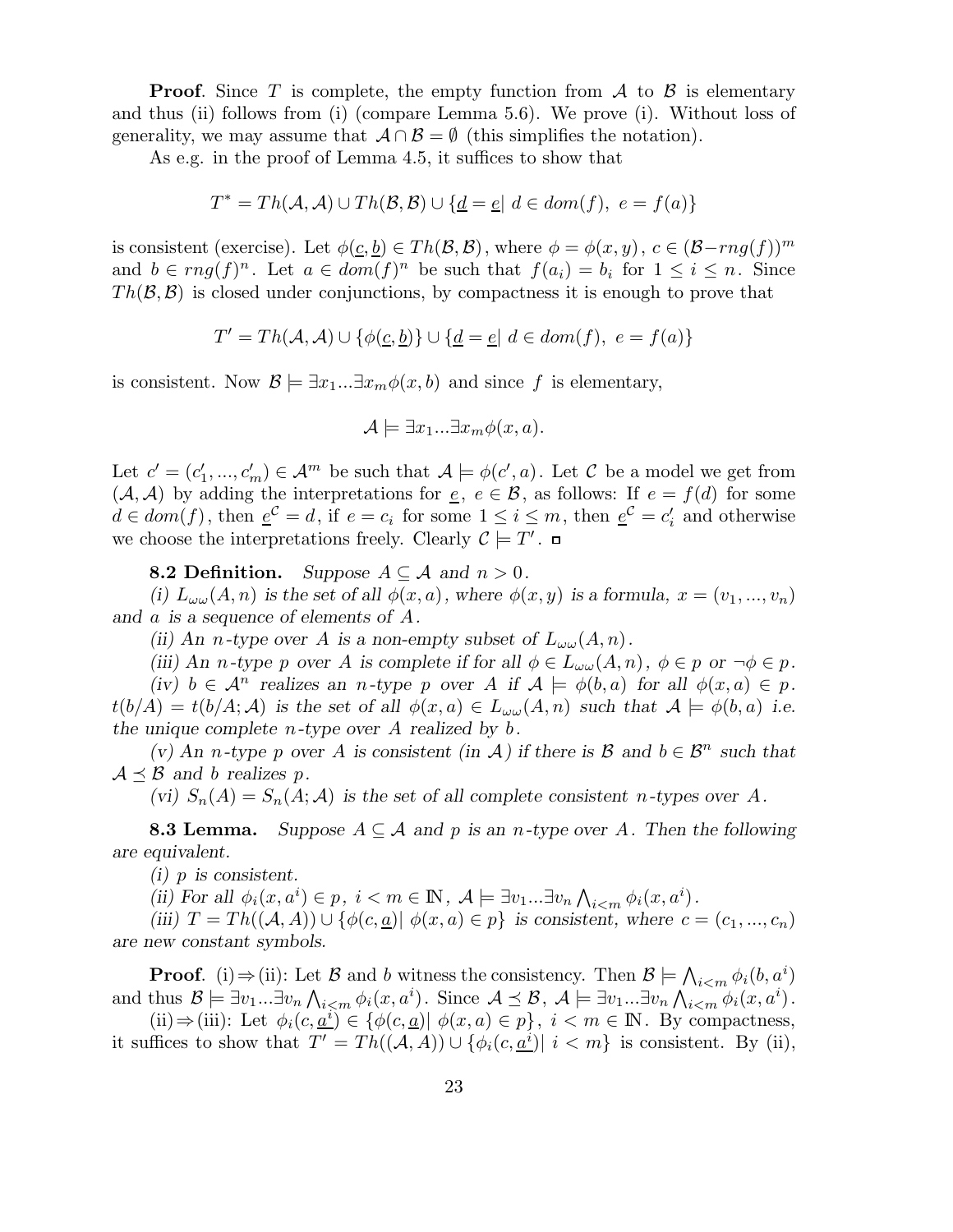there is  $b \in \mathcal{A}^n$  such that  $(\mathcal{A}, \mathcal{A}) \models \phi_i(b, \underline{a}^i)$  for all  $i < m$ . Thus by interpreting  $c_i$ to  $b_i$ , we get a model for  $T'$ .

(iii)  $\Rightarrow$  (i): Let  $\mathcal{B}^*$  be a model of T and  $\mathcal{B} = \mathcal{B}^*$  | L. Clearly we may choose  $\mathcal{B}^*$  so that for all  $a \in A$ ,  $\underline{a}^{\mathcal{B}^*} = a$ . Then the identity function  $id : A \to \mathcal{B}$  is an elementary partial map from  $A$  to  $B$  and thus by Lemma 8.1 (i), we may assume in addition that  $A \preceq B$ . Letting  $b_i = c_i^{\mathcal{B}^*}$  $i<sup>g</sup>$  for  $1 \leq i \leq n$ ,  $b = (b_1, ..., b_n)$  realizes p in  $\beta$ .  $\Box$ 

### 8.4 Remark.

(i) Suppose  $A \subseteq \mathcal{A}$ . Letting the sets  $\{p \in S_n(A) | \phi(x,a) \in p\}$  for  $\phi(x,a) \in$  $L_{\omega\omega}(A)$ , be a basis for a topology on  $S_n(A)$ , we get a Hausdorff topology which is by Lemma 8.3 also compact (exercise). This space is called a Stone space.

(ii) If T is complete and  $\mathcal{A}, \mathcal{B} \models T$ , then  $S_n(\emptyset; \mathcal{A}) = S_n(\emptyset; \mathcal{B})$  (by Lemma 8.3) (iii)) and thus when T is given, we can talk about  $S_n(\emptyset)$  without need to specify the model.

#### 8.5 Definition.

(i) We say that A is  $\kappa$ -saturated if for all  $n \in \mathbb{N} - \{0\}$ ,  $A \subseteq \mathcal{A}$  of power  $\langle K \rangle \in S_n(A)$ , some  $a \in \mathcal{A}^n$  realizes p. We say that A is saturated if it is  $|\mathcal{A}|$ -saturated.

(ii) We say that A is strongly  $\kappa$ -homogeneous if for all partial elementary maps  $f: \mathcal{A} \to \mathcal{A}$  with  $dom(f)$  of power  $\lt \kappa$ , there is an automorphism g of  $\mathcal{A}$  such that  $g \restriction dom(f) = f$ .

(iii) We say that A is  $\kappa$ -universal if for all  $\mathcal{B} \models Th(\mathcal{A})$  of power  $\lt \kappa$ , there is an elementary embedding  $f : \mathcal{B} \to \mathcal{A}$ .

**8.6 Lemma.** Suppose  $\kappa \geq \omega$ . If for all  $A \subseteq \mathcal{A}$  of power  $\lt \kappa$  and  $p \in S_1(A)$ , some  $a \in \mathcal{A}$  realizes p, then  $\mathcal{A}$  is  $\kappa$ -saturated.

Proof. Exercise. □

**8.7 Theorem.** Suppose T is a complete theory and  $\kappa$  is a cardinal. Then there is  $A \models T$  which is  $\kappa$ -saturated,  $\kappa$ -universal and strongly  $\kappa$ -homogeneous.

Proof. By Lemma 8.1 and Corollary 4.7, the proof is the same as that of Theorem 5.11, verbatim, except that one needs to replace  $\subseteq$  by  $\preceq$ , partial isomorphisms by partial elementary maps and quantifier free formulas by complete types (exercise).  $\blacksquare$ 

Theorem 8.7 follows also from Theorem 5.11 by using Morleyzation: For each formula  $\phi(x)$ ,  $x = (v_1, ..., v_n)$ , choose a new n-ary relation symbol  $R_{\phi(x)}$ . Let  $L^*$ be L together with these new predicate symbols and  $T^*$  the theory T together with the sentences

$$
\forall v_1,...,\forall v_n(\phi(x)\leftrightarrow R_{\phi(x)}(x)).
$$

Then for all  $\mathcal{A} \models T$  there is unique  $\mathcal{A}^* \models T^*$  such that  $\mathcal{A}^* \restriction L = \mathcal{A}$ . Now from this and Lemma 8.1 it follows easily that  $T^*$  has AP, JEP and is closed under unions. Also every model of  $T^*$  is existentially closed (exercise). Thus by Theorem 5.13  $T^*$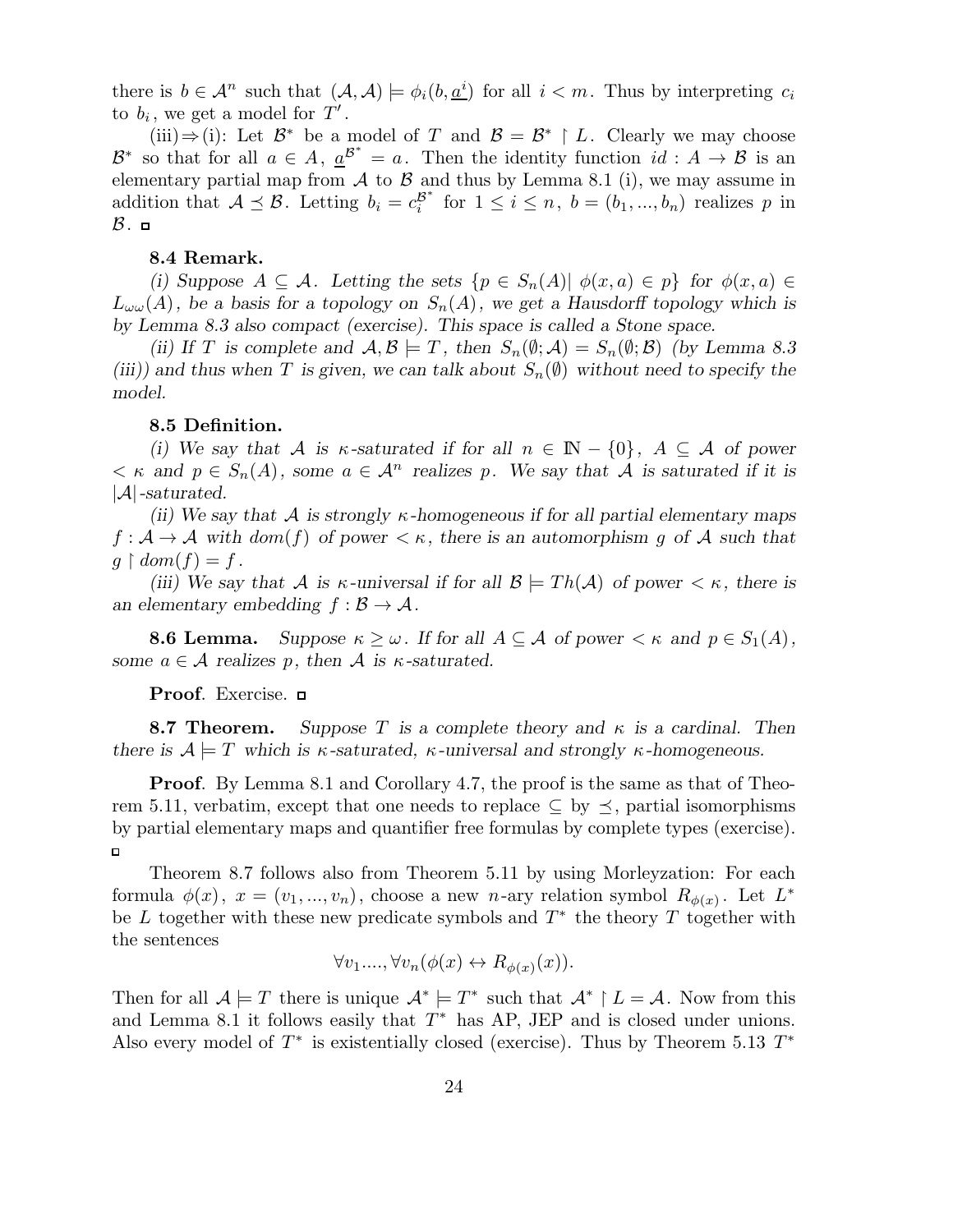is complete and has elimination of quantifiers. Let now  $A^*$  be as in Theorem 5.11 for  $T^*$ . Then  $\mathcal{A} = \mathcal{A}^* \restriction L$  is as required in Theorem 8.7 (exercise).

### 8.8 Remark.

(i) It is not an accident that the proofs of 8.7 and 5.11 are the same, see the work on abstract elementary classes.

(ii) Suppose A is strongly  $\kappa$ -homogeneous,  $A \subseteq \mathcal{A}$  is of power  $\lt \kappa$  and  $a, b \in \mathcal{A}$  $\mathcal{A}^n$ . Then  $t(a/A) = t(b/A)$  iff there is  $f \in Aut(\mathcal{A}/A)$  such that  $f(a) = b$ . Thus the types over A can also be viewed as orbits of the natural action  $fa = (f(a_1), ..., f(a_n))$ of  $Aut(A/A)$  on  $\mathcal{A}^n$ . (Exercise)

**8.9 Lemma.** If T is a complete theory and  $\mathcal{A}, \mathcal{B} \models T$  are infinite saturated models of the same size, then  $A$  and  $B$  are isomorphic.

**Proof.** Let us enumerate  $\mathcal{A} = \{a_i | i \leq \kappa\}$  and  $\mathcal{B} = \{b_i | i \leq \kappa\}$ . By induction on  $i \leq \kappa$ , we construct partial elementary maps  $f_i, g_i: \mathcal{A} \to \mathcal{B}$  so that

(i) for  $i < j \leq \kappa$ ,  $f_i \subseteq g_j \subseteq f_j$ ,

(ii) for all  $i < \kappa$ ,  $a_i \in dom(g_{i+1})$  and  $b_i \in rng(f_{i+1}),$ 

(iii) for all  $i < \kappa$ ,  $|dom(f_i)|, |dom(g_i)| < |i| + \omega$ .

For  $i = 0$ , we let  $f_i = g_i = \emptyset$  (these are elementary because T is complete) and for limit *i* we let  $g_i = f_i = \bigcup_{j < i} f_j \ (= \bigcup_{j < i} g_j \text{ by (i)}).$ 

Suppose  $i = j + 1$ . Let  $A = dom(f_j)$  and  $p = t(a_j/A; A)$ . Let  $f_j(p) =$  $\{\phi(x, f_j(a'_1), ..., f_j(a'_n))|\ \phi(x, a'_1, ..., a'_n) \in p\}$ . Since  $f_j$  is elementary, by Lemma 8.3 (ii),  $f_i(p)$  is consistent. Since  $\beta$  is saturated and  $f_i$  satisfies (iii),  $f_i(p)$  is realized in B by some b. Let  $g_i$  be such that  $dom(g_i) = dom(f_i) \cup \{a_i\}$ ,  $g_i \upharpoonright A = f_i$  and  $g_i(a_j) = b$ . Clearly (i)-(iii) are satisfied.  $f_i$  can be found similarly, only start from  $g_i$  and look the inverses.

Then  $f_{\kappa}$  is the isomorphism claimed to exist.  $\Box$ 

**8.10 Example.** Every uncountable model of  $T_{act_0}$  is saturated and thus  $T_{act_0}$ is  $\kappa$ -categorical for all  $\kappa > \omega$ .

# Proof. Exercise.  $\Box$

We write  $\kappa^{\leq \kappa}$  for the cardinality of the set  $\{f : \alpha \to \kappa | \alpha \leq \kappa\}.$ 

8.11 Lemma. Suppose  $\kappa^{\leq \kappa} = \kappa > |L_{\omega \omega}|$  and T is a complete theory with infinite models. Then T has a saturated model of cardinality  $\kappa$ .

**Proof.** Let  $A \models T$  be of power  $\kappa$  and  $A \subseteq A$  be of cardinality  $\lt \kappa$ . Then  $|S(A; A)| \leq 2^{|A| + \omega} \leq \kappa^{<\kappa} = \kappa$  and we can enumerate it as  $\{p_i | i < \kappa\}$ . Now for each  $i < \kappa$  choose  $\mathcal{A}_i \models T$  of power  $\kappa$  so that  $\mathcal{A}_0 = \mathcal{A}, \ \mathcal{A}_j \prec \mathcal{A}_i$  for  $j < i$  and  $\mathcal{A}_{i+1}$ realizes  $p_i$ . Then  $\mathcal{A}(A) = \cup_{i \leq \kappa} \mathcal{A}_i$  realizes every type in  $S(A; \mathcal{A})$ .

Let  $P_{\leq \kappa}(X)$  be the set of all subsets of X of power  $\leq \kappa$ . Then  $|P_{\leq \kappa}(A)| \leq$  $\kappa^{\leq \kappa} = \kappa$  and so we can enumerate it as  $\{A_i | i \leq \kappa\}$ . For all  $i \leq \kappa$ , choose  $\mathcal{A}_i^*$  so that  $\mathcal{A}_0^* = \mathcal{A}, \ \mathcal{A}_j^* \prec \mathcal{A}_i^*$  for  $j < i$  and  $\mathcal{A}_{i+1}^* = \mathcal{A}_i^*(A_i)$ . Then  $\mathcal{A}^+ = \cup_{i \leq \kappa} \mathcal{A}_i^*$  realizes every type from  $S(A; \mathcal{A})$  for all  $A \subseteq \mathcal{A}$  of power  $\lt \kappa$ .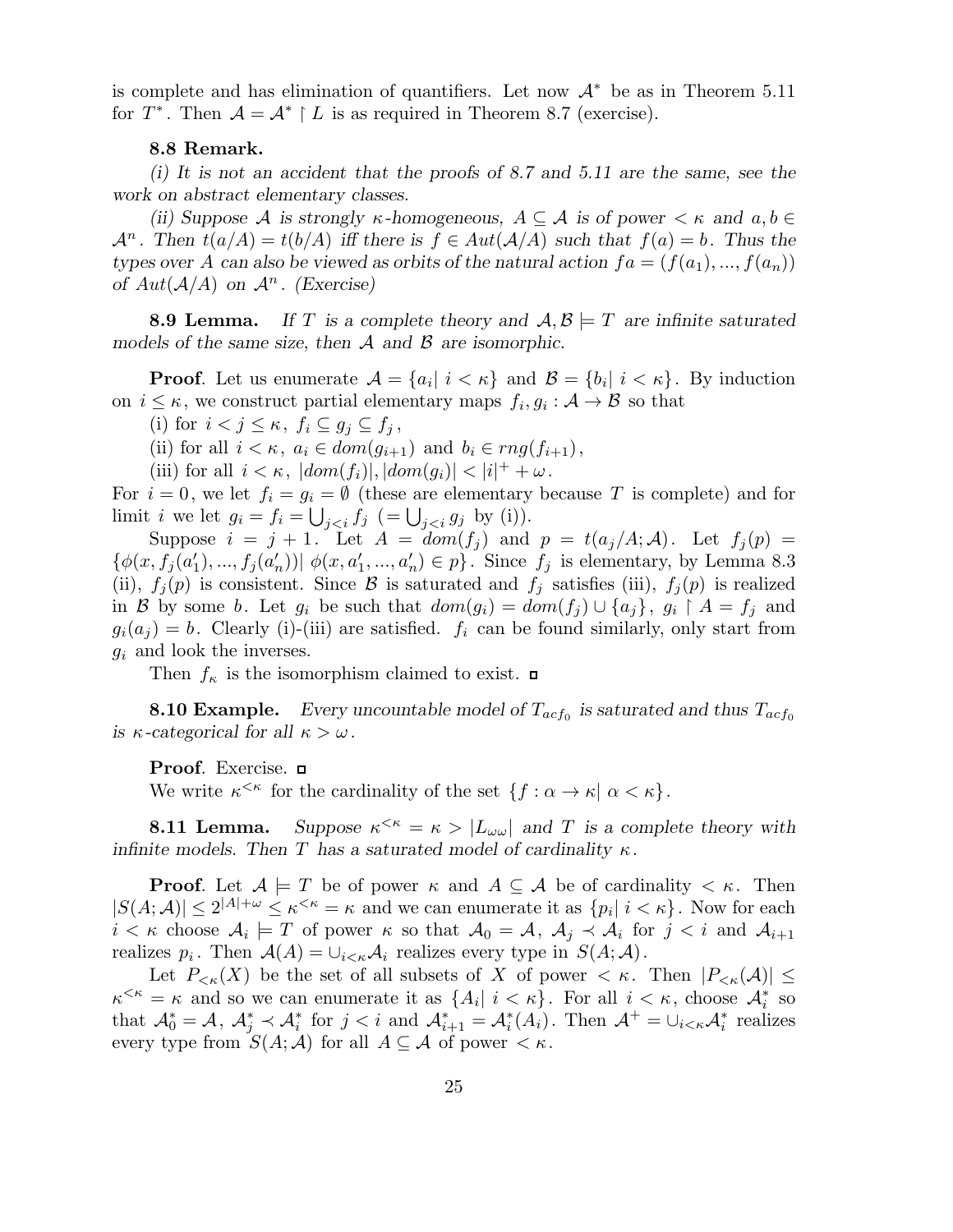Finally for all  $i < \kappa$ , choose models  $\mathcal{B}_i \models T$  of power  $\kappa$  so that  $\mathcal{B}_0 = \mathcal{A}, \ \mathcal{B}_j \prec \mathcal{B}_i$ for  $j < i$  and  $\mathcal{B}_{i+1} = \mathcal{B}_i^+$ <sup>+</sup>. Since  $\kappa^{\leq \kappa} = \kappa$  implies that  $\kappa$  is regular (see e.g. [Je]),  $\mathcal{B} = \cup_{i < \kappa} \mathcal{B}_i$  is saturated.

The cardinality assumption in Lemma 8.11 can not be made weaker: Let  $T_{dlo} =$  $Th((\mathbf{Q}, <))$ . Then  $T_{dlo}$  has a saturated model of power  $\kappa$  iff  $\kappa^{\leq \kappa} = \kappa \geq \omega$  (exercise). So  $T_{dlo}$  has a saturated model of power  $\aleph_1$  iff the continuum hypothesis holds and it has never a saturated model of power  $\aleph_{\omega}$ . In fact, it is consistent that upto isomorphism,  $(Q <)$  is the only saturated model of  $T_{dlo}$ .

## 8.12 Lemma.

(i) If A is  $\kappa$ -saturated, then it is  $\kappa^+$ -universal.

(ii) If  $\mathcal A$  is saturated then it is strongly  $|\mathcal A|$ -homogeneous.

Proof. Exercise. □

**8.13 Exercise.** Show that if  $A = T_{dlo}$  is saturated and  $\kappa = |A|$ , then  $\kappa^{\leq \kappa} = \kappa$ . (Hint: See Exercise 5.17.)

**8.14 Exercise.** Suppose  $|L_{\omega}\omega| = \omega$ ,  $\mathcal{A}_i$ ,  $i < \omega$ , are infinite structures and  $U \subseteq P(\omega)$  is an ultrafilter such that for all  $n \in \omega$ ,  $\{x \in \omega | x > n\} \in U$ . Show that  $\Pi_{i\leq \omega}\mathcal{A}_i/U$  is  $\omega_1$ -saturated.

**8.15 Exercise.** Let T,  $\kappa$  and A be as in Theorem 5.11. Show that  $Th(\mathcal{A})$ has elimination of quantifiers iff  $A$  is  $\kappa$ -saturated. Hint for the direction from right to left: Show that if  $\mathcal{A} \models \forall v_1...\forall v_n(\bigwedge_{i<\alpha}\phi_i \to \phi)$ ,  $(\alpha \leq |L_{\omega \omega}|)$ , then the same is true in every model of  $Th(A)$ .

The result in the next exercise is not the best possible.

**8.16 Exercise.** Let T be a complete theory with infinite models and  $\kappa \ge |L_{\omega \omega}|$ a regular cardinal. Suppose that for every  $\mathcal{A} \models T$  of power  $\kappa$ ,  $|S(\mathcal{A}; \mathcal{A})| = \kappa$  (i.e. T is  $\kappa$ -stable). Show that T has a saturated model of power  $\kappa$ .

### 9. Omitting types and  $\omega$ -categoricity

### 9.1 Definition.

(i) We say that a theory T locally omits an n-type p over  $\emptyset$ , if the following holds: For every formula  $\phi(x)$ ,  $x = (v_1, ..., v_n)$ , if  $T \not\models \forall v_1...\forall v_n \neg \phi(x)$ , then there is  $\theta(x) \in p$  such that  $T \not\models \forall v_1...\forall v_n(\phi(x) \rightarrow \theta(x)).$ 

(ii) We say that A omits an n-type p over  $\emptyset$  if no  $a \in \mathcal{A}^n$  realize p.

In the following theorem, it is crucial that the vocabulary is countable (i.e. of size  $\omega$  or finite) and that we claim only that A is countable, see Remark 9.3. In fact for uncountable vocabularies there are no known methods, anywhere as powerful as 9.2, to omit types.

**9.2 Omitting types theorem.** Suppose L is countable,  $T$  is a consistent theory and D is a countable collection of types over  $\emptyset$ . If T locally omits every  $p \in D$  then T has a countable model A which omits every  $p \in D$ .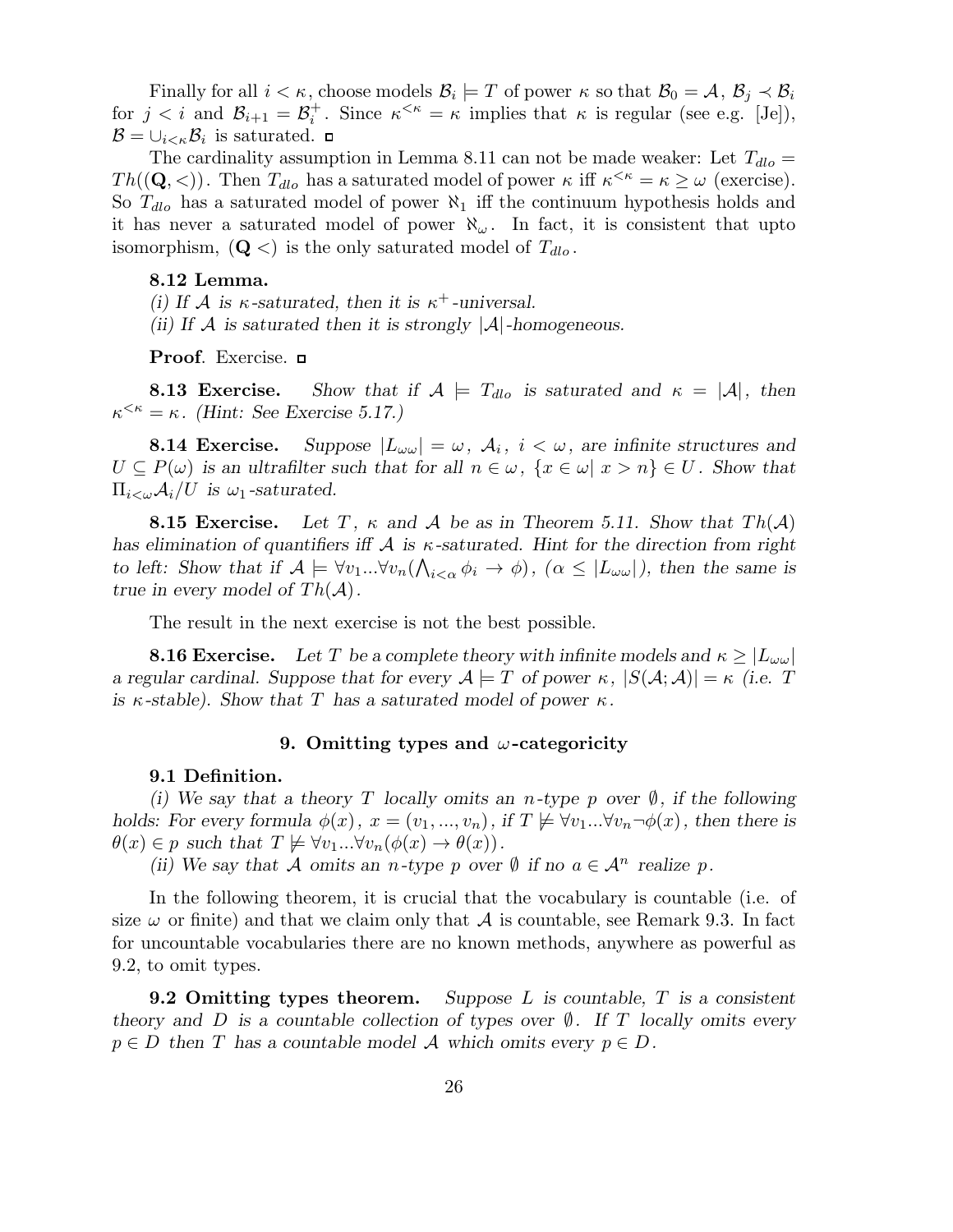**Proof.** This proof is a modification of the usual proof of the completeness theorem, see the course Matemaattinen logiikka. For simplicity, we assume that  $D$  is a singleton and that the only type  $p$  in  $D$  is a 1-type (exercise: what changes are needed to prove the general case?). Let  $c_i$ ,  $i < \omega$ , be new constants and denote  $L^* = L \cup \{c_i | i < \omega\}$ . Let  $\phi_i, i < \omega$ , enumerate all  $L^*$ -sentences so that if  $c_j$  appears in  $\phi_i$  then  $j < i$ . By recursion on  $k < \omega$ , we construct an increasing sequence of consistent  $L^*$ -theories  $T_k$  so that

(i)  $T_k - T$  is finite and if  $c_i$  appears in some  $\theta \in T_k$ , then  $i \leq k$ ,

(ii)  $\phi_k \in T_{k+1}$  or  $\neg \phi_k \in T_{k+1}$ ,

(iii) if  $\phi_k = \exists x \theta(x) \in T_{k+1}$ , then  $\theta(c_{k+1}) \in T_{k+1}$ ,

(iv) there is  $\theta(v_1) \in p$  such that  $\neg \theta(c_k) \in T_{k+1}$ .

We let  $T_0 = T$ .

For  $T_{k+1}$ , first we choose L-formula  $\phi(v_1, x_0, ..., x_{k-1})$ , so that

$$
\models \phi(c_k, c_0, ..., c_{k-1}) \leftrightarrow \bigwedge \{\theta \mid \theta \in T_k - T\}
$$

(if  $k = 0$ , we let  $\phi = v_1 = v_1$ ). Now  $T \not\models \phi(c_k, c_0, ..., c_{k-1}) \rightarrow \theta(c_k)$  for some  $\theta(v_1) \in p$  because otherwise (exercise or see the course Matemaattinen logiikka)

$$
T \models \forall v_1(\exists x_0...\exists x_{k-1}\phi(v_1,x_0,...,x_{k-1}) \rightarrow \theta(v_1))
$$

for all  $\theta(v_1) \in p$  contradicting the assumption that T locally omits p. So there is  $\theta(v_1) \in p$  such that  $T_{k+1}^* = T_k \cup {\lbrace \neg \theta(c_k) \rbrace}$  is consistent. This takes care of (iv).

Clearly either  $T_{k+1}^* \cup \{\phi_k\}$  or  $T_{k+1}^* \cup \{\neg \phi_k\}$  is consistent and let  $T_{k+1}^{**}$  be the one of these that is consistent. This takes care of (ii).

Unless  $\phi_k = \exists x \psi(x)$  for some  $\psi$  and  $\phi_k \in T_k^{**}$ , we let  $T_{k+1} = T_{k+1}^{**}$ . Otherwise, since  $c_{k+1}$  does not appear in  $T_{k+1}^{**}$ ,  $T_{k+1} = T_{k+1}^{**} \cup {\psi(c_{k+1})}$  is consistent (exercise or see the course Matemaattinen logiikka). This takes care of (iii). Clearly (i) holds.

Then  $T^* = \bigcup_{k < \omega} T_k$  is consistent and it has a model, say  $\mathcal{B}^*$ . Let  $\mathcal{B} = \mathcal{B}^* \upharpoonright L$ and  $A = \{c_i^{\mathcal{B}^*}\}$  $\left\vert i\right\rangle ^{B^{*}}\,i<\omega\}$ .

**1 Claim.** For all constants  $c \in L$ ,  $c^B \in A$  and for all  $n-ary$  function symbols  $f \in L$  and  $a \in A^n$ ,  $f^{\mathcal{B}}(a) \in A$ .

**Proof.** Exercise.  $\Box$  Claim 1.

By Claim 1 we can let A be the L-model such that  $dom(\mathcal{A}) = A$ , for all  $R \in L$ ,  $R^{\mathcal{A}} = R^{\mathcal{B}} \cap A^{\#R}$ , for all  $f \in L$ ,  $f^{\mathcal{A}} = f^{\mathcal{B}} \restriction A^{\#f}$  and for all  $c \in L$ ,  $c^{\mathcal{A}} = c^{\mathcal{B}}$  i.e.  $\mathcal{A} = \mathcal{B} \restriction A$ . Then A is a substructure of B and by (iii) and Tarski-Vaught,  $\mathcal{A} \preceq \mathcal{B}$ (if  $\mathcal{B} \models \exists x \psi(x, c^{\mathcal{B}^*}), c = (c_{i_1}, ..., c_{i_n})$  and  $c^{\mathcal{B}^*} = (c_{i_1}^{\mathcal{B}^*})$  $\overrightarrow{s_i}^*,...,\overrightarrow{c_{i_n}^{\mathcal{B}^*}}$  $\mathcal{B}_{i_n}^*$ ), then  $\exists x \psi(x,c) \in T^*$ and so  $\psi(c_k, c) \in T^*$  for some k i.e.  $\mathcal{B} \models \psi(c_k^{\mathcal{B}^*})$  $(\mathcal{B}^*, c^{\mathcal{B}^*})$ ). So  $\mathcal{A} \models T$  and by (iv),  $\mathcal{A}$ omits  $p. \square$ 

**9.3 Remark.** Let us look at the theory  $T_{f_0}$ . Let

$$
p = \{ \neg (\Sigma_{i=0}^{i=n} a_i v_1^i = 0) | n > 0, a_i \in \mathbf{Z}, a_n \neq 0 \}.
$$

Then every model of  $T_{f_0}$  which omits p is countable. Using this, one can find L', T' and a type p' such that T' locally omits p' but no model of T' omit p' (exercise).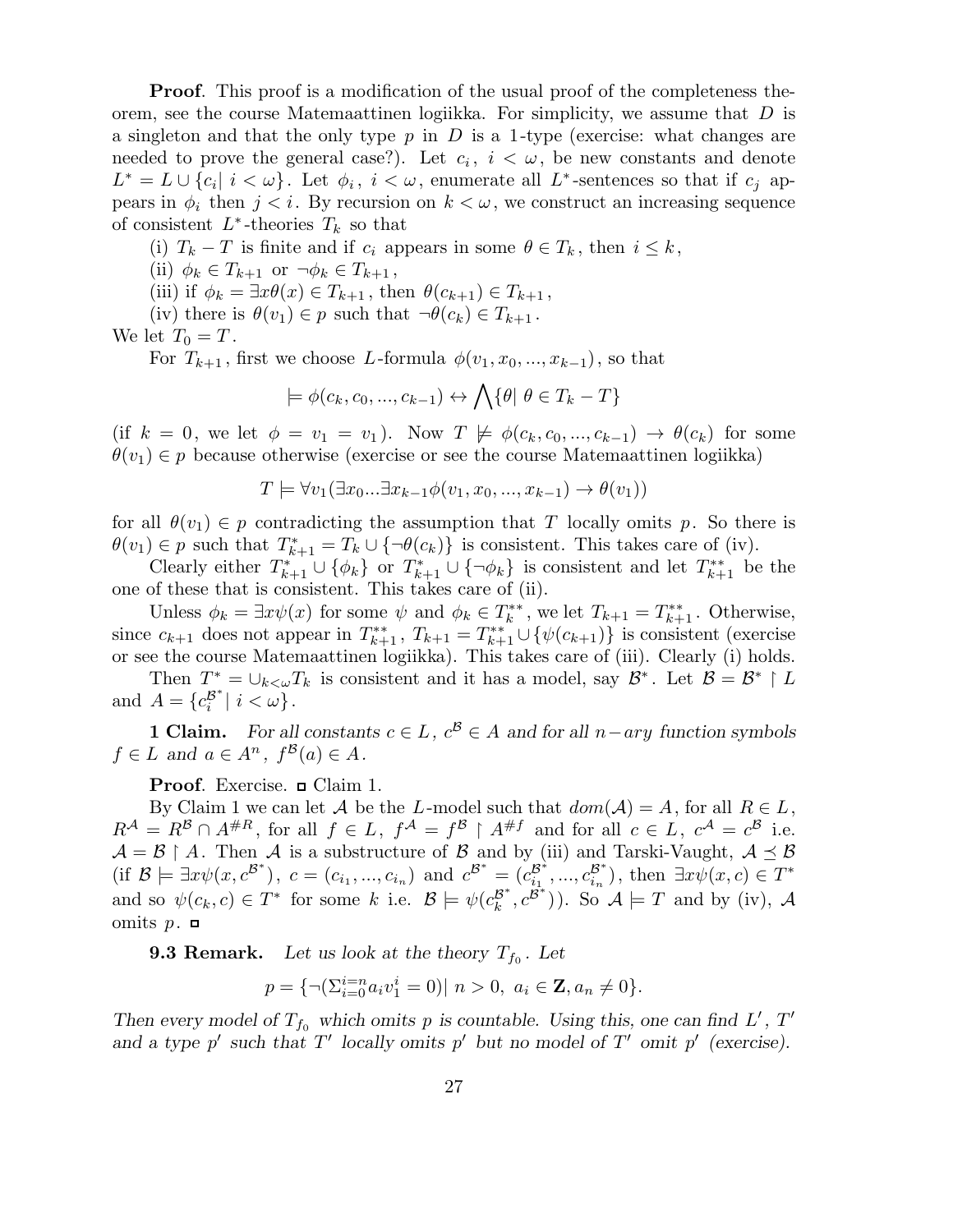**9.4 Definition.** Assume  $T$  is complete.

(i) We say that  $p \in S_n(\emptyset)$  is isolated if T does not locally omit p i.e. there is  $\phi(v_1, ..., v_n) \in p$  such that for all  $\psi(v_1, ..., v_n) \in p$ ,  $T \models \forall v_1 ... \forall v_n (\phi(v_1, ..., v_n) \rightarrow$  $\psi(v_1, ..., v_n)$ . When this happens, we say that  $\phi$  isolates p.

(ii)  $A \models T$  is atomic if for all  $n \in \mathbb{N}$  and  $a \in \mathcal{A}^n$ ,  $t(a/\emptyset)$  is isolated.

(iii) We say that  $\phi(v_1, ..., v_n)$  is complete if it isolates some  $p \in S_n(\emptyset)$ .

(iv) We say that T is atomic if for all  $\phi(v_1, ..., v_n)$  either  $T \models \forall v_1...\forall v_n \neg \phi$  or there is complete  $\psi(v_1, ..., v_n)$  such that  $T \models \forall v_1...\forall v_n(\psi \rightarrow \phi)$ .

**9.5 Lemma.** Suppose  $|L_{\omega \omega}| = \omega$  and T is a complete theory. Then the following are equivalent.

 $(i)$  T is atomic.

(ii)  $T$  has an atomic model.

**Proof.** (ii)  $\Rightarrow$  (i): Exercise. (i)⇒(ii): For all  $n \in \mathbb{N} - \{0\}$ , let

$$
p_n = {\neg \phi(v_1, ..., v_n) | \phi \text{ is complete}}.
$$

Since T is atomic, T locally omits every  $p_n$ . Thus by Theorem 9.2, T has a model A which omits every  $p_n$ . Clearly A is atomic.  $\Box$ 

### 9.6 Exercise.

(i) Let T be a consistent complete theory and L countable. Suppose that  $\phi(x)$ ,  $x = (v_1, ..., v_n)$ , is such that there is no complete  $\psi(x)$  with  $T \models \forall v_1 ... \forall v_n (\psi \rightarrow \phi)$ . Show that there are uncountably many  $p \in S_n(\emptyset)$  such that  $\phi \in p$ . Conclude that if for all  $n \in \mathbb{N} - \{0\}$ ,  $S_n(\emptyset)$  is countable, then T has an atomic model.

(ii) Using (i), show that  $T_{act_0}$  has an atomic model and describe it.

A theory can have an atomic model while having a lot of types over ∅: For all  $\eta \in 2^{<\omega} = \{\xi : n \to 2 | n < \omega\},\$ let  $P_\eta$  be a unary relation symbol and  $L = \{P_\eta | \eta \in$  $2^{<\omega}$ . Let A be an L-structure such that  $dom(\mathcal{A}) = 3^{\omega}$  and for all  $\xi \in dom(\mathcal{A}),$  $\xi \in P_{\eta}^{\mathcal{A}}$  if  $\xi \restriction dom(\eta) = \eta$ . Let  $T = Th(\mathcal{A})$ . For all  $\eta \in 2^{\omega}$ ,  $p_{\eta} = \{P_{\eta \restriction n}(v_1) | n < \omega\}$ is a consistent type and thus  $|S_1(\emptyset; T)| = 2^{\omega}$ . However, it is not hard to see that T has elimination of quantifiers and that  $\mathcal{B} = \mathcal{A} \restriction (3^{\omega} - 2^{\omega})$  is an elementary submodel of A (think of restrictions to finite subsets of L). Thus if  $\xi \in \mathcal{B}$  and  $n < \omega$  is the least such that  $\xi(n) = 2$ , then  $P_{\xi \upharpoonright n}(v_1) \wedge \neg P_{\xi \upharpoonright n \cup \{(n,0)\}}(v_1) \wedge \neg P_{\xi \upharpoonright n \cup \{(n,1)\}}(v_1)$ isolates  $t(\xi/\emptyset)$ . This generalizes to bigger arities and thus  $\mathcal B$  is an atomic model of  $T$  .

**9.7 Exercise.** Find a (consistent) theory that does not have an atomic model.

**9.8 Lemma.** Assume T is complete (with infinite models) and A and B are countable atomic models of  $T$ . Then  $A$  and  $B$  are isomorphic.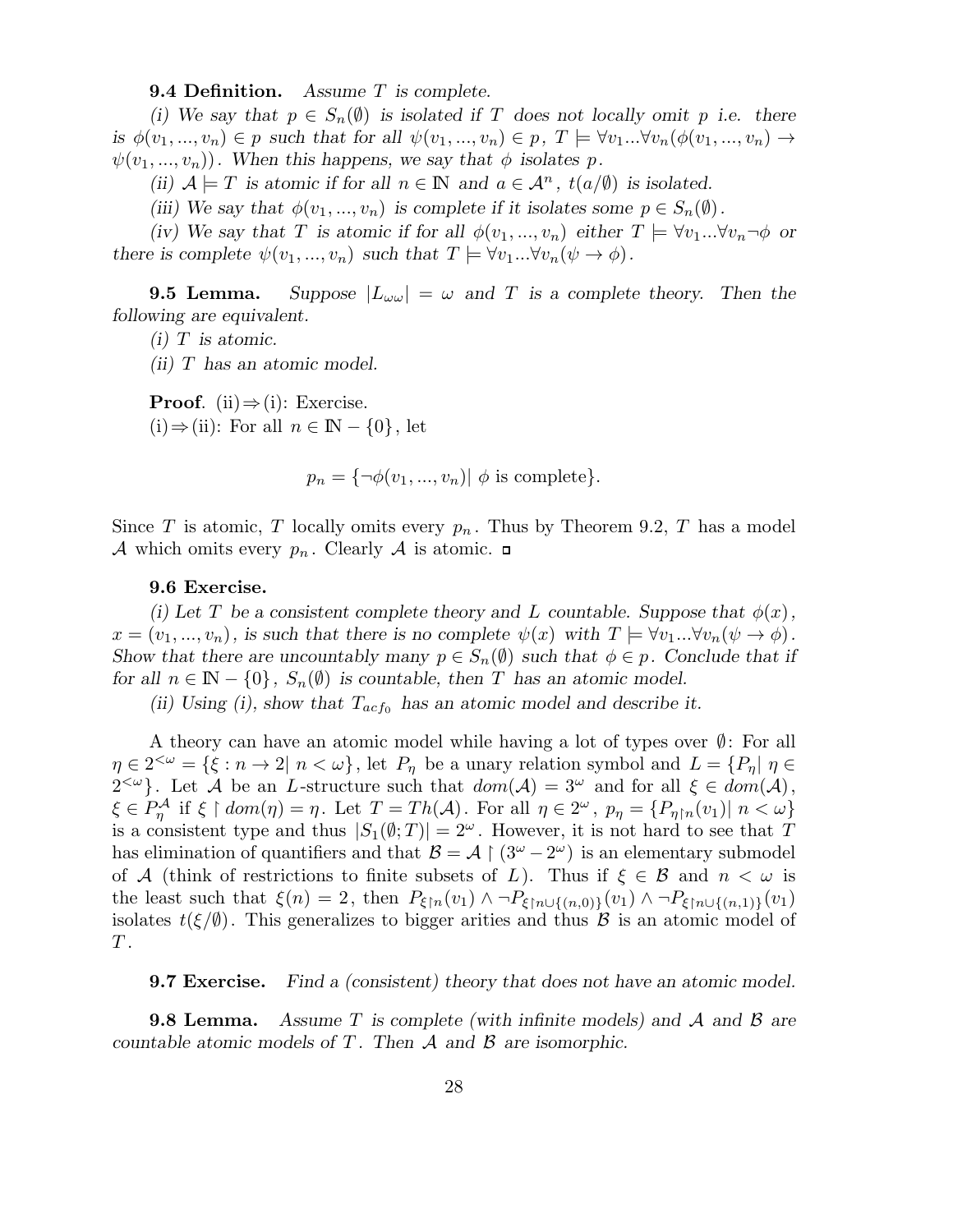**Proof.** This proof is essentially the same as that of Lemma 8.9: Let  $\{a_i | i < \omega\}$ and  $\{b_i \mid i < \omega\}$  be enumerations of A and B, respectively. Then we construct an increasing sequences of finite partial elementary maps  $f_i, g_i: \mathcal{A} \to \mathcal{B}, i < \omega$ , as in the proof of Lemma 8.9. We let  $f_0 = g_0 = \emptyset$  and  $g_{i+1}$  is found as follows: Let  $\{a'_1, ..., a'_n\} = dom(f_i)$ . Then  $t((a'_1, ..., a'_n, a_i)/\emptyset)$  is isolated, say by  $\phi(v_1, ..., v_{n+1})$ . Since  $f_i$  is elementary,  $\mathcal{B} \models \exists v_{n+1}\phi(f_i(a'_1), ..., f_i(a'_n), v_{n+1})$ . So there is  $b \in \mathcal{B}$  such that  $\mathcal{B} \models \phi(f_i(a'_1), ..., f_i(a'_n), b)$ . Since  $\phi$  isolates  $t((a'_1, ..., a'_n, a_i)/\emptyset)$ ,  $t((f_i(a'_1),...,f_i(a'_n),b)/\emptyset) = t((a'_1,...,a'_n,a_i)/\emptyset)$ . This means that  $g_{i+1}$  is elementary when  $dom(g_{i+1}) = dom(f_i) \cup \{a_i\}, g_{i+1} \restriction dom(f_i) = f_i$  and  $g_{i+1}(a_i) = b$ .  $f_{i+1}$  is found similarly.  $\bigcup_{i \leq \omega} f_i$  is the required isomorphism.

**9.9 Lemma.** Assume T is complete (with infinite models),  $\mathcal{B} \models T$  and A is a countable atomic model of T. Then there is an elementary embedding  $f: \mathcal{A} \to \mathcal{B}$ .

**Proof.** As the previous lemma (exercise).  $\Box$ 

**9.10 Theorem (Ryll-Nardzewski).** Assume L is countable and T is complete and has infinite models. Then the following are equivalent:

(i) T is  $\omega$ -categorical,

(ii) for all  $n \in \mathbb{N} - \{0\}$ ,  $S_n(\emptyset)$  is finite.

**Proof.** (ii)⇒(i): If  $S_n(\emptyset)$  is finite, then every  $p \in S_n(\emptyset)$  is isolated (if  $S_n(\emptyset)$  =  $\{p_0, ..., p_n\}, p = p_0$ , then  $\bigwedge_{1 \leq i \leq n} \phi_i$  isolates p when the formulas  $\phi_i$  are chosen so that  $\phi_i \in p - p_i$ ). Thus every model of T is atomic and so (i) follows from Lemma 9.8.

(i)  $\Rightarrow$  (ii): Suppose  $S_n(\emptyset)$  is infinite. We show that T is not  $\omega$ -categorical.

1 Claim. There is non-isolated  $r \in S_n(\emptyset)$ .

**Proof.** Suppose not. For every  $p \in S_n(\emptyset)$ , let  $\phi_p \in p$  be a formula that isolates p. Then  $q = \{\neg \phi_p | p \in S_n(\emptyset)\}\)$  can be realized in a model of T by compactness since for all  $p \in S_n(\emptyset)$  every realization of p realizes  $q - \{\neg \phi_p\}$ . Let  $\mathcal{B} \models T$  and  $b \in \mathcal{B}^n$  be such that b realizes q. Then  $r = t(b/\emptyset)$  is a complete consistent type but  $r \notin S_n(\emptyset)$ , a contradiction.  $\Box$  Claim 1.

Let r be as in Claim 1. By omitting types theorem,  $T$  has a countable model A that omits r. Since T is complete and has infinite models, every model of T is infinite and so  $A$  has power  $\omega$ .

On the other hand, since  $r \in S(\emptyset)$ , there is a model  $\beta$  of T that realizes r. As above  $\beta$  is infinite and so by Lemma 4.8 can be chosen to have cardinality  $\omega$ . Clearly A and B are not isomorphic.  $\Box$ 

9.11 Example.  $T_{act_0}$  is not  $\omega$ -categorical.

Proof. Exercise. □

**9.12 Exercise.** Suppose T is complete. Let  $A \subseteq \mathcal{A} \models T$ . We say that  $p \in S_n(A; \mathcal{A})$  is isolated if there is  $\phi(x, a) \in p$ ,  $x = (v_1, ..., v_n)$ , such that for all  $\theta(x, b) \in p$ ,  $Th(A, A) \models \forall v_1...\forall v_n(\phi(x, a) \rightarrow \theta(x, b))$ . Assume that A is primary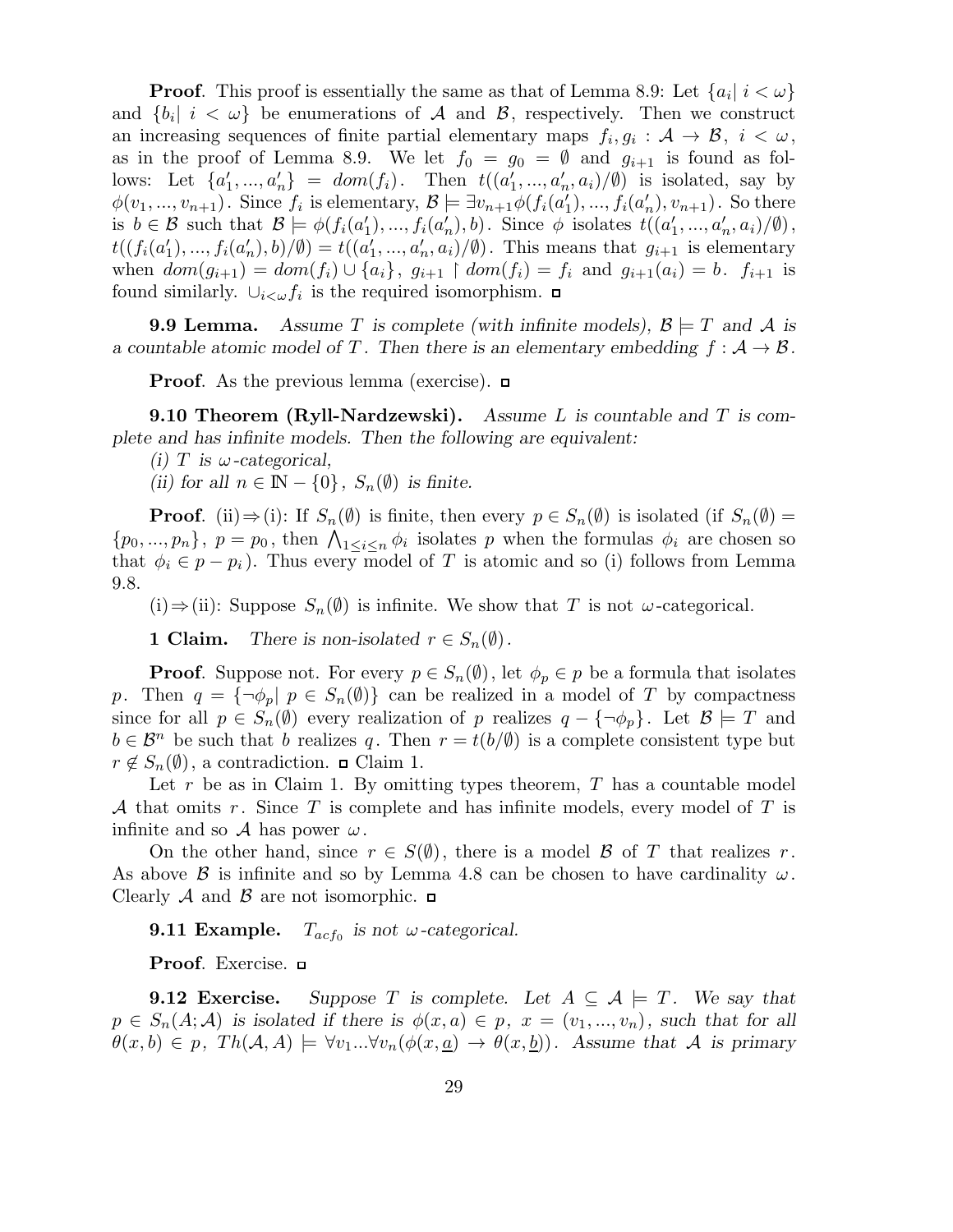over A i.e. there are  $a_i \in \mathcal{A}$ ,  $i < \alpha$ , such that  $\mathcal{A} = A \cup \{a_i | i < \alpha\}$  and for all  $i < \alpha$ ,  $t(a_i/A \cup \{a_j | j < i\})$  is isolated. Show that if  $\mathcal{B} \models T$  and  $f : A \rightarrow B$  is a partial elementary map with  $dom(f) = A$ , then there is an elementary embedding  $g: \mathcal{A} \to \mathcal{B}$  such that  $f \subseteq g$  (i.e. A is prime over A).

### 9.13 Exercise.

(i) Show that there is a model A such that  $\mathbf{Z} \subseteq \mathcal{A} \preceq (\mathbf{R}, \leq)$  and it is primary over Z.

(ii) Let  $T_{rqr}$  be the theory of random graphs i.e. the theory of the existentially closed models of  $T_{qr}$  (see Exercise 5.18) and suppose  $\mathcal{B} = (\mathcal{B}, E) \models T_{rqr}$  and there is countably infinite  $X \subseteq \mathcal{B}$  such that for all  $a, b \in X$ ,  $(a, b) \notin E$ . Show that there is no model  $X \subseteq A \preceq B$  such that it is prime over X.

**9.14 Exercise.** Prove the direction  $(i) \Rightarrow (ii)$  in Lemma 9.5 the following way: Let  $\mathcal{A} \models T$ . Show that there are  $a_i \in \mathcal{A}$  such that for all  $n < \omega$ ,  $t((a_0, ..., a_n)/\emptyset)$  is isolated and  $A = \{a_i | i < \omega\}$  passes the Tarski-Vaught test (Theorem 4.6).

### 10. Indiscernible sequences

In Section 12 indiscernible sequences will play an important role. In this section we make some general observations about them.

**10.1 Definition.** Suppose  $(I, \leq)$  is a linear ordering, for all  $i \in I$ ,  $a_i \in \mathcal{A}^n$ and  $A \subseteq \mathcal{A}$ . We say that  $(a_i)_{i \in I}$  is  $m^*$ -indiscernible over A of for all  $m \leq m^*$ ,  $\phi(x^1, \ldots, x^m, a)$ ,  $x^k = (x_1^k, \ldots, x_n^k)$  and  $a \in A^{n^*}$ , the following holds: If  $i_1 < i_2 <$  $\dots < i_m$  and  $j_1 < j_2 < \dots < j_m$  are from I, then  $\mathcal{A} \models \phi(a_{i_1},...,a_{i_m},a)$  iff  $\mathcal{A} \models$  $\phi(a_{j_1},...,a_{j_m},a)$ .  $(a_i)_{i\in I}$  is indiscernible over A if it is  $m^*$ -indiscernible over A for all  $m^* \in \mathbb{N}$  .

If for all  $i, j \in I$ ,  $a_i = a_j$ ,  $(a_i)_{i \in I}$  is called trivial (indiscernible sequence). When we talk about indiscernible sequences we mean non-trivial ones.

**10.2 Definition.** Let  $\kappa, \lambda$  and  $\xi$  be cardinals and  $X \subseteq \kappa$ .

(i) By  $[X]^n$  we mean the set  $\{(\alpha_1, ..., \alpha_n) \in X^n | \alpha_1 < \alpha_2 < ... < \alpha_n\}.$ 

(ii) We write  $\kappa \to (\lambda)^n_{\xi}$  if the following holds: For all functions  $f : [\kappa]^n \to \xi$  there is  $X \subseteq \kappa$  of power  $\lambda$  such that  $f \restriction [X]^n$  is constant (such X is called homogeneous).

**10.3 Ramsay's theorem.**  $\omega \to (\omega)_k^n$  for all  $n, k \in \mathbb{N} - \{0\}$ .

**Proof.** By induction on  $n$ :

 $n = 1$ : This is just the pigeon hole principle.

 $n = m + 1$ : By the induction assumption we can find by recursion on  $i < \omega$ , infinite sets  $X_i \subseteq \omega$ ,  $b_i \in X_i$ , functions  $f_i : [X_i - \{b_i\}]^m \to k$  and  $c_{i+1} \in k$  as follows:

 $i = 0: X_0 = \omega, b_0 = 0 \text{ and } f_0(a_1, ..., a_m) = f(b_0, a_1, ..., a_m).$ 

 $i = j + 1$ : We let  $X_i \subseteq X_j$  and  $c_i \in k$  be such that  $X_i$  is infinite and for all  $(a_1, ..., a_m) \in [X_i]^m$ ,  $f_j(a_1, ..., a_m) = c_i$ . We let  $b_i$  be the least element of  $X_i$  and  $f_i(a_1, ..., a_m) = f(b_i, a_1, ..., a_m).$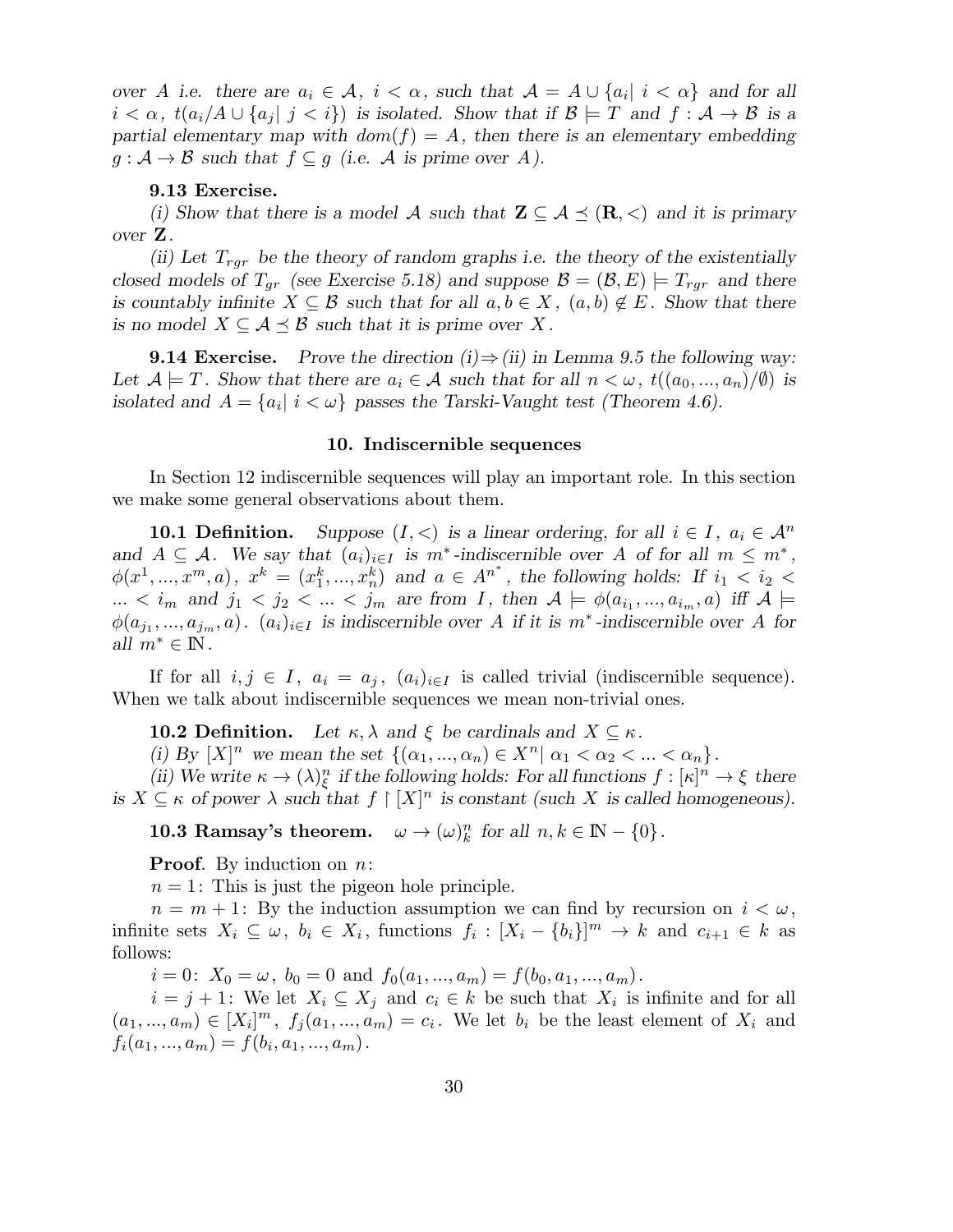By the case  $i = 1$ , we can find infinite  $I \subseteq \omega$  and  $c \in k$  such that for all  $i \in I$ ,  $c_{i+1} = c$ . Then  $X = \{b_i | i \in I\}$  is as wanted (exercise).

The following theorem is just one example of what kind of indiscernible sequences can be found by compactness.

**10.4 Theorem.** Suppose  $(I, <)$  is a linear ordering,  $a_i = (a_1^i, ..., a_n^i) \in \mathcal{A}^n$ ,  $i < \omega$ , are such that for  $i \neq j$ ,  $a_i \neq a_j$ . Then there are  $A \preceq B$  and  $e_i \in B^n$ such that  $(e_i)_{i\in I}$  is indiscernible over A and for all  $i_1 < ... < i_m \in I$ ,  $d \in A^k$  and formula  $\phi(z_1, ..., z_m, y)$ , if  $\mathcal{B} \models \phi(e_{i_1}, ..., e_{i_m}, d)$ , then for some  $j_1 < ... < j_m < \omega$ ,  $\mathcal{A} \models \phi(a_{j_1},...,a_{j_m},d)$  .

**Proof.** Let  $c_j^i$ ,  $i \in I$  and  $1 \leq j \leq n$ , be constants not in  $L(\mathcal{A})$ . Denote  $c_i = (c_1^i, ..., c_n^i)$ . Clearly it is enough to show that the following theory T is consistent:

 $T = Th(\mathcal{A}, \mathcal{A}) \cup$ 

$$
\{\psi(c_{i_1},...,c_{i_k},\underline{b}) \leftrightarrow \psi(c_{j_1},...,c_{j_k},\underline{b}) | \psi(z_1,...,z_k,z) \text{ L-formula, } b \in \mathcal{A}^{lg(z)},
$$
  
\n
$$
i_1 < i_2 < ... < i_k, j_1 < j_2 < ... < j_k\} \cup
$$
  
\n
$$
\{\neg \phi(c_{i_1},...,c_{i_m},\underline{d}) | \phi(z_1,...,z_m,z) \text{ L-formula such that}
$$
  
\nfor all  $j_1 < ... < j_m < \omega, \mathcal{A} \not\models \phi(a_{j_1},...,a_{j_m},d),$   
\n
$$
i_1 < ... < i_m \in I, d \in \mathcal{A}^{lg(z)}\},
$$

where  $lq(z)$  denotes the length of z.

Let  $\psi_s(z_1, ..., z_k, z)$ ,  $s < s^* < \omega$  be L-formulas,  $d \in \mathcal{A}^{lg(z)}$ ,  $\phi(z_1, ..., z_m, z)$  be an L-formula such that for all  $i_1 < \ldots < i_m < \omega$ ,  $A \not\models \phi(a_{i_1},...,a_{i_m},d)$ , for all  $s \leq s^*$ ,  $i_1^s \leq \ldots \leq i_k^s \in I$  and  $j_1^s \leq \ldots \leq j_k^s \in I$  and  $i_1 \leq \ldots \leq i_m \in I$ . By compactness, it is enough to show that

$$
T' = Th(\mathcal{A}, \mathcal{A}) \cup
$$
  

$$
\{\psi_s(c_{i_1^s}, ..., c_{i_k^s}, \underline{d}) \leftrightarrow \psi_s(c_{j_1^s}, ..., c_{j_k^s}, \underline{d}) \mid s \leq s^*\} \cup
$$
  

$$
\{\neg \phi(c_{i_0}, ..., c_{i_m}, \underline{d})\}
$$

is consistent.

For each  $s \leq s^*$  define  $f_s : [\omega]^k \to 2$  so that  $f_s(n_1, ..., n_k) = 1$  if  $\mathcal{A} \models$  $\psi_s(a_{n_1},...,a_{n_k},b)$  and otherwise  $f_s(n_1,...,n_k)=0$ . By Ramsey's theorem there is infinite  $X \subseteq \omega$  such that it is homogeneous for every function  $f_s, s \leq s^*$ .

Let  $\pi: \{i_l^s, j_l^s | s \leq s^*$ .  $1 \leq l \leq k\} \cup \{i_0, ..., i_m\} \rightarrow X$  be order preserving. Let  $\mathcal{A}^*$  be a model we get from  $(\mathcal{A}, \mathcal{A})$  by interpreting  $c_p^{i_1^s}$  to  $a_p^{\pi(i_1^s)}$  and  $c_p^{j_1^s}$  to  $a_p^{\pi(j_1^s)}$ , where  $1 \leq l \leq k$  and  $1 \leq p \leq n$ , and  $c_p^{i_l}$  to  $a_p^{\pi(i_l)}$  for  $l \leq m$  and  $1 \leq p \leq n$ . Clearly  $\mathcal{A}^* \models T'.$ 

Theorem 10.4 can be used to prove e.g. the following result which is at the hearth of many so called non-structure theorem: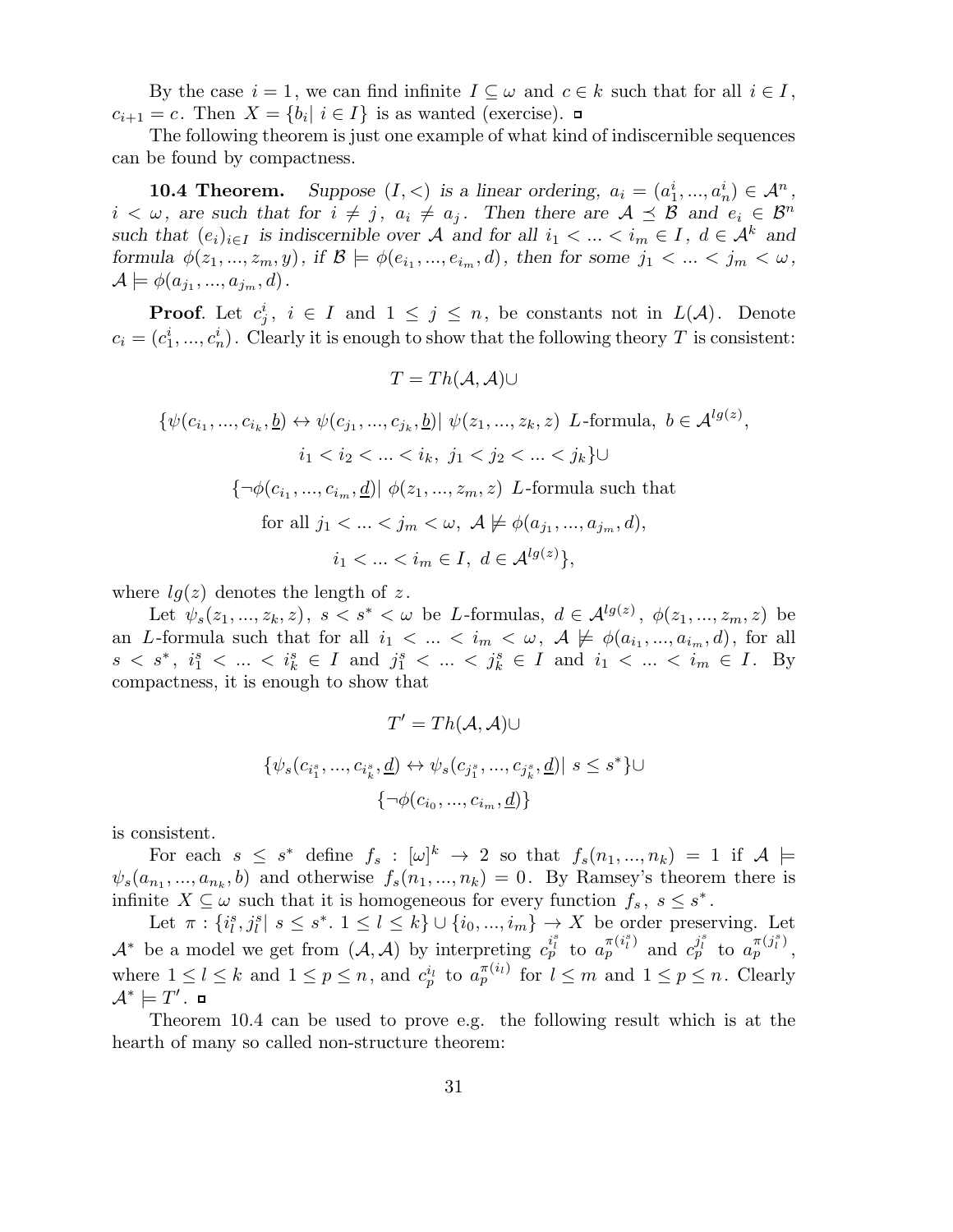**10.5 Corollary.** Suppose  $(I, <)$  is a linear ordering,  $a_i = (a_1^i, ..., a_n^i) \in \mathcal{A}^n$ ,  $i < \omega$ , and  $d \in \mathcal{A}^m$  are such that for  $i \neq j$ ,  $\mathcal{A} \models \phi(a_i, a_j, d)$  iff  $i < j$ , where  $\phi(x, y, z)$  is a formula. Then there are  $A \preceq B$  and  $e_i \in B^n$  such that  $(e_i)_{i \in I}$  is indiscernible over A and for all  $i, j \in I$ ,  $i \neq j$ ,  $\mathcal{B} \models \phi(e_i, e_j, d)$  iff  $i < j$ .

Proof. Exercise. □

**10.6 Theorem.** Suppose  $(I, \leq) \subseteq (J, \leq)$  are infinite linear orderings,  $A \subseteq \mathcal{A}$ and  $a_i \in \mathcal{A}^n$ ,  $i \in I$ , are such that  $(a_i)_{i \in I}$  is indiscernible over A. Then there are  $A \preceq B$  and  $b_i \in B^n$  such that  $(b_i)_{i \in J}$  is indiscernible over A and for all  $i \in I$ ,  $b_i = a_i$ .

Proof. As the proof of the previous theorem (exercise, Ramsey's theorem is not needed). **□** 

**10.7 Lemma.** Suppose  $(J, <)$  is a linear ordering and  $(a_i)_{i \in J}$  is indiscernible over  $A \subseteq \mathcal{A}$ ,  $a_i = (a_1^i, ..., a_n^i) \in \mathcal{A}^n$ . Let  $I_i \subseteq J$ ,  $i < 3$ , be such that  $J = \bigcup_{i < 3} I_i$ and for all  $x_i \in I_i$ ,  $i < 3$ ,  $x_0 < x_1 < x_2$ . Then  $(a_i)_{i \in I_1}$  is indiscernible over  $A \cup \{a^j_k$  $|I_{k}^{j}| j \in I_{0} \cup I_{2}, 1 \leq k \leq n$ .

Proof. Exercise. □

**10.8 Exercise.** Suppose  $A \models T_{act_0}$ . For  $A \subseteq A$ , by acl(A) we mean the algebraic closure of A (i.e. the set of all roots from  $A$  of all non-zero polynomials  $P(X)$  over the field generated by A). Then  $(a_i)_{i<\omega}$ ,  $a_i \in \mathcal{A}$ , is indiscernible over  $A \subseteq \mathcal{A}$  (and non-trivial) iff for all  $i < \omega$ ,  $a_i \notin \operatorname{acl}(A \cup \{a_j | j < i\})$ . Hint for the direction from right to left: There is essentially only one such sequence. If  $(a_i')_{i<\omega}$ is another one, then by induction on i one can find an isomorphism  $f$  between the fields generated by  $A \cup \{a_i | i < \omega\}$  and by  $A \cup \{a'_i | i < \omega\}$  such that  $f \upharpoonright A = id$  and for all  $i < \omega$ ,  $f(a_i) = a'_i$ . (See also the next section.)

We say that  $(a_i)_{i\in I}$ ,  $a_i \in \mathcal{A}^m$ , is set-indiscernible over  $A \subseteq \mathcal{A}$  if for all  $n < \omega$ ,  $i_0, ..., i_n, j_0, ..., j_n \in I$ , a formula  $\phi(x^0, ..., x^n, y)$  and  $a \in A^k$  the following holds: if for all  $l \leq p \leq n$ ,  $i_l \neq i_p$  and  $j_l \neq j_p$ , then  $\mathcal{A} \models \phi(a_{i_0},...,a_{i_n},a)$  iff  $\mathcal{A} \models$  $\phi(a_{j_0},...,a_{j_n},a)$  .

For  $\kappa$ -stable see Exercise 8.16.

**10.9 Exercise.** Let  $(a_i)_{i \in \omega}$ ,  $a_i \in \mathcal{A}^m$ , be indiscernible over  $A \subseteq \mathcal{A}$ .

(i) Let  $\pi \neq id$  be a permutation of  $n + 1$ ,  $n < \omega$ . Show that there are  $m_i \in n$ ,  $i \leq k < \omega$ , such that  $\pi = (m_k, m_k + 1) \circ (m_{k-1}, m_{k-1} + 1) \circ ... \circ (m_0, m_0 + 1)$ , where the permutations  $(m, m')$  are the usual transpositions.

(ii) Suppose  $(a_i)_{i\in I}$  is not set-indiscernible. Show that there are  $k < n < \omega$ , a formula  $\phi(x^0, ..., x^{n+1}, y)$  and  $a \in A^p$  such that  $A \models \phi(a_0, ..., a_{n+1}, a)$  but  $A \models$  $\neg\phi(a_0, ..., a_{k-1}, a_{k+1}, a_k, a_{k+2}, ..., a_{n+1}, a).$ 

(iii) Show that if  $Th(A)$  is  $\omega$ -stable (or  $\kappa$ -stable for some  $\kappa$ ), then  $(a_i)_{i\in\omega}$  is set-indiscernible over A.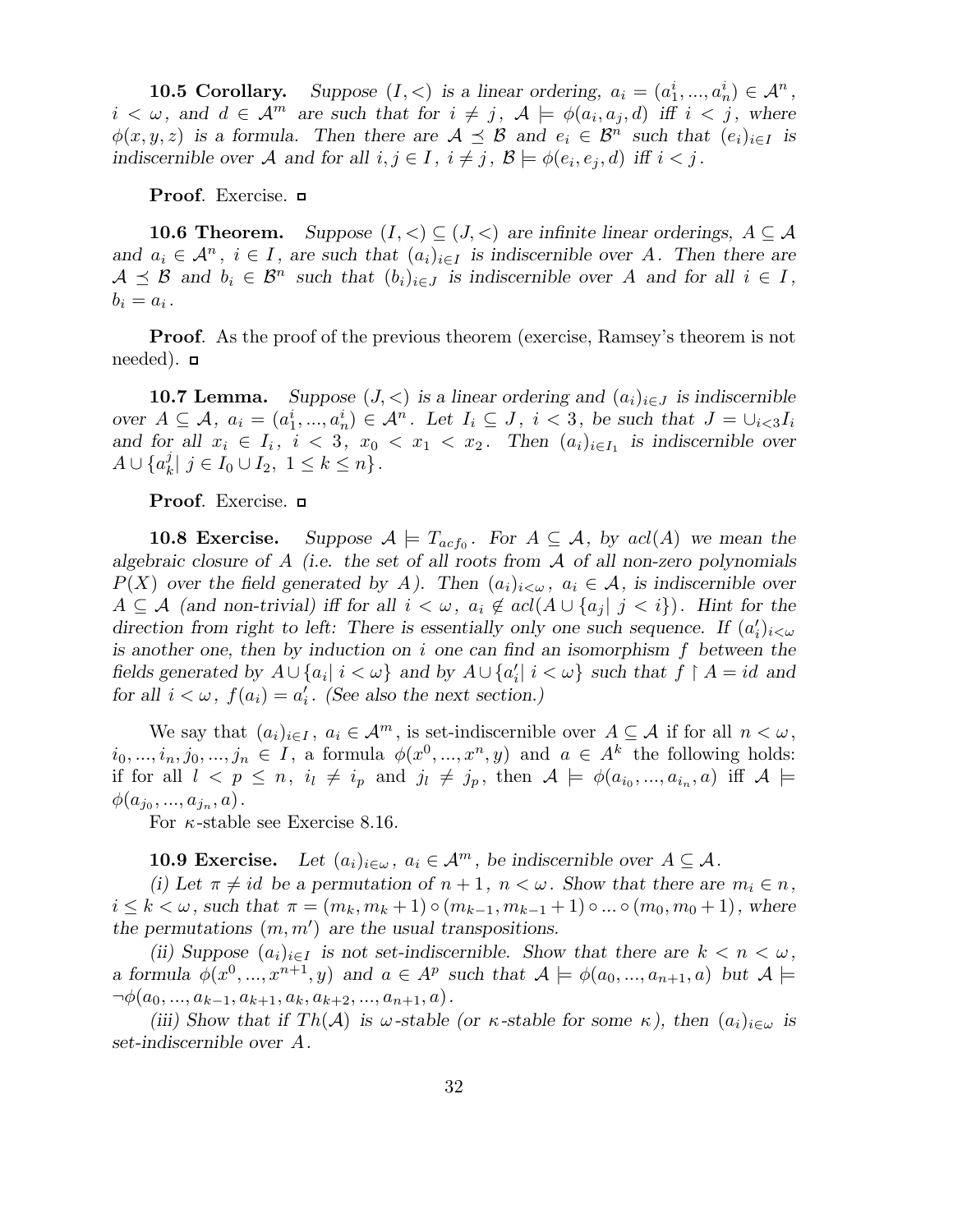### 11. Pregeometries

In this section we look at combinatorial geometries and their relation to model theory.

**11.1 Definition.** Let X be a set and  $cl : \mathcal{P}(X) \to \mathcal{P}(X)$ . We say that  $(X, cl)$ is a pregeometry if for all  $A \subseteq B \subseteq X$  and  $a, b \in X$ , the following holds:

 $(g1)$   $A \subseteq cl(A) \subseteq cl(B) = cl(cl(B)),$ 

(g2) if  $a \in cl(A)$ , then there is finite  $C \subseteq A$  such that  $a \in cl(C)$ ,

(g3) if  $b \in cl(A \cup \{a\}) - cl(A)$ , then  $a \in cl(A \cup \{b\})$ .

If in addition,  $cl(\emptyset) = \emptyset$  and  $cl({a}) = {a}$  for all  $a \in X$ , we say that  $(X, cl)$  is a geometry.

The property (g3) above is called Steinitz exchange principle.

### 11.2 Exercise.

(i) Show that  $(\mathbf{R}^{87}, span)$  is a pregeometry, where  $\mathbf{R}^{87}$  is considered as a vector space over the reals **R** (of dimension 87) and for  $A \subseteq \mathbb{R}^{87}$ , span(A) is the subspace generated by A  $(span(\emptyset) = span({0}) = {0}.$ 

(ii) Show that  $(\mathbb{R}^{87}, aff)$  is a geometry, where  $aff(A)$  is the affine subspace generated by A i.e.  $\{\sum_{i=0}^{n} r_i a_i \mid n < \omega, r_i \in \mathbf{R}, a_i \in A \text{ and } \sum_{i=0}^{n} r_i = 1\}$   $(aff(\emptyset) =$  $\emptyset$ ). Hint: One may want to start by showing that for any  $a \in A$ ,  $aff(A) =$  $f_a(span(f_a^{-1}(A)))$ , where  $f_a: \mathbf{R}^{87} \to \mathbf{R}^{87}$  is such that  $f_a(x) = x + a$ .

Notice that  $(\mathbf{R}^2, aff)$  can be see also as the structure in Example 1.19 (the lines are  $aff({a,b})$  for  $a,b \in \mathbb{R}^2$ ,  $a \neq b$ ).

For the rest of this section, we let  $(X, cl)$  be an arbitrary pregeometry.

**11.3 Exercise.** Show that for all  $A \subseteq X$ ,  $cl(A) = \bigcup \{ cl(C) | C \subseteq A, C \text{ finite} \}.$ 

Let  $Y = X - cl(\emptyset)$ . On Y we define a binary relation E so that  $(a, b) \in E$  if  $cl({a}) = cl({b}).$ 

**11.4 Exercise.** Show that  $E$  is an equivalence relation.

Let  $X^* = Y/E = \{a/E \mid a \in Y\}$ , where  $a/E = \{b \in Y \mid (a, b) \in E\}$ . Let  $cl^*: \mathcal{P}(X^*) \to \mathcal{P}(X^*)$  be such that  $cl^*(A) = (cl(\cup A) \cap Y)/E$  (i.e. for  $a \in Y$ ,  $a/E \in cl^*(\{a_i/E \mid i \in I\})$  iff  $a \in cl(\{a_i \mid i \in I\})$ .

11.5 Exercise. Show that  $(X^*, cl^*)$  is a geometry.

The geometry  $((\mathbf{R}^{87})^*, span^*)$  is also called a projective space and denoted by  $P_{86}(\mathbf{R})$ . As with the affine closure, also  $P_2(\mathbf{R}) = ((\mathbf{R}^3)^*, span^*)$  can be seen as a structure of the form of Exercise 1.19. Exercise: What is the difference between  $A_2(\mathbf{R})$  and  $P_2(\mathbf{R})$ ? (In geometry,  $a/E$  e.g. for  $a = (x, y, z) \in \mathbf{R}^3 - \{0\}$ , is usually denoted by  $(x:y:z)$  or  $[x,y,z]$ .

For all  $A \subseteq X$ , by  $cl_A : \mathcal{P}(X) \to \mathcal{P}(X)$  we mean the closure operation  $cl_A(B) =$  $cl(A\cup B)$ .

**11.6 Exercise.** Show that for all  $A \subseteq X$ ,  $(X, cl<sub>A</sub>)$  is a pregeometry.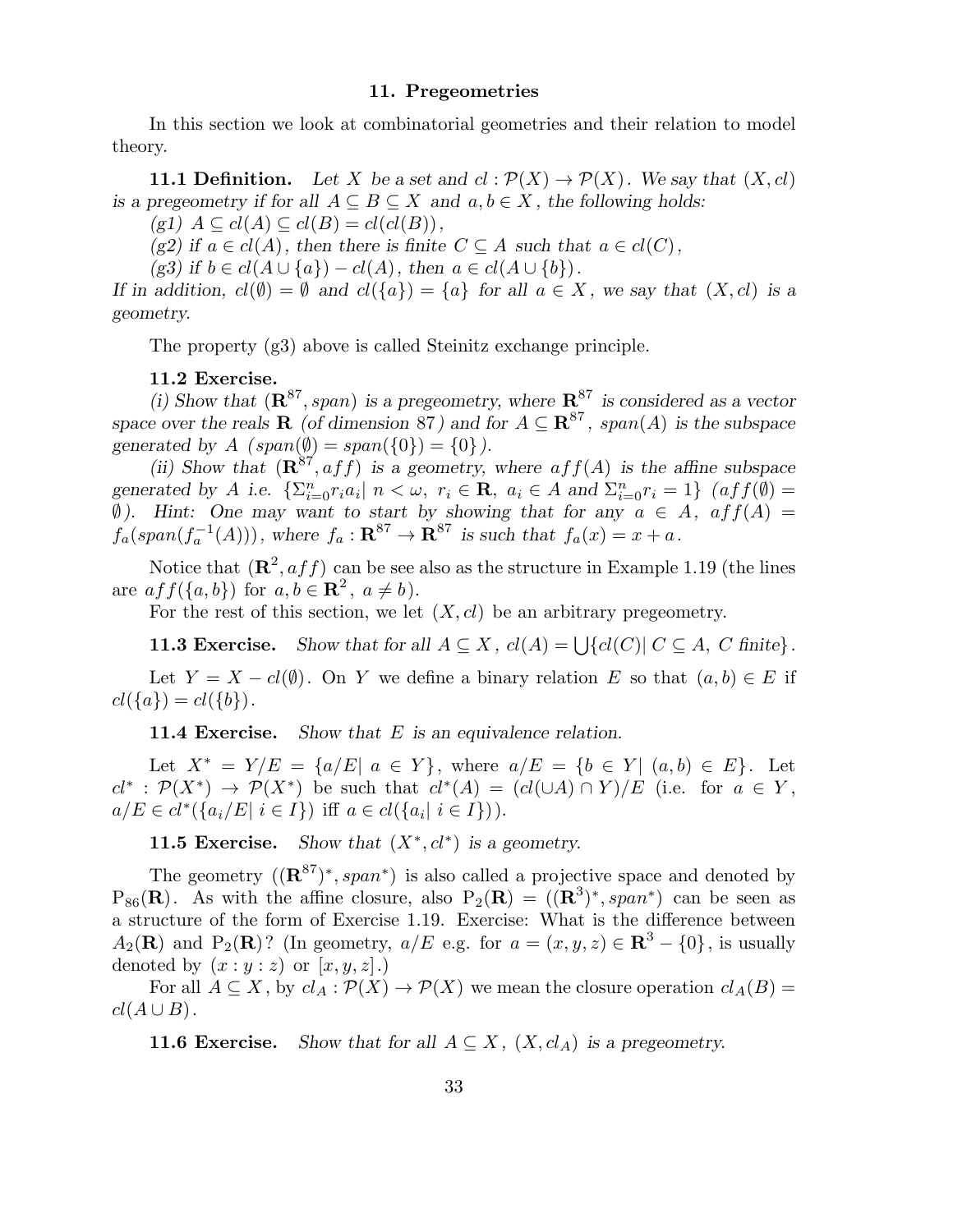**11.7 Definition.** We say that  $(a_i)_{i\in I} \subseteq X$  is independent (in  $(X, cl)$ ) if for all  $i \in I$ ,  $a_i \notin cl({a_i | j \in I - \{i\}})$ .

**11.8 Exercise.** Suppose  $I = (I, <)$  is linearly ordered. Show that  $(a_i)_{i \in I} \subseteq X$ is independent if for all  $i \in I$ ,  $a_i \notin cl({a_j | j \in I, j < i})$ .

**11.9 Definition.** Suppose  $(a_i)_{i\in I} \subseteq A \subseteq X$ . We say that  $(a_i)_{i\in I}$  is a basis of A (in  $(X, cl)$ ) if it is independent (in  $(X, cl)$ ) and  $A \subseteq cl({a_i | i \in I})$ .

**11.10 Exercise.** Show that every set  $A \subseteq X$  has a basis.

**11.11 Lemma.** Suppose  $I \cap J = \emptyset$ .

(i) Suppose  $A \subseteq B \subseteq X$ ,  $(a_i)_{i \in I}$  is a basis of A (in  $(X, cl)$ ) and  $(a_i)_{i \in J}$  is a basis of B in  $(X, cl<sub>A</sub>)$ . Then  $(a<sub>i</sub>)<sub>i∈I∪J</sub>$  is a basis of B in  $(X, cl)$ .

(ii) Suppose  $(a_i)_{i\in I\cup J}$  is a basis of  $A \subseteq X$ . Then  $(a_i)_{i\in J}$  is a basis of A in  $(X, cl_{\{a_i\} \in I\})$ .

**Proof.** (i): Clearly  $(a_i)_{i\in I\cup J} \subseteq B$ . It is also independent: Pick some linear order  $\langle$  on  $I \cup J$  such that for all  $i \in I$  and  $j \in J$ ,  $i \langle j$ . By Exercise 11.8, it is enough to show that for all  $i \in I \cup J$ ,  $a_i \notin cl({a_i | j \in I \cup J, j < i})$ . If  $i \in I$ , this is clear. So suppose  $i \in J$ . Then  $a_i \notin cl_A(\{a_j | j \in J, j < i\}) = cl(A \cup \{a_j | j \in J, j < i\})$  $i\}) \supseteq cl({a_i | j \in I \cup J, j < i}).$ 

So we are left to prove that  $B \subseteq cl({a_i | i \in I \cup J})$ . But  $B \subseteq cl_A({a_i | i \in J})$  =  $cl(A \cup \{a_i | i \in J\}) \subseteq cl(cl(\{a_i | i \in I\}) \cup \{a_i | i \in J\}) \subseteq cl(cl(\{a_i | i \in I \cup J\})) =$  $cl({a_i | i \in I \cup J}).$ 

 $(ii)$ : Exercise.  $\Box$ 

**11.12 Theorem.** Suppose  $(a_i)_{i\in I}$  and  $(b_i)_{i\in J}$  are basis of  $A \subseteq X$ . Then  $|I| = |J|$  (i.e. I and J have the same cardinality).

**Proof.** If both I and J are infinite, then the claim is immediate: By symmetry, it is enough to show that  $|I| \leq |J|$ . For this, for each  $j \in J$ , we can find finite  $I_j \subseteq I$  such that  $b_j \in cl({a_i | i \in I_j})$ . Let  $I' = \bigcup_{j \in J} I_j$ . Then  $|I'| \leq |J|$  and  $A \subseteq cl({b_j | j \in J}) \subseteq cl(cl({a_i | i \in I'}])) = cl({a_i | i \in I'})$  and thus  $I' = I$ .

So we may assume that  $I = \{i_k | k < n\}$ . If  $n = 0$ , then  $A \subseteq cl(\emptyset)$  and thus also  $J = \emptyset$ . So it is enough to prove the claim for  $n = m + 1$  under the assumption that the claim holds for m.

Choose finite  $J' \subseteq J$  such that  $a_m \in cl({b_j | j \in J'})$  and choose J' so that in addition  $|J'|$  minimal. By well-ordering J, we may assume that J is an ordinal and that  $J' = \{0, ..., p\}$ . Since  $a_m \in cl(\{b_0, ..., b_p\}) - cl(\{b_0, ..., b_{p-1}\}).$  $cl({b_0, ..., b_{p-1}, a_m}) = cl({b_0, ..., b_p})$  and thus by Exercise 11.8 and a simple manipulation,  $\{b_j | j \in J - \{p\}\}\cup \{a_m\}$  is a basis of A. Thus by Lemma 11.11 (ii),  ${a_0, ..., a_{m-1}}$  and  ${b_j | j \in J - {p}}$  are basis of A in  $(X, cl_{\{a_m\}})$ . By the induction assumption,  $|J - \{p\}| = m$  and thus  $|J| = |I|$ .  $\Box$ 

**11.13 Definition.** Suppose  $A, B \subseteq X$ . By the dimension of A,  $dim(A)$ , we mean the cardinality of a basis of A. Similarly by  $dim(A/B)$  we mean the dimension of A in the pregeometry  $(X, cl_B)$ .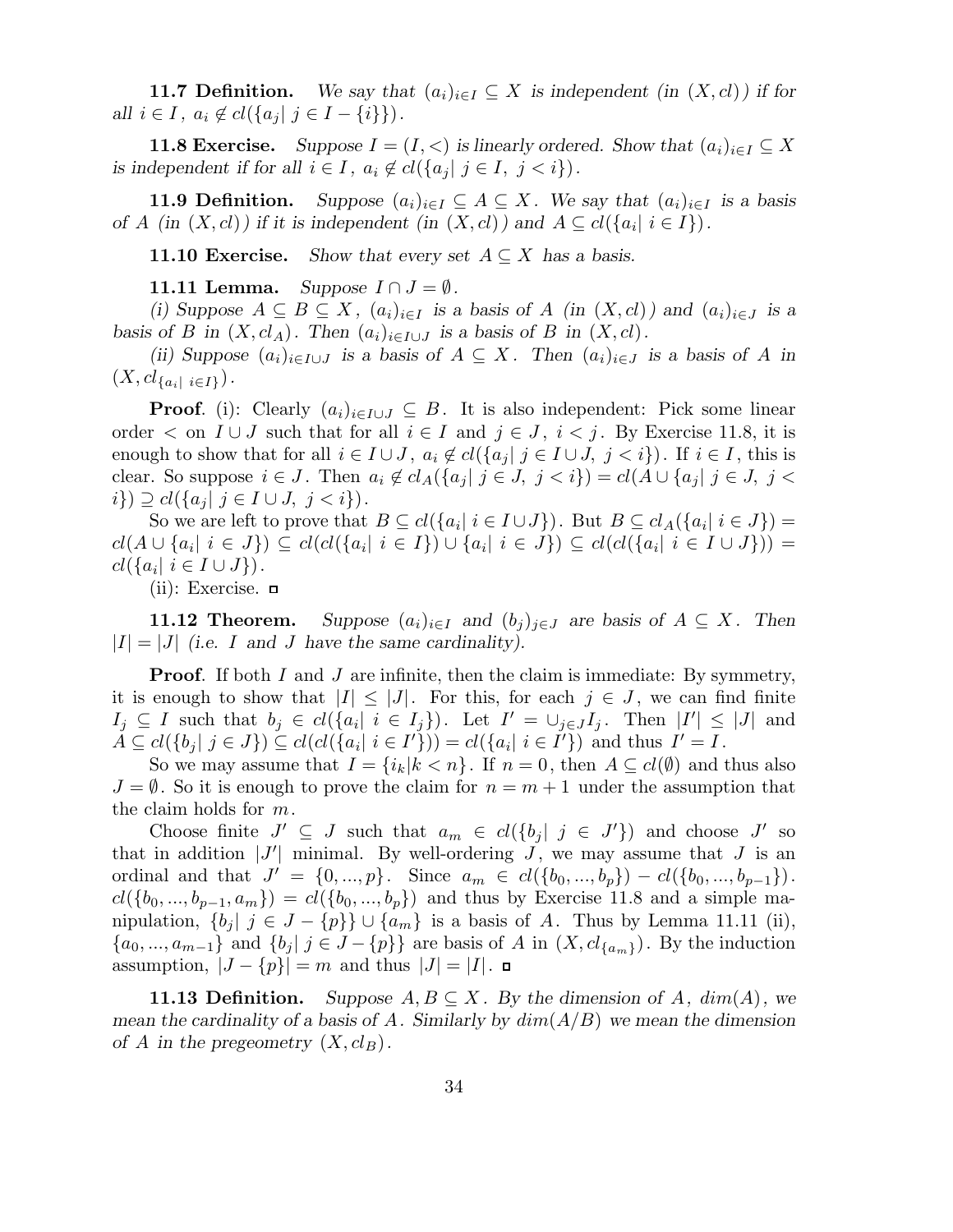Notice that by Exercise 11.10 and Theorem 11.12, dimensions are well-defined. Notice also that  $dim(\mathbf{R}^2)$  in  $A_2(\mathbf{R}) = (\mathbf{R}^2, aff)$  as well as  $dim((\mathbf{R}^3)^*)$  in  $P_2(\mathbf{R}) =$  $((\mathbf{R}^3)^*, span^*)$  is 3 (although they are called planes).

# 11.14 Exercise.

(i) Show that  $dim(A \cup B) = dim(A) + dim(B/A)$ .

(ii) Show that  $(\mathbf{R}^{87}, span)$  is modular i.e. for all  $A, B \subseteq \mathbf{R}^{87}$ ,  $dim(A \cup B) =$  $dim(A) + dim(B) - dim(span(A) \cap span(B)).$ 

(iii) Show that  $(\mathbf{R}^{87}, aff)$  is not modular but  $(\mathbf{R}^{87}, aff_{\{a\}})$  is modular for any  $a \in \mathbf{R}^{87}$  (i.e.  $(\mathbf{R}^{87}, aff)$  is locally modular).

11.15 Definition. Let  $A$  be a model.

(i) Suppose  $A \subseteq \mathcal{A}$ . We say that a is algebraic over A if there are  $b \in A^n$ and  $\phi(x, y)$  such that  $\mathcal{A} \models \phi(a, b)$  and  $\phi(\mathcal{A}, b)$  (= {c  $\in \mathcal{A} | \mathcal{A} \models \phi(c, b)$ }) is finite. By the algebraic closure  $acl_{\mathcal{A}}(A)$  of A we mean the set of elements of A that are algebraic over A. Usually we write just  $acl(A)$  for  $acl_{A}(A)$  (see Exercise 11.16 (ii)). If  $A \subseteq \mathcal{A}^n$ , we write  $acl(A)$  for the set  $acl(Pr(A))$ , where  $Pr(A)$  is the set of all  $b \in \mathcal{A}$  such that for some  $a = (a_1, ..., a_n) \in A$  and  $1 \leq i \leq n$ ,  $b = a_i$ . Instead of  $acl(Pr({a}))$  we write just  $acl(a)$ .

(ii) We say that a definable infinite set  $A \subseteq \mathcal{A}^n$  is minimal if for all definable sets  $B \subset \mathcal{A}^n$  either  $A \cap B$  is finite or  $A - B$  is finite.

(iii) We say that a definable set  $A \subseteq \mathcal{A}^n$  is strongly minimal if for all  $\mathcal{B} \succeq \mathcal{A}$ ,  $\phi(\mathcal{B}^n, b)$  is minimal, where  $\phi(x, y)$  and  $b \in \mathcal{A}^m$  are such that  $A = \phi(\mathcal{A}^n, b)$ .

(iv) We say that A is (strongly) minimal if the universe of A is (strongly) minimal.

Typical examples of strongly minimal sets are (irreducible) algebraic curves. E.g. an elliptic curve  $C = \{(x, y, z) / E \in P_2(\mathbf{C}) | y^2 z = x^3 + axz^2 + bz^3 \}, 4a^3 + 27b^2 \neq 0$ is a strongly minimal subset of  $P_2(C)$  when  $P_2(C)$  is equipped with a suitable structure (e.g. the structure from Exercise 1.19; then  $C$  is definable using e.g. lines  $\{(x, y, z)/E | x = 0\}, \{(x, y, z)/E | y = 0\}, \{(x, y, z)/E | z = 0\}$  and points  $(1, 0, 1)/E$ ,  $(0,1,1)/E$ ,  $(a,0,1)/E$ ,  $(b,0,1)/E$  and  $(c,0,1)/E$  as parameters). The curve C is also a strongly minimal subset of  $\mathbb{C}^{eq}$  (for  $\mathbb{C}^{eq}$ , see any book on stability theory or  $[Ho]$ ).

Notice that if  $\phi(\mathcal{A}^n/b)$  is finite, then for all  $a = (a_1, ..., a_n) \in \phi(\mathcal{A}^n, b)$  and  $1 \leq i \leq n$ ,  $a_i \in \operatorname{acl}(b)$  (exercise).

### 11.16 Exercise.

(i) Suppose  $A \models T_{act_0}$  and  $A \subseteq A$ . Show that  $acl(A)$  as defined above is the same as  $acl(A)$  as defined in Example 10.8. Conclude that A is strongly minimal.

(ii) Suppose  $A \subseteq \mathcal{A} \prec \mathcal{B}$ . Then  $acl_{\mathcal{B}}(A) = acl_{\mathcal{A}}(A)$ .

(iii) Show that Definition 11.15 (iii) does not depend on the choice of  $\phi$  and b.

(iv) Give an example of a minimal structure  $\mathcal A$  such that it is not strongly minimal. Hint: Think of an equivalence relation whose equivalence classes are finite but of different size. Theorem 7.8 may be useful.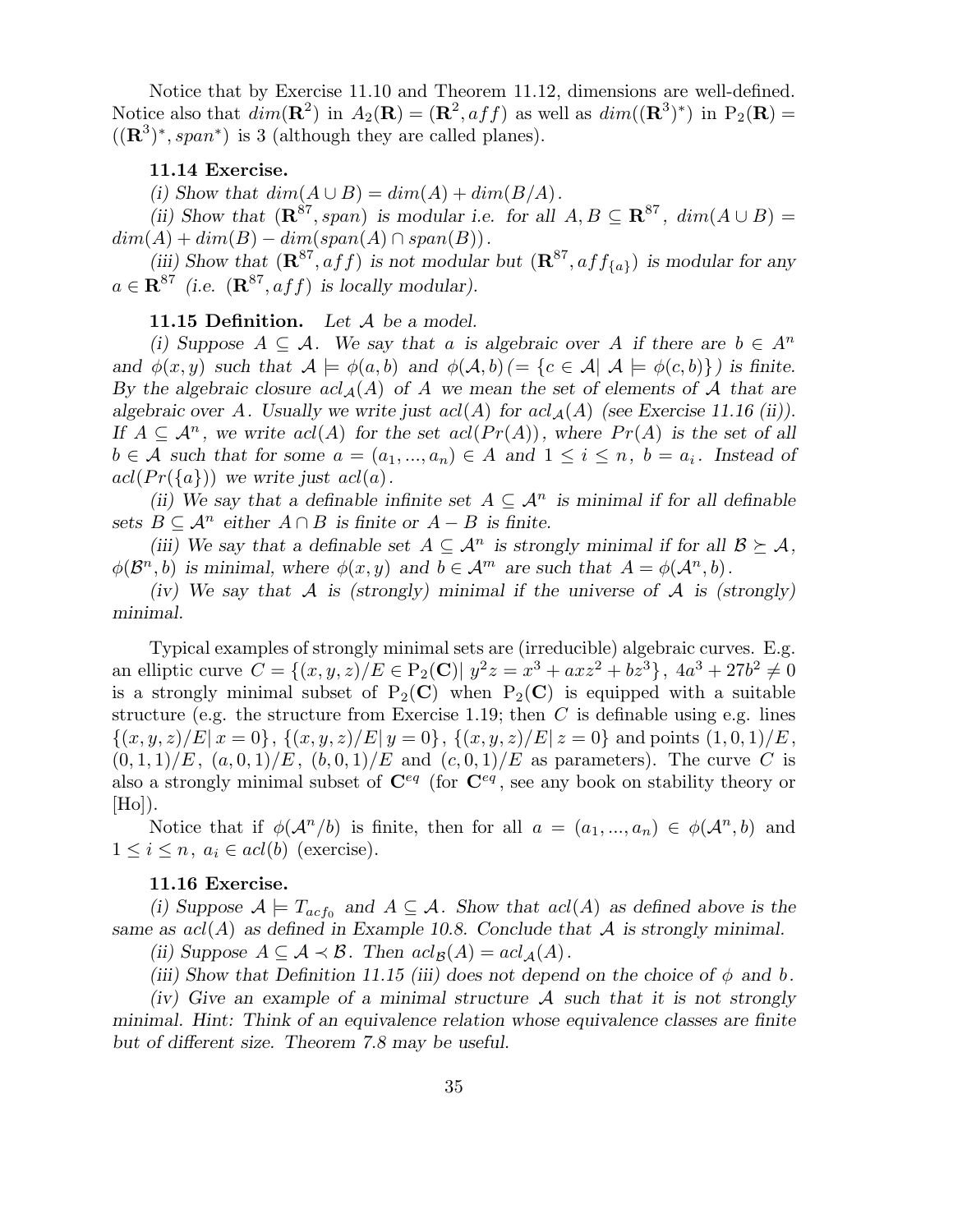**11.17 Definition.** Suppose  $X \subseteq \mathcal{A}^n$  is minimal and definable with parameters  $a^*$ . Then by  $acl_{a^*}^X$  we denote the operation  $acl_{a^*}^X(A) = acl(A\cup a^*)^n \cap X$  for  $A \subseteq X$ . If there is no risk for confusion, we write just acl for  $acl_{a^*}^X$ .

**11.18 Exercise.** Suppose  $X \subseteq \mathcal{A}^n$  is minimal and definable with parameters  $a^*$  and  $A \subseteq X$ .

(i) Show that  $a \in \text{acl}_{a^*}^X(A)$  iff  $a \in X$  and there are  $\phi(x, y, z)$  and  $b \in A^m$  such that  $\phi(X, b, a^*)$   $( = \{c \in X | \mathcal{A} \models \phi(c, b, a^*)\})$  is finite and  $\mathcal{A} \models \phi(a, b, a^*)$ .

(ii) Suppose  $a, b \in X - \text{acl}_{a^*}^X(A)$ . Show that  $t(a/Pr(A) \cup a^*) = t(b/Pr(A) \cup a^*)$ .

**11.19 Theorem.** Suppose  $X \subseteq \mathcal{A}^k$  is strongly minimal and definable with parameters  $a^*$ . Then  $(X, \text{acl})$  (=  $(X, \text{acl}_{a^*}^X)$ ) is a pregeometry.

**Proof.** So let  $A \subseteq B \subseteq X$  and  $a, b \in X$ . We show that (g1)-(g3) are satisfied. We assume that  $a^* = \emptyset$ . E.g. by naming  $a^*$  with new constants, this can be done without loss of generality (but it simplifies notations).

(g1): Formulas  $v_1 = c_1 \wedge ... \wedge v_k = c_k$ ,  $c = (c_1, ..., c_k) \in A$ , show that  $A \subseteq \mathfrak{acl}(A)$ .  $acl(A) \subseteq acl(B)$  follows immediately from the definition. For  $acl(B)=acl(acl(B)),$ pick  $c \in \text{acl}(\text{acl}(B))$ . It is enough to show that  $c \in \text{acl}(B)$ . Now, by Exercise 11.18 (i), there are  $\phi(x, y)$ ,  $y = (y_1, ..., y_n)$ , and  $d = (d_1, ..., d_n) \in acl(B)^n$  such that  $\phi(X, d)$  is finite and  $A \models \phi(c, d)$ . Since  $d_i \in acl(B)$ ,  $1 \leq i \leq n$ , there are  $\phi_i(y_i, z_i)$ and  $e_i \in B^{n_i}$  such that  $\phi_i(X, e_i)$  is finite and  $\mathcal{A} \models \phi_i(d_i, e_i)$ .

Let  $m = |\phi(X, d)|$  and  $\psi(y)$  such that  $\mathcal{A} \models \psi(e)$  iff  $|\phi(X, e)| \leq m$  (keep in mind that  $X$  is definable without parameters). Now it is easy to see that

$$
\theta(x, z_1, ..., z_n) = \exists y (\psi(y) \land (\bigwedge_{1 \leq i \leq n} \phi_i(y_i, z_i)) \land \phi(x, y))
$$

and  $e_1 \cup ... \cup e_n$  witnesses that  $c \in \text{acl}(B)$ .

(g2): Immediate by the definition.

(g3): The proof we give here is not the most simple one (see Exercise 11.20). Instead it is the one that can be used to prove symmetries also in many other cases (e.g. symmetry of non-forking for stable theories). In order to avoid some cardinal arithmetical considerations in this proof, we assume that the language is countable. This guarantees that for all  $A \subseteq X$ ,  $|acl(A)| \leq min\{|A|, \omega\}$  (exercise). In Exercise 11.20 this assumption is not used.

By Exercise 11.16 (ii), it is enough to show that (g3) holds in some elementary extension of A. Thus by Theorem 8.7, we may assume that A is  $(2^{\omega})^+$ -saturated and strongly  $(2^{\omega})^+$ -homogeneous. Also if (g3) fails, there is an example in which A is finite. So without loss of generality, we may assume that A is finite.

For a contradiction, suppose  $a \in \operatorname{acl}(A \cup \{b\}) - \operatorname{acl}(A)$  and  $b \notin \operatorname{acl}(A \cup \{a\})$ . Let  $\phi(x, y, A)$  be such that  $\phi(X, b, A)$  is finite and  $A \models \phi(a, b, A)$ .

Choose  $a_i \in X$ ,  $i < \omega$ , such that for all  $i < \omega$ ,  $a_i \notin \text{acl}(A \cup \bigcup_{j (this$ is possible since for all  $i < \omega$ ,  $|acl(A \cup \bigcup_{j). Now by Exercise$ 11.18 (ii), for all  $j < i < \omega$ ,  $t(a_i a_i/Pr(A)) = t(ab/Pr(A))$ . Thus for all  $j < i < \omega$ ,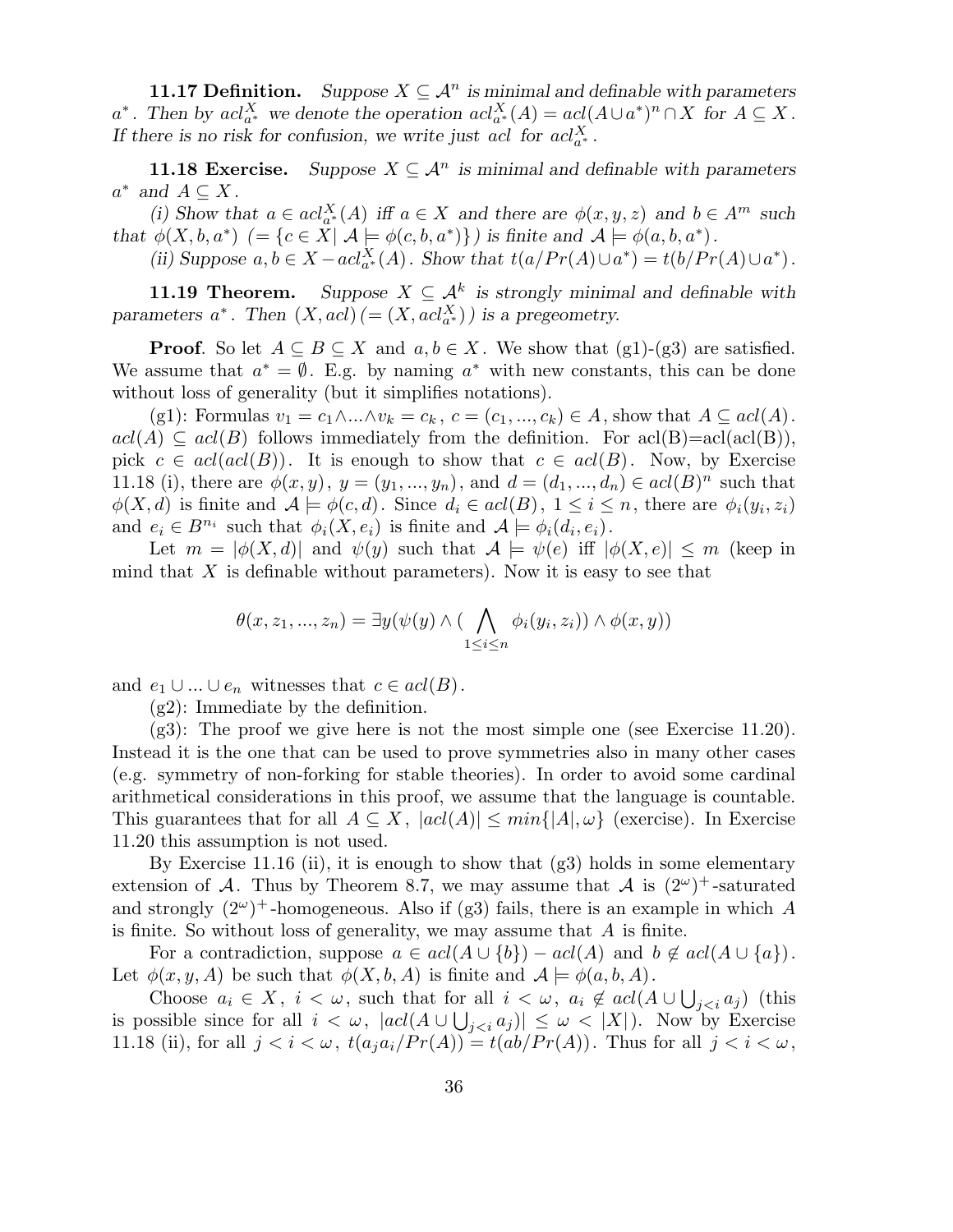$\mathcal{A} \models \phi(a_j, a_i, A) \land \neg \phi(a_i, a_j, A)$ . By Theorem 10.4 (and  $(2^{\omega})^+$ -saturation of  $\mathcal{A}$ ), we can find  $e_r \in X$ ,  $r \in \mathbb{R}$ , such that for all  $r, s \in \mathbb{R}$ ,  $\mathcal{A} \models \phi(e_r, e_s, \mathcal{A})$  iff  $r < s$ . Since  $acl({e_q | q \in \mathbf{Q}})$  is countable, we can find  $r, s \in \mathbf{R}$  such that  $r < s$  and  $e_r, e_s \notin \text{acl}(A \cup \{e_q | q \in \mathbf{Q}\})$ . By Exercise 11.18 (ii),  $t(e_r/Pr(A \cup \{e_q | q \in \mathbf{Q}\})$  =  $t(e_s/Pr(A \cup \{e_q | q \in \mathbf{Q}\})$ . But letting q be a rational between r and s,  $\mathcal{A} \models$  $\phi(e_r, e_q, A) \wedge \neg \phi(e_s, e_q, A)$ , a contradiction.  $\Box$ 

**11.20 Exercise.** In the context of Theorem 11.19, prove the property  $(g3)$  as follows: Suppose  $a \in \text{acl}(A \cup \{b\}) - \text{acl}(A)$  and  $b \notin \text{acl}(A \cup \{a\})$ . Let  $\phi(x, a^*, b, c)$ ,  $c \in A^n$ , witness that  $a \in \operatorname{acl}(A \cup \{b\})$ . Show first that if  $d \in X - \operatorname{acl}(A)$  and  $e \in X - \text{acl}(A \cup \{d\})$ , then  $d \in \phi(X, a^*, e, c)$ . Using this (and ideas from the proof of Theorem 11.19) show that  $\phi(X, a^*, b, c)$  is infinite, which is a contradiction.

**11.21 Definition.** We say that a complete theory  $T$  is strongly minimal if some  $A \models T$  is strongly minimal.

So by Exercise 11.16 (i),  $T_{act_0}$  is strongly minimal.

Now we can formulate Schanuel's conjecture that was mentioned in Remark 6.5. Let  $A \models T_{acf_0}$ . The dimension of  $A \subseteq \mathcal{A}$  in the pregeometry  $(\mathcal{A}, \mathit{acl})$  is called the trancendence degree and we denote it by  $Tr(A)$ . However, A can also be seen as a vector space over Q (see Exercise 6.7) by letting the addition of the vector space to be the same as the addition of the field and for all  $a \in \mathbf{Q}$  and  $x \in \mathcal{A}$ , letting  $f_a(x) = ax$ . Then  $(A, span)$  is a pregeometry and by  $dim(A)$  we denote the dimension of A in this pregeometry. Now letting  $A = C$ , Schanuel's conjecture says that for all  $a_1, ..., a_n \in \mathbb{C}$ ,

$$
Tr({a_1, ..., a_n, exp(a_1), ..., exp(a_n)}) - dim({a_1, ..., a_n}) \ge 0.
$$

### 11.22 Exercise.

(i) Show that if T is strongly minimal, then every  $A \models T$  is strongly minimal. (ii) Show that  $T_{qv}$  from Exercise 6.7 is strongly minimal and that for  $A \subseteq \mathcal{A}$   $\models$  $T_{qv}$ ,  $acl(A)=span(A)$ .

**11.23 Theorem.** Suppose T is strongly minimal and  $\mathcal{A}, \mathcal{B} \models T$ . Then  $\mathcal{A} \cong \mathcal{B}$ iff  $dim(\mathcal{A}) = dim(\mathcal{B})$ , where the dimensions are calculated in the pregeometries  $(A, \text{acl})$  and  $(B, \text{acl})$ , respectively.

Proof. The claim from left to right is trivial. So we assume that for some cardinal  $\kappa$ , A has a basis  $(a_i)_{i<\kappa}$  and B has basis  $(b_i)_{i<\kappa}$  and we prove that  $\mathcal{A} \cong \mathcal{B}$ . Let  $f: \{a_i | i \lt \kappa\} \to \{b_i | i \lt \kappa\}$  be such that  $f(a_i) = b_i$  for all  $i \lt \kappa$ . Then as in the proof of Theorem 11.19 (notice that, by Lemma 8.1 (i) or Theorem 8.7, w.o.l.g. we may assume that there is C such that  $\mathcal{A}, \mathcal{B} \prec \mathcal{C} \models T$ , f is a partial elementary map from  $\mathcal A$  to  $\mathcal B$ . By starting from f and recursively going through all the elements of  $\mathcal{A} \cup \mathcal{B}$  one can find the isomorphism once one has proved the following claim (and one noticed that the claim is symmetric):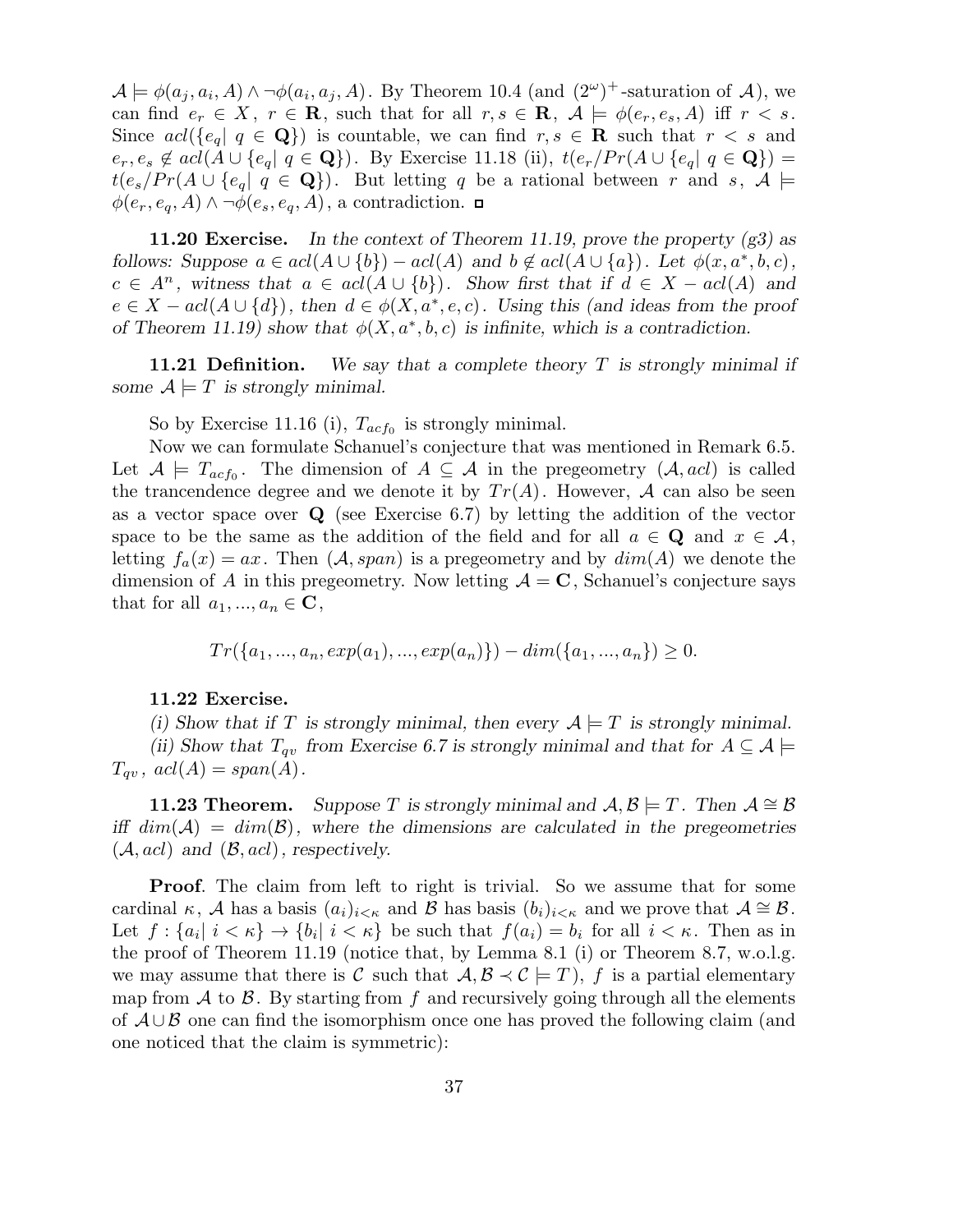**11.23.1 Claim.** Suppose  $g : A \rightarrow B$  is a partial elementary map such that  $\mathcal{A} = \text{acl}(dom(q))$  and  $\mathcal{B} = \text{acl}(rng(q))$  and  $a \in \mathcal{A}$ . Then there is a partial elementary map  $h : A \to B$  such that  $g \subseteq h$  and  $a \in dom(h)$ .

**Proof.** Let  $\phi(x, y)$  and  $c \in dom(g)^k$  witness that  $a \in acl(dom(g))$ . Since  $\phi(\mathcal{A}, c)$  is finite, we may assume that we have chosen these so that in addition, for all  $a' \in \phi(\mathcal{A}, c)$ ,  $t(a'/dom(g)) = t(a/dom(g))$ . Now  $\mathcal{A} \models \exists x \phi(x, c)$  and thus there is  $b \in \mathcal{B}$  such that  $\mathcal{B} \models \phi(b, q(c))$ . We claim that  $h = q \cup \{(a, b)\}\$ is as wanted.

Let  $\psi(x, z)$  and  $d \in dom(g)^n$  be arbitrary such that  $\mathcal{A} \models \psi(a, d)$ . We need to show that  $\mathcal{B} \models \psi(b, g(d))$ . Suppose not. Then  $\mathcal{B} \models \exists x(\phi(x, g(c)) \land \neg \psi(x, g(d)))$ . Thus there is  $a' \in \mathcal{A}$  such that  $\mathcal{A} \models \phi(a', c) \land \neg \psi(a', d)$ . This contradicts the choice of  $\phi$  and c.  $\Box$  Claim 11.23.1.

 $\Box$ 

**11.24 Exercise.** Suppose T is strongly minimal. Show that T is  $\kappa$ -categorical for all  $\kappa > |L_{\omega \omega}|$ .

#### 12. Ehrenfeucht-Mostowski models

We start by looking at ideas from the proof of Lemma 4.8.

**12.1 Definition.** Given a vocabulary L, a skolemization  $L^S$  of L is the vocabulary  $L \cup \{f_{\phi(v_i,x)} | \phi(v_i,x) \mid L\text{-formula}, x = (x_1,...,x_n)\}\,$ , where  $f_{\phi(v_i,x)}$  are new n-ary function symbols (0-ary function symbols are constants). Skolem theory  $T<sup>S</sup>$  is the set of all sentences

$$
\forall x_1...\forall x_n(\exists v_i \phi(v_i, x) \rightarrow \phi(f_{\phi(v_i, x)}(x), x)),
$$

where  $\phi(v_i, x)$  is an *L*-formula.

Misusing the terminology, we call both the new function symbols and their interpretations (in case they satisfy  $T^S$ ) Skolem-functions.

The following lemma was part of the proof of Lemma 4.8.

### 12.2 Lemma.

(i) For all L-structures A there is  $L^S$ -structure  $\mathcal{A}^S$  such that  $\mathcal{A}^S \models T^S$  and  $\mathcal{A}^S \restriction L = \mathcal{A}$ .

(ii) If A and B are  $L^S$ -structures and  $\mathcal{B} \subseteq \mathcal{A} \models T^S$ , then  $\mathcal{B} \restriction L \preceq \mathcal{A} \restriction L$ .

**Proof.** (i) is trivial and (ii) follows immediately from Tarski-Vaught.  $\Box$ 

12.3 Definition. S-structure and  $A \subseteq \mathcal{A}$ . By  $SH(A)$  (Skolem hull) we mean the set

$$
\{t^{\mathcal{A}}(a)| t(x) L^{S}\text{-term}, x = (x_1, ..., x_n), a \in A^n\}.
$$

Then  $SH(A)$  is closed under all  $f^{\mathcal{A}}$ ,  $f \in L^{S}$  a function symbol, and contains all  $c^{\mathcal{A}}$ ,  $c \in L<sup>S</sup>$  a constant symbol, and thus it can be equipped with the structure induced from  $A$ . This substructure of  $A$  is also called  $SH(A)$ .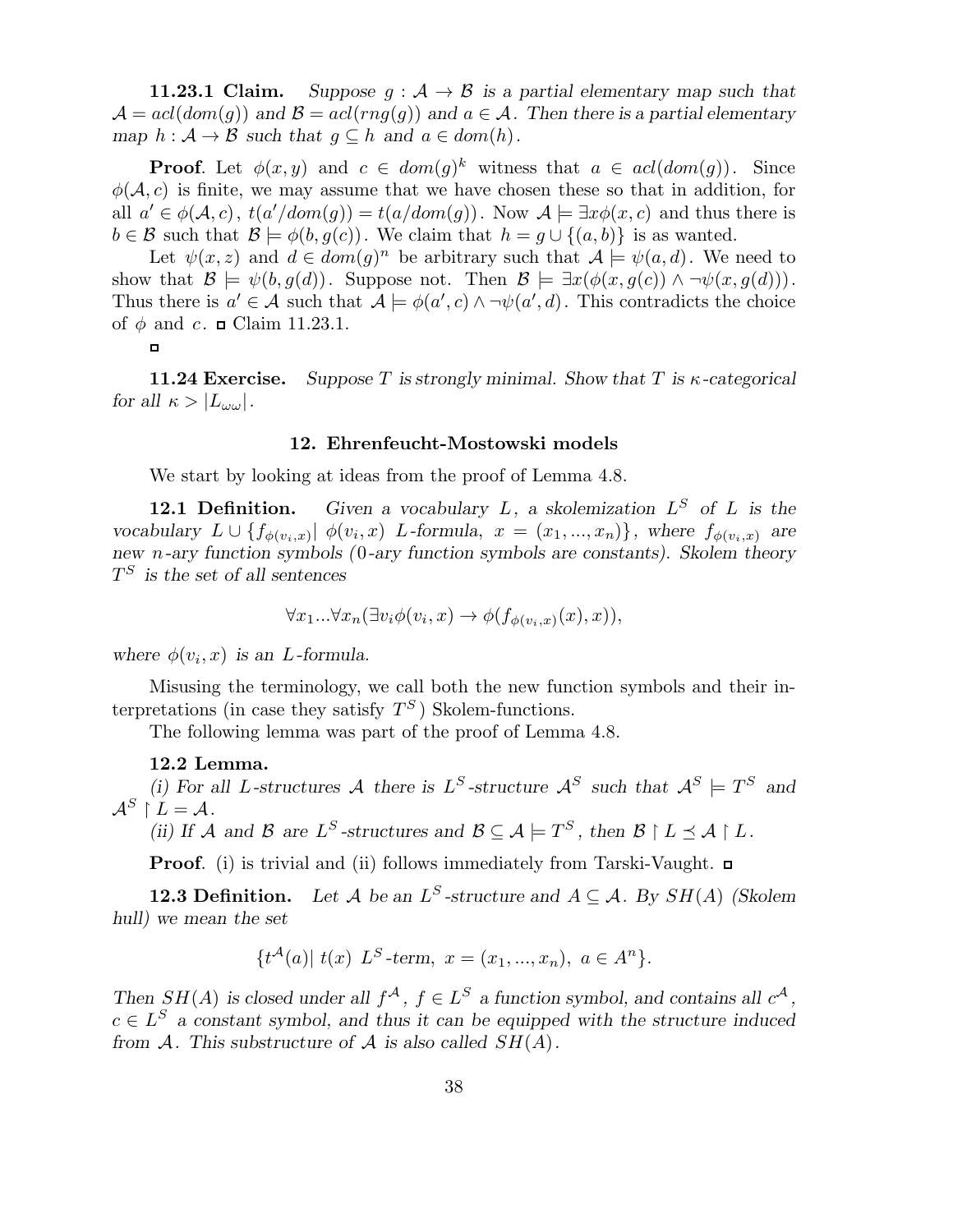Notice that by Lemma 12.2 (ii),  $SH(A) \restriction L \preceq A \restriction L$ .

**12.5 Definition.** Let  $\kappa$  be an infinite cardinal. For all ordinals  $\alpha$ , a cardinal  $\mathcal{L}_{\alpha}(\kappa)$  is defined as follows:  $\mathcal{L}_{0}(\kappa) = \kappa$ ,  $\mathcal{L}_{\alpha+1}(\kappa) = 2^{\mathcal{L}_{\alpha}(\kappa)}$  and for limit  $\alpha$ ,  $\mathcal{L}_{\alpha}(\kappa) =$  $\bigcup_{\beta<\alpha}\beth_{\beta}(\kappa)$ . Also we write  $\beth_{\alpha} = \beth_{\alpha}(\omega)$ .

Notice that for all infinite cardinals  $\kappa$ ,  $\Box_{\kappa^+}(\kappa^+) = \Box_{\kappa^+}$  and for all  $\alpha \geq \omega$ ,  $\beth_\alpha((2^\kappa)^+) = \beth_\alpha(\kappa)$ .

**12.6 Fact (Erdös-Rado).** For all infinite cardinals  $\kappa$  and  $n \in \mathbb{N}$ ,

$$
(\beth_n(\kappa))^+ \to (\kappa^+)^{n+1}_\kappa.
$$

Proof. See e.g. [Je].  $\Box$ 

Only for notational simplicity, in the following theorem we look at elements  $a_i^{\alpha} \in \mathcal{A}_{\alpha}$  instead *n*-sequences  $a_i^{\alpha} \in \mathcal{A}_{\alpha}^n$  for  $n \in \mathbb{N}$ .

**12.7 Theorem.** Let  $\kappa = |L_{\omega \omega}|$  and  $\lambda = (2^{\kappa})^+$ . Suppose that for all  $\alpha < \lambda$ , we have  $\mathcal{A}_{\alpha}$  and  $a_i^{\alpha} \in \mathcal{A}_{\alpha}$ ,  $i < (\mathcal{A}_{\alpha}(\lambda))^+$ , such that  $a_i^{\alpha} \neq a_j^{\alpha}$  for  $i \neq j$ . For all  $\alpha \leq \lambda$ , let  $\mathcal{A}_{\alpha}^S$  be as in Lemma 12.2 (i) for  $\mathcal{A}_{\alpha}$ . Then there is a collection  $\Phi$  of  $L<sup>S</sup>$ -formulas with the following properties:

(i) for every  $L^S$ -formula  $\phi(v_1, ..., v_n), n \in \mathbb{N}$ , either  $\phi \in \Phi$  or  $\neg \phi \in \Phi$ ,

(ii) for all linear orderings  $(I, <)$ , there are  $L^S$ -structure  $\mathcal B$  and  $b_i \in \mathcal B$ ,  $i \in I$ , such that

(a) for all  $\phi(v_1, ..., v_n)$  and  $i_1 < i_2 < ... < i_n$  from  $I, \mathcal{B} \models \phi(b_{i_1}, ..., b_{i_n})$  iff  $\phi(v_1, ..., v_n) \in \Phi$ ,

(b) for all  $i_1 < i_2 < ... < i_n$  from I, there are  $\alpha < \lambda$ ,  $\gamma_1 < ... < \gamma_n < (\mathbb{L}_\alpha(\lambda))^+$ and an isomorphism  $\pi : SH(\{b_{i_1},...,b_{i_n}\}) \to SH(\{a_{\gamma_1}^\alpha,...,a_{\gamma_n}^\alpha\})$  such that for all  $1 \leq k \leq n$ ,  $\pi(b_{i_k}) = a_{\gamma_k}^{\alpha}$ .

**Proof.** By Lemma 10.7 it is enough to prove (ii) in the case  $I = \omega$ . Furthermore, by (i) and (a), it is enough to prove (b) in the case  $i_k = k$  for all  $1 \leq k \leq n \in \mathbb{N}-\{0\}$ . We do this.

By recursion on  $n \in \mathbb{N}$  we construct n-types  $\Phi_n$  over  $\emptyset$  in vocabulary  $L^S$ , and for  $\alpha < \lambda$ ,  $\alpha^n \in \lambda - \alpha$  and  $X_n^{\alpha} \subseteq (\mathbb{L}_{\alpha^n}(\lambda))^+$  of power  $\geq (\mathbb{L}_{\alpha}(\lambda))^+$  so that

(I)  $\alpha^n < \beta^n$  for  $\alpha < \beta$  and  $\alpha^{n+1} = \beta^n$  for some  $\beta \ge \alpha$  and then  $X_{n+1}^{\alpha} \subseteq X_n^{\beta}$ , (II) for all  $\phi(v_1, ..., v_n)$  and  $i_1 < ... < i_n$  from  $X_n^{\alpha}$ ,  $\phi(v_1, ..., v_n) \in \Phi_n$  iff  $\mathcal{A}^S_{\alpha^n} \models \phi(a_{i_1}^{\alpha^n})$  $a^n_{i_1},...,a^{\alpha^n}_{i_n}$  $\binom{\alpha^{n}}{i_{n}},$ 

(III) if  $(a_1, ..., a_n) \in \mathcal{A}^n$  realizes  $\Phi_n$ , then  $(a_1, ..., a_n)$  is *n*-indiscernible over  $\emptyset$ ,  $(IV) \Phi_n \subseteq \Phi_{n+1}$ .

 $n = 0$ : Since the number of possible  $L<sup>S</sup>$ -theories is  $\langle \lambda \rangle$ , there is  $X \subseteq \lambda$  of power λ such that for all  $\alpha, \beta \in X$ ,  $Th(\mathcal{A}_{\alpha}^S) = Th(\mathcal{A}_{\beta}^S)$  and we let  $\Phi_0$  be the common theory.  $\alpha^0 = min(X - \{\beta^0 | \beta < \alpha\})$  and  $X_0^{\alpha} = (\mathbb{L}_{\alpha^0}(\lambda))^+$ . Clearly (I)-(IV) hold.

 $n = m + 1$ : For all  $\alpha < \lambda$ , let  $\alpha_*^n = (\alpha + n)^m$  and notice that

(\*)  $|X_m^{\alpha+n}| \geq (\mathbb{I}_m(\mathbb{I}_\alpha(\lambda)))^+$ .

Define  $f_n^{\alpha}: [X_m^{\alpha+n}]^n \to S_n(\emptyset)$  so that  $f_n^{\alpha}(i_1, ..., i_n) = t((a_{i_1}^{\alpha_1^n}, ..., a_{i_n}^{\alpha_n^n})/\emptyset; \mathcal{A}_{\alpha_*^n}^S)$ . Since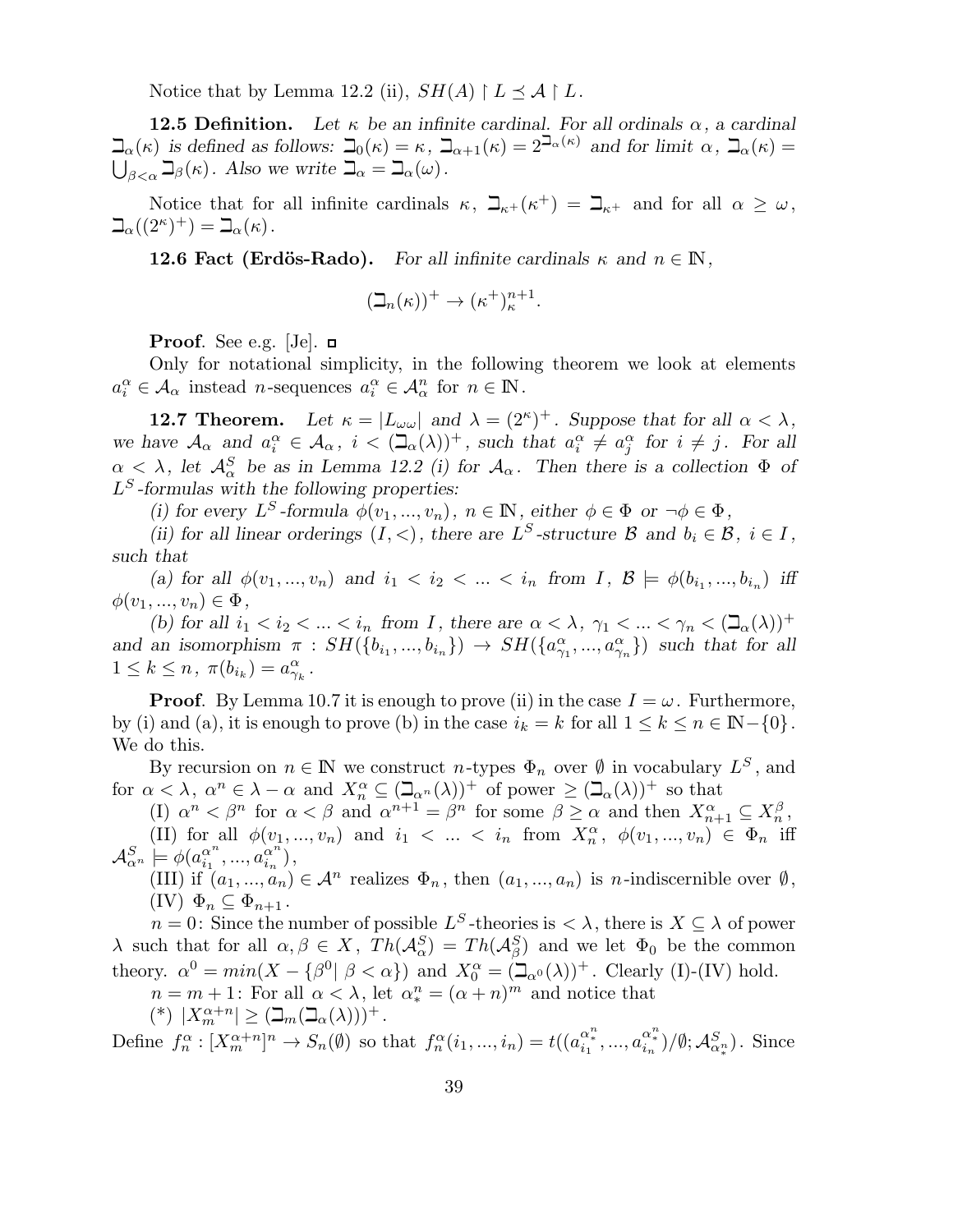$(*^*)$   $|S_n(\emptyset)| < \lambda$ ,

by Erdös-Rado and (\*) above, there is homogeneous  $X^{\alpha^n_*} \subseteq X^{\alpha+n}_m$  of power  $\geq \mathfrak{I}_{\alpha}(\lambda)$ . Let  $p_{\alpha_*^n}$  be the constant value.

By (\*\*), there is  $X \subseteq {\{\alpha_*^n | \alpha < \lambda\}}$  of power  $\lambda$  and p such that for all  $\gamma \in X$ ,  $p_{\gamma} = p$ . Now let  $\alpha^{n} = min(X - \{\beta^{n} | \beta < \alpha\})$ ,  $X_{n}^{\alpha} = X^{\alpha_{n}}$  and  $\Phi_{n} = p$ . Notice that by the assumptions (I) and (II) for  $m, \Phi_m \subseteq \Phi_n$ . So clearly (I)-(IV) hold.

Then we let  $\Phi = \bigcup_{n<\omega} \Phi_n$ . This is as wanted (exercise).  $\Box$ 

**12.8 Corollary.** Let  $\kappa = |L_{\omega \omega}|$  and suppose that T is a theory and D is a collection of types over  $\emptyset$ . If for all  $\lambda < \beth_{(2^{\kappa})^+}$  there is  $\mathcal{A} \models T$  of power  $\geq \lambda$  such that it omits every  $p \in D$ , then for all  $\theta \geq \kappa$  there is  $\mathcal{A} \models T$  of power  $\theta$  such that it omits every  $p \in D$ .

**Proof.** For all  $\alpha < (2^{\kappa})^+$ , since  $(\mathcal{L}_\alpha((2^{\kappa})^+))^+ < \mathcal{L}_{(2^{\kappa})^+}$ , we can find  $\mathcal{A}_\alpha \models T$ and  $a_i^{\alpha} \in \mathcal{A}_{\alpha}, i < (\mathbb{D}_{\alpha}((2^{\kappa})^+))^+$  such that

- (i)  $a_i^{\alpha} \neq a_j^{\alpha}$  for  $i \neq j$ ,
- (ii)  $\mathcal{A}_{\alpha}$  omits every  $p \in D$ .

Let  $\Phi = \bigcup_{n<\omega} \Phi_n$  be as in Theorem 12.7. Let  $\mathcal B$  and  $b_i$ ,  $i < \theta$ , be as in Theorem 12.7 (ii) for  $(I, <) = (\theta, <)$ . We claim that  $C = SH(\lbrace b_i | i < \theta \rbrace) \restriction L$  is as wanted.

Clearly  $|\mathcal{C}| = \theta$ . Also  $\mathcal{C} \preceq \mathcal{B} \restriction L$  and  $\mathcal{B} \models \Phi_0 \supseteq T$  and thus  $\mathcal{C} \models T$ . Finally, suppose  $p \in D$ . For a contradiction, assume that  $c = (c_1, ..., c_m) \in \mathcal{C}^m$  realizes p. Then there are  $i_1 < ... < i_n$  in  $\theta$  such that  $c_i \in SH(\{b_{i_1},...,b_{i_n}\}) = \mathcal{D}$  for all  $1 \leq i \leq$ m. Since  $\mathcal{D} \restriction L \preceq \mathcal{C}$ , c realizes p in  $\mathcal{D}$ . Let  $\alpha$ ,  $\gamma_1, ..., \gamma_n$  and  $\pi$  be as in Theorem 12.7 (ii)(b). Then  $d = (\pi(c_1), ..., \pi(c_m))$  realizes p is  $\mathcal{D}' = SH(\{a_{\gamma_1}^{\alpha}, ..., a_{\gamma_n}^{\alpha}\}) \upharpoonright L$ . Since  $\mathcal{D}' \preceq \mathcal{A}_{\alpha}$ , d realizes p in  $\mathcal{A}_{\alpha}$ , a contradiction.  $\Box$ 

The model  $C = SH(\{b_i | i \in I\}) \upharpoonright L$  from the proof of Corollary 12.8 is called an Ehrenfeucht-Mostowski model and is denoted by  $EM(I, \Phi)$ . Notice that I and  $\Phi$  determine  $EM(I, \Phi)$  upto isomorphism (and not more). It is also important to notice that although the easiest way to show that  $EM(I, \Phi)$  exists (i.e. that the set  $\Phi$  constructed in the proof of Theorem 12.7 satisfies (ii) from the theorem) is to use compactness, this can also be done without it and thus the construction works in many other context than the one above, perhapse with a bit more carefully chosen interpretations for Skolem-functions.

Recall that Remark 9.3 shows that in Corollary 12.8, one can not replace  $\Box_{(2^{\kappa})^+}$ by  $\kappa^+$ .

**12.9 Exercise.** Show that in Corollary 12.8, one can not replace  $\exists_{(2^{\kappa})^+}$  by any cardinal  $\langle \Box_{\kappa^+}$ . (Hint: Look at models in which there are a countable set, codes for subsets of the set, codes for subsets of subsets of the set etc.)

By  $Ho(\kappa)$  (Hanf number for omitting types) we denote the least cardinal  $\lambda$  such that the following holds for all vocabularies L of size  $\leq \kappa$ : If T is an L-theory, D is a collection of L-types over  $\emptyset$  of size  $\leq \kappa$  and there is  $\mathcal{A} \models T$  of power  $\geq \lambda$  such that it omits every  $p \in D$ , then for all  $\theta \geq \kappa$  there is  $\mathcal{A} \models T$  of power  $\theta$  such that it omits every  $p \in D$ .  $Ho_1(\kappa)$  is defined similarly except that D is assumed to be a singleton.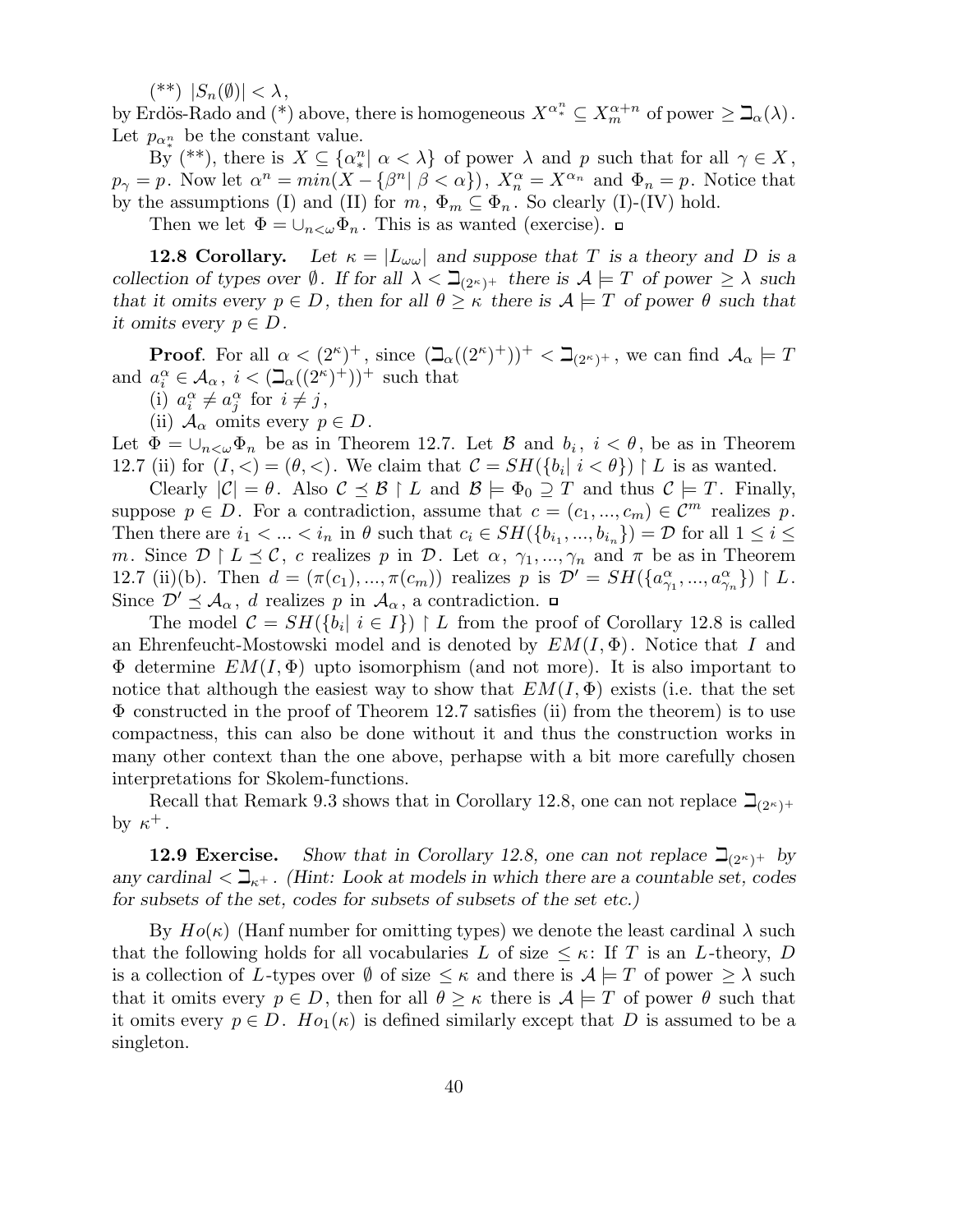### 12.10 Exercise.

(i) Show that for all infinite  $\kappa$ ,  $Ho(\kappa) = Ho_1(\kappa)$ . Hint: For the non-trivial inequality  $Ho(\kappa) \leq Ho_1(\kappa)$ , suppose K is the class of all models of T that omit every  $p \in D$ . We want to code K as a class of the type the definition of  $Ho_1(\kappa)$ talks about. To do this, extend the vocabulary by adding new unary predicates  $P, Q$ , constants  $c_i$ ,  $i < \kappa$ , and function symbols  $F_p$ ,  $p \in D$ . Look at a theory T' such that  $\mathcal{A} \models T'$  implies the following:  $P^{\mathcal{A}}$  and  $Q^{\mathcal{A}}$  form a partition of the universe, for all  $i < \kappa$ ,  $c_i^{\mathcal{A}} \in Q^{\mathcal{A}}$ , for all  $i < j < \kappa$ ,  $c_i^{\mathcal{A}} \neq c_j^{\mathcal{A}}$  and  $\mathcal{A} \restriction P^{\mathcal{A}}, L \models T$  (see, Exercise 1.15). In addition put to T' requirements for the functions  $F_p$  so that if  $\mathcal{A} \models T'$ omits  $\{Q(v_0)\}\cup\{\neg v_0=c_i\vert\ i<\kappa\}$ , then  $\mathcal{A}\restriction P^{\mathcal{A}}, L$  omits every  $p\in D$ .

(ii) Show that  $Ho(\kappa) < \beth_{(2^{\kappa})^+}$ .

Recall that we say that a complete theory T is  $\kappa$ -stable if for all  $n < \omega, \mathcal{A} \models T$ and  $A \subseteq \mathcal{A}$  of power  $\leq \kappa$ ,  $|S_n(A; \mathcal{A})| \leq \kappa$ .

**12.11 Exercise.** Suppose  $\kappa$  is an uncountable cardinal, L is countable, T a complete theory,  $A \models T$ ,  $a_i \in A$  for all  $i < \mathbb{L}_{(2\omega)+}$ , for all  $i < j < \mathbb{L}_{(2\omega)+}$ ,  $a_i \neq a_j$ and  $\Phi$  is as in Theorem 12.7 for  $\mathcal{A}_{\alpha} = \mathcal{A}$  and  $a_i^{\alpha} = a_i$ .

(i) Show that for all  $n < \omega$  and countable  $A \subseteq \kappa$ ,  $|\{t_{at}^x(a/A; (\kappa, <)) | a \in \kappa^n\}| =$  $\omega$ , where  $x = (v_1, ..., v_n)$ .

(ii) Show that for all  $n < \omega$  and countable  $A \subseteq EM(\kappa, \Phi)$ ,

$$
|\{t(a/A; EM(\kappa, \Phi))| a \in EM(\kappa, \Phi)^n\}| = \omega.
$$

(iii) Show that if T is  $\kappa$ -categorical then it is  $\omega$ -stable.

# 13.  $L_{\kappa\omega}$  and omitting types

In this section we look at extensions  $L_{\kappa\omega}$  of the first-order logic. The main motivation to look extension (also other than  $L_{\kappa\omega}$ ) is that many interesting classes of structures are not axiomatizable in the first-order logic. The following is a good example although it is not axiomatizable even in  $L_{\kappa\omega}$ . Look at the class **H** of all complex Hilbert spaces  $H = (H, +, f_a, <, >)_{a \in \mathbb{C}}$  (there are many ways to handle the inner product  $\langle , \rangle$  so that the structure H indeed is a structure in our sense). If one looks the class of all models of the complete first-order theory of  $H$ , the resulting class behaves very badly, the structures are extremely complicated e.g. stationary sets (see [Je]) can be coded in them. However, the original class H is very nice, at least in comparison. E.g. if  $\kappa^{\omega} = \kappa$ , then there is upto isomorphism only one model in **H** of power  $\kappa$ .

**13.1 Definition.**  $L_{\kappa\omega}$ -formulas are defined as follows:

(i) atomic formulas  $\phi$  are  $L_{\kappa\omega}$ -formulas and  $v_i$  is free in  $\phi$  is it appears in  $\phi$ ,

(ii) if  $\psi$  is  $L_{\kappa\omega}$ -formula, then so are  $\neg\psi$  and  $\exists v_k \psi$  and  $v_i$  is free in  $\neg\psi$  if it is free in  $\psi$  and it is free in  $\exists v_k \psi$  if it is free in  $\psi$  and  $k \neq i$ ,

(iii) if  $|I| < \kappa$ , for all  $i \in I$ ,  $\psi_i$  is  $L_{\kappa\omega}$ -formula and there is  $n \in \mathbb{N}$  such that for all  $i \in I$ , if  $v_k$  is free in  $\psi_i$ , then  $k < n$ , then  $\bigwedge_{i \in I} \psi_i$  is a formula and  $v_k$  is free in  $\bigwedge_{i\in I}\psi_i$  if it is free in some  $\psi_i$ .

An  $L_{\kappa\omega}$ -formula  $\phi$  is an  $L_{\kappa\omega}$ -sentence if no  $v_k$  is free in  $\phi$ .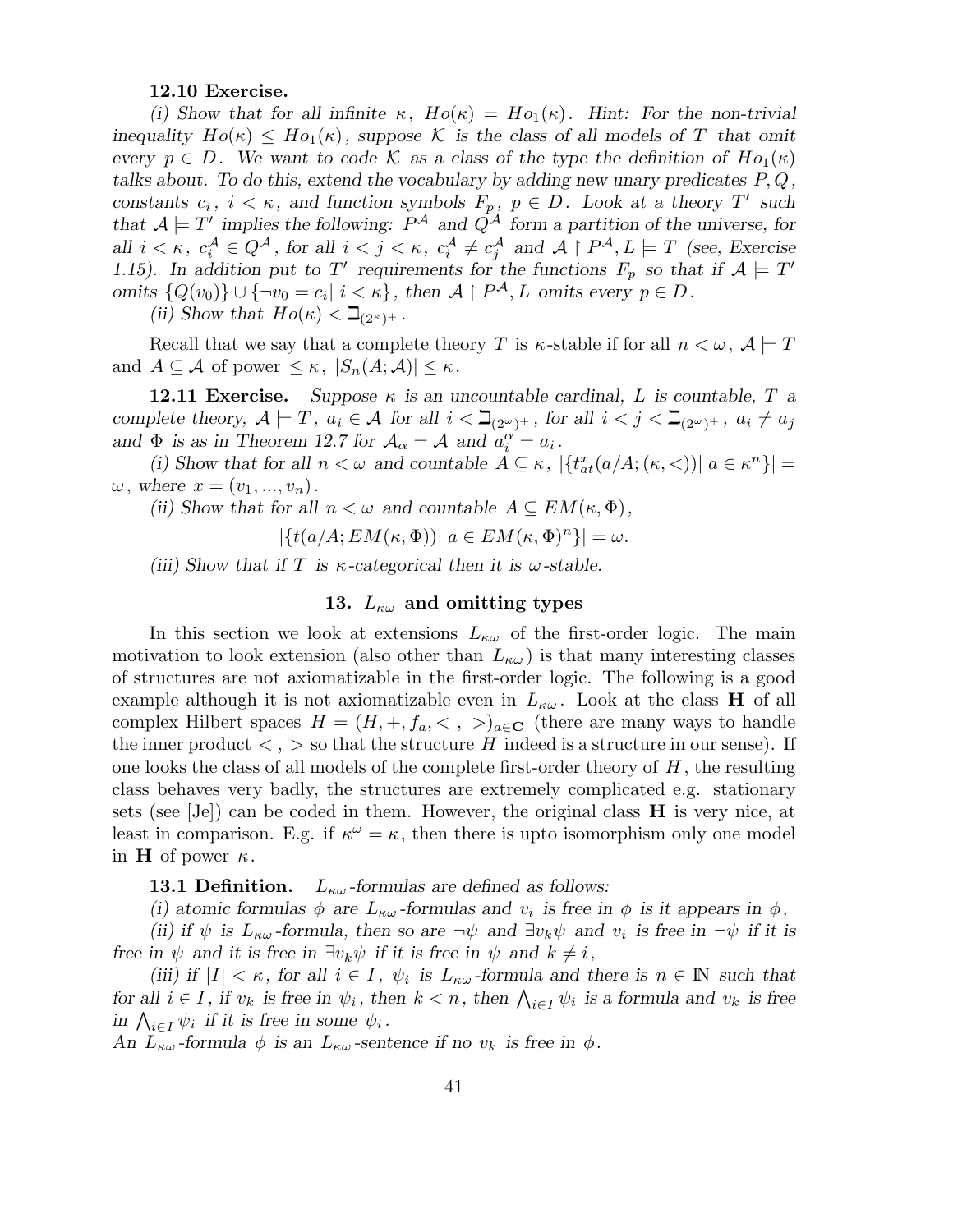Notice that for all  $L_{\kappa\omega}$ -formulas  $\phi$ , only finitely many  $v_k$  are free in  $\phi$ . The notation  $\phi(x)$  is used as in the case of first-order logic and also  $\mathcal{A} \models \phi(a)$  is defined as in the case of first-order logic  $(A \models (\bigwedge_{i \in I} \psi_i)(a)$  if  $A \models \psi_i(a)$  for all  $i \in I$ ). Symbols  $\bigvee$ ,  $\rightarrow$ ,  $\leftrightarrow$  and  $\forall$  are used as in the case of first-order logic  $(\bigvee_{i\in I}\psi_i = \neg \bigwedge_{i\in I}\neg \psi_i)$ . Notice that  $L_{\omega\omega}$  is still the first-order logic (i.e. the two definitions for  $L_{\omega\omega}$  coincide) and we say that  $\phi$  is  $L_{\infty\omega}$ -formula if it is  $L_{\kappa\omega}$ -formula for some  $\kappa$ .

# 13.2 Definition.

 $\Box$ 

(i) Let  $\kappa$  be a cardinal or  $\infty$ . We say that A and B are  $L_{\kappa\omega}$  equivalent  $(\mathcal{A} \equiv_{\kappa \omega} \mathcal{B})$  if for all  $L_{\kappa \omega}$ -sentences  $\phi$ ,  $\mathcal{A} \models \phi$  iff  $\mathcal{B} \models \phi$ .

(ii) A variant  $EF_k^*(A, \mathcal{B})$ ,  $k \leq \omega$ , of the game  $EF_k(A, \mathcal{B})$  is defined exactly as the game  $EF_k(\mathcal{A}, \mathcal{B})$  except that at each round  $m < k$ , II is required to choose the function  $f_m$  so that (in addition) it is a partial isomorphism.

**13.3 Exercise.** Show that for all models A and B,  $II \uparrow EF_{\omega}(A, B)$  iff  $II \uparrow EF_{\omega}^{*}(A, \mathcal{B})$ .

**13.4 Theorem.** The following are equivalent: (i)  $\mathcal{A} \equiv_{\infty \omega} \mathcal{B}$ , (ii)  $II \uparrow EF_{\omega}(\mathcal{A}, \mathcal{B})$ .

**Proof.** (ii)⇒(i): Exactly as in the first-order case (just forget the quantifier ranks).

 $(i) \Rightarrow (ii)$ : Clearly it is enough to prove the following claim:

**1 Claim.** If  $\mathcal{A} \equiv_{\infty \omega} \mathcal{B}$ , then for all  $a \in \mathcal{A}$ , there is  $b \in \mathcal{B}$  such that  $(\mathcal{A}, a) \equiv_{\infty \omega}$  $(\mathcal{B}, b)$ .

**Proof.** Suppose not. Then for all  $b \in \mathcal{B}$  there is an  $L_{\infty}$ -formula  $\phi_b(v_1)$ such that  $A \models \phi_b(a)$  but  $B \not\models \phi_b(b)$ . Then  $A \models \exists v_1 \bigwedge_{b \in B} \phi_b(v_1)$  but  $B \not\models \phi_b(a)$  $\exists v_1 \bigwedge_{b \in \mathcal{B}} \phi_b(v_1)$ , a contradiction.  $\Box$  Claim 1.

**13.6 Lemma.** For all  $L_{\kappa\omega}$ -formulas  $\phi(x)$ ,  $x = (x_1, ..., x_n)$ , there is an  $L_{\kappa\omega}$ formula  $\psi(x)$  in negation normal form such that for all A and  $a \in \mathcal{A}^n$ ,  $\mathcal{A} \models \phi(a)$ iff  $\mathcal{A} \models \psi(a)$ .

**Proof.** Clearly it is enough to prove the following claim (exercise):

**1 Claim.** For all  $L_{\kappa\omega}$ -formulas  $\phi(x)$  in negation normal form,  $x = (x_1, ..., x_n)$ , there is an  $L_{\kappa\omega}$ -formula  $\psi(x)$  in negation normal form such that for all A and  $a \in \mathcal{A}^n$ ,  $\mathcal{A} \models \neg \phi(a)$  iff  $\mathcal{A} \models \psi(a)$ .

**<sup>13.5</sup> Definition.**  $L_{\kappa\omega}$ -formulas in negation normal form are defined as follows:  $L_{\kappa\omega}$ -formula  $\phi$  is in negation normal form if it is atomic or negated atomic formula, or of the form  $\exists v_i \psi$  or  $\forall v_i \psi$ , where  $\psi$  is in negation normal form or of the form  $\bigwedge_{i\in I}\psi_i$  or  $\bigvee_{i\in I}\psi_i$ , where each  $\psi_i$  is in negation normal form.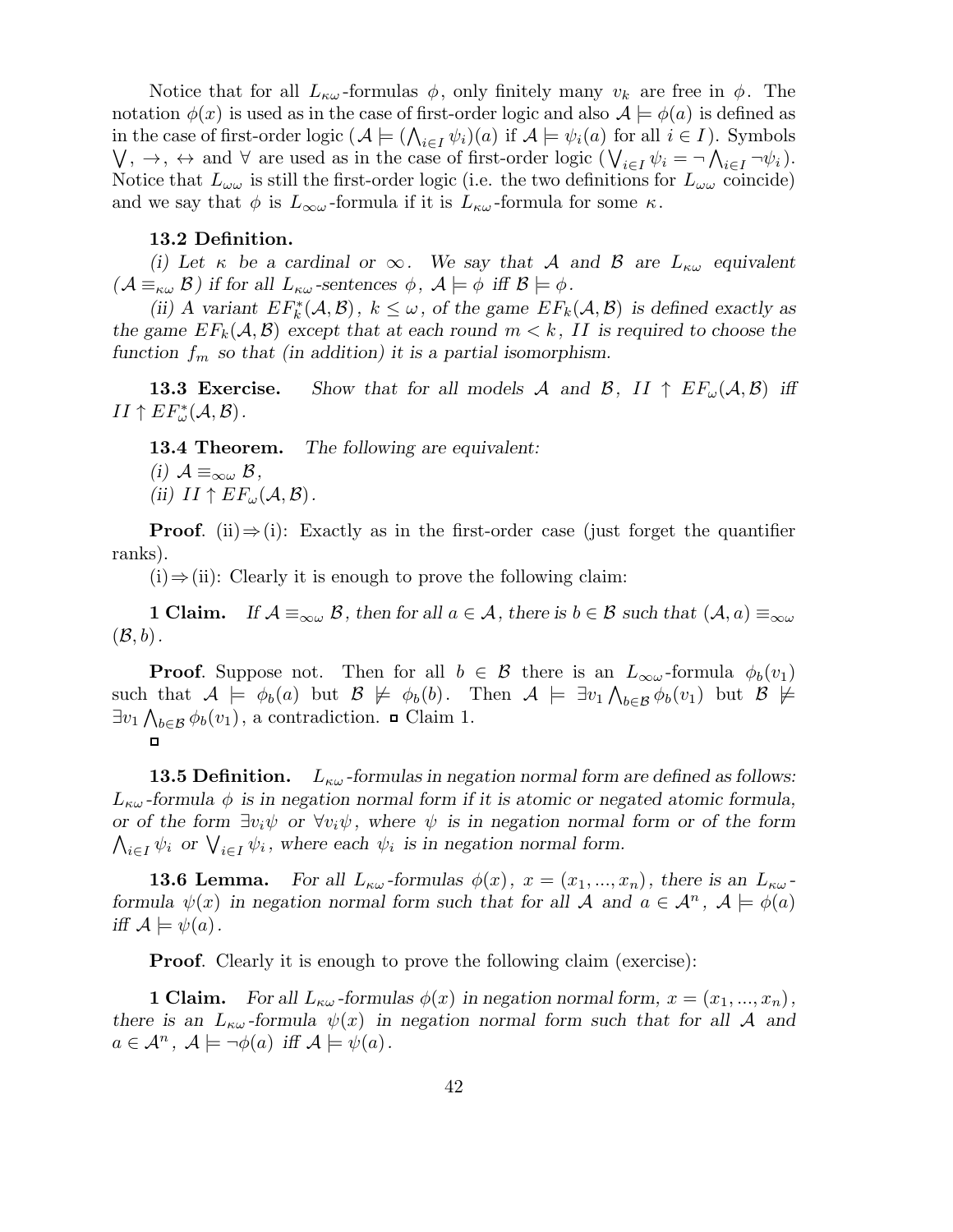**Proof.** Easy induction on  $\phi$ . E.g. if  $\phi = \bigwedge_{i \in I} \theta_i$ , then by the induction assumption there are  $L_{\kappa\omega}$ -formulas  $\theta_i'$  in negation normal form such that for all  $\mathcal A$  and  $a \in \mathcal{A}^n$ ,  $\mathcal{A} \models \neg \theta_i(a)$  iff  $\mathcal{A} \models \theta'_i(a)$  and we can choose  $\psi = \bigvee_{i \in I} \theta'_i$ .  $\Box$  Claim 1.  $\mathbf{\mathsf{m}}$ 

**13.7 Lemma.** Suppose T is a theory and D is a collection of types. Let  $\kappa$ be such that  $|L_{\omega \omega}|, |D| < \kappa$ . Then there is an  $L_{\kappa \omega}$ -sentence  $\phi$  such that for all A,  $\mathcal{A} \models \phi$  iff  $\mathcal{A} \models T$  and  $\mathcal{A}$  omits every  $p \in D$ .

# Proof. Exercise.  $\Box$

In the following definition, we assume that  $v_0$  does not appear in  $\phi$  and when we write  $\phi(x)$ ,  $x = (x_1, ..., x_n)$ , we assume that x is chosen so that  $v_i \in \{x_1, ..., x_n\}$ iff  $v_i$  is free in  $\phi$ . And in item (iv) our notation is even more sloppy than usually.

**13.8 Definition.** Suppose  $\phi$  is an  $L_{\kappa\omega}$ -formula in negation normal form. In items (ii)-(iv) below  $\phi$  is assumed to be a sentence.

(i) A fragment  $F_{\phi}$  of  $\phi$  is defined as follows:

(a) if  $\phi$  is atomic or negated atomic formula, then  $F_{\phi} = {\phi}$ ,

(b) if  $\phi = \bigwedge_{i \in I} \psi_i$  or  $\phi = \bigvee_{i \in I} \psi_i$ , then  $F_{\phi} = \{\phi\} \cup \bigcup_{i \in I} F_{\psi_i}$ ,

(c) if  $\phi = \exists v_k \psi$  or  $\phi = \forall v_k \psi$ , then  $F_{\phi} = {\phi} \cup F_{\psi}$ .

(ii)  $L^{\phi} = L \cup \{ R_{\psi(x_1,...,x_n)} | \psi \in F_{\phi} \}$ , where  $R_{\psi}$  are new  $n+1$ -ary relation symbols.

(iii) 
$$
T^{\phi}
$$
 consists of the following formulas:

(a) if  $\psi(x_1, ..., x_n) \in F_\phi$  is atomic or negated atomic formula then  $\forall v_0 \forall x_1 ... \forall x_n (R_\psi(v_0, x_1, ..., x_n) \leftrightarrow \psi(x_1, ..., x_n)) \in T^\phi,$ (b) if  $\psi(x_1, ..., x_n) = \bigwedge_{i \in I} \psi_i \in F_\phi$ , then for all  $i \in I$ ,  $\forall v_0 \forall x_1 ... \forall x_n (R_{\psi}(v_0, x_1 ... x_n) \to R_{\psi_i}(v_0, x_1, ..., x_n)) \in T^{\phi},$ (c) if  $\psi(x_1, ..., x_n) = \bigvee_{i \in I} \psi_i \in F_\phi$ , then for all  $i \in I$ ,  $\forall v_0 \forall x_1 ... \forall x_n (R_{\psi_i}(v_0, x_1 ... x_n) \to R_{\psi}(v_0, x_1, ..., x_n)) \in T^{\phi},$ (d) if  $\psi(x_1, ..., x_n) = \exists x \theta(x, x_1, ..., x_n) \in F_{\phi}$ , then  $\forall v_0 \forall x_1...\forall x_n (R_\psi(v_0, x_1, ..., x_n) \leftrightarrow \exists x R_\theta(v_0, x, x_1, ..., x_n)) \in T^\phi,$ (e) if  $\psi(x_1, ..., x_n) = \forall x \theta(x, x_1, ..., x_n) \in F_{\phi}$ , then  $\forall v_0 \forall x_1 ... \forall x_n (R_\psi(v_0, x_1, ..., x_n) \leftrightarrow \forall x R_\theta(v_0, x, x_1, ..., x_n)) \in T^\phi,$ (f)  $\forall v_0 R_{\phi}(v_0)$ . (iv)  $D^{\phi}$  consists of the following types:

(a) if  $\psi(x_1, ..., x_n) = \bigwedge_{i \in I} \psi_i \in F_\phi$ , then  $\{\neg R_{\psi}(v_0, v_1...v_n)\} \cup \{R_{\psi_i}(v_0, v_1, ..., v_n)| i \in I\} \in D^{\phi},$ (b) if  $\psi(x_1, ..., x_n) = \bigvee_{i \in I} \psi_i \in F_{\phi}$ , then  ${R_{\psi}(v_0, v_1...v_n)} \cup {\neg R_{\psi_i}(v_0, v_1, ..., v_n)} | i \in I$   $\in D^{\phi}$ .

**13.9 Lemma.** Suppose  $\phi$  is an  $L_{\kappa\omega}$ -sentence in negation normal form.

(i) For all L-structures A, if  $A \models \phi$ , then there is an  $L^{\phi}$ -structure  $\mathcal{B} \models T^{\phi}$  so that B omits every  $p \in D^{\phi}$  and  $\mathcal{B} \restriction L = \mathcal{A}$ . Furthermore such B is unique.

(ii) If  $\mathcal{A} \models T^{\phi}$  is an  $L^{\phi}$ -structure and  $\mathcal{A}$  omits every  $p \in D^{\phi}$ , then  $\mathcal{A} \restriction L \models \phi$ .

**Proof.** Just check the definitions (exercise).  $\Box$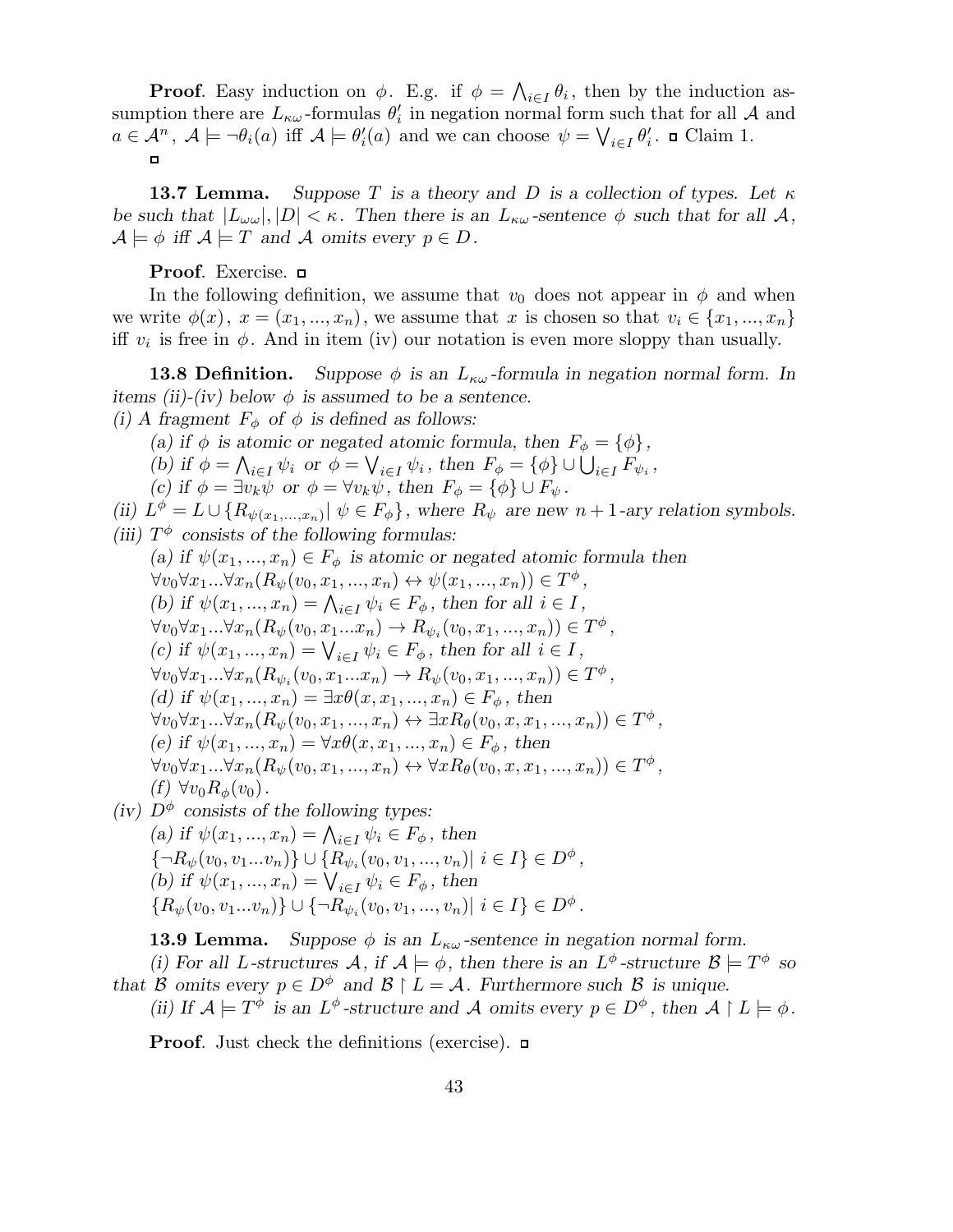**13.10 Theorem.** Suppose  $\phi$  is an  $L_{\kappa+\omega}$ -sentence such that for all  $\lambda < \beth_{(2^{\kappa})^+}$ , there is  $\mathcal{A} \models \phi$  of power  $\geq \lambda$ . Then for all  $\lambda \geq \kappa$ , there is  $\mathcal{A} \models \phi$  of power  $\lambda$ .

**Proof.** Clearly in  $\phi$  at most  $\kappa$  symbols from the vocabulary can appear and thus we may assume that  $|L_{\omega \omega}| \leq \kappa$ . But then the claim is immediate by Lemmas 13.6 and 13.9 and Corollary 12.8.

**13.11 Remark.** Suppose F is a collection of  $L_{\kappa+\omega}$ -formulas of power  $\leq \kappa$ and  $A \subseteq \mathcal{A}$ . Then there is a substructure  $\mathcal{B}$  of  $\mathcal{A}$  of power  $|A| + \kappa$  such that  $A \subseteq \mathcal{B}$ and for all  $\phi(x_1, ..., x_n) \in F$  and  $a \in \mathcal{B}^n$ ,  $\mathcal{B} \models \phi(a)$  iff  $\mathcal{A} \models \phi(a)$ .

**Proof.** Clearly we may assume that if  $\wedge_{i\in I}\psi_i \in F$ , then  $\psi_i \in F$  for all  $i \in I$ and that if  $\neg \psi \in F$  or  $\exists v_k \psi \in F$ , then  $\psi \in F$ . Then we can proceed as in the first-order case (exercise).

**13.12 Exercise.** Suppose  $\kappa > \omega$  is such that  $L_{\kappa\omega}$  is  $\kappa$ -compact i.e. if T is a collection of  $L_{\kappa\omega}$ -sentences of size  $\kappa$  and every  $T' \subseteq T$  of size  $\lt \kappa$  has a model, then T has a model. Show that  $\kappa$  is a regular limit cardinal (and thus the existence of such cardinal is not provable in ZFC).

#### 14. Scott-rank

In this section we look at isomorphisms between countable structures. The starting point is the observation that by Theorem 13.4, for countable  $\mathcal A$  and  $\mathcal B$ ,  $\mathcal{A} \cong \mathcal{B}$  iff  $\mathcal{A} \equiv_{\infty \omega} \mathcal{B}$ .

Throught out this section, L and all structures are assumed to be countable.

Now suppose A is a model. For all  $\alpha < \omega_1$ ,  $n < \omega$  and  $a = (a_1, ..., a_n) \in \mathcal{A}^n$ , we define an  $L_{\omega_1\omega}$ -formula  $\phi_{a,\alpha}^{\mathcal{A}}(v_1,...,v_n)$  by recursion on  $\alpha$  as follows: 1.  $\alpha = 0$ : We let  $\phi_{a,0}^{\mathcal{A}}$  be the conjunction of all atomic or negated atomic formulas  $\psi(v_1, ..., v_n)$  such that  $\mathcal{A} \models \psi(a)$ . If  $n = 0$  and there are no atomic sentences, we

let  $\phi^{\mathcal{A}}_{\emptyset}$  $^{\mathcal{A}}_{\emptyset,0}$  be T.

2.  $\alpha = \beta + 1$ : For all  $b \in \mathcal{A}$ , by ab we denote the sequence  $(a_1, ..., a_n, b)$ . Then

$$
\phi_{a,\alpha}^{\mathcal{A}} = \phi_{a,\beta}^{\mathcal{A}} \wedge (\bigwedge_{b \in \mathcal{A}} \exists v_{n+1} \phi_{ab,\beta}^{\mathcal{A}}) \wedge (\forall v_{n+1} \bigvee_{a \in \mathcal{A}} \phi_{ab,\beta}^{\mathcal{A}}).
$$

3.  $\alpha$  is a limit:  $\phi_{a,\alpha}^{\mathcal{A}} = \bigwedge_{\beta < \alpha} \phi_{a,\beta}^{\mathcal{A}}$ . If  $a = \emptyset$ , then we denote  $\phi_{a,\alpha}^{\mathcal{A}}$  by just  $\phi_{\alpha}^{\mathcal{A}}$ . Notice that  $\mathcal{A} \models \phi_{a,\alpha}^{\mathcal{A}}(a)$  and that for all  $\alpha < \beta < \omega_1$  and  $a \in \mathcal{A}^n$ ,  $\models \forall v_1...\forall v_n(\phi^{\mathcal{A}}_{a,\beta} \rightarrow \phi^{\mathcal{A}}_{a,\alpha})$ .

**14.1 Lemma.** There is  $\alpha < \omega_1$  such that for all  $n < \omega$  and  $a, b \in \mathcal{A}^n$ , if  $\mathcal{A} \models \phi_{a,\alpha}^{\mathcal{A}}(b)$ , then  $\mathcal{A} \models \phi_{a,\alpha+1}^{\mathcal{A}}(b)$ .

**Proof.** For any pair  $(a, b) \in (\mathcal{A}^n)^2$ , let  $\alpha(a, b)$  be the least  $\alpha < \omega_1$  such that  $A \not\models \phi_{a,\alpha}^{\mathcal{A}}(b)$  if there is such  $\alpha$  and otherwise let  $\alpha(a, b) = 0$ . Now let  $\alpha$  be any ordinal  $\langle \omega_1 \rangle$  such that  $\alpha > \alpha(a, b)$  for any  $(a, b) \in (\mathcal{A}^n)^2$ ,  $n < \omega$ . Clearly  $\alpha$  is as wanted (exercise).